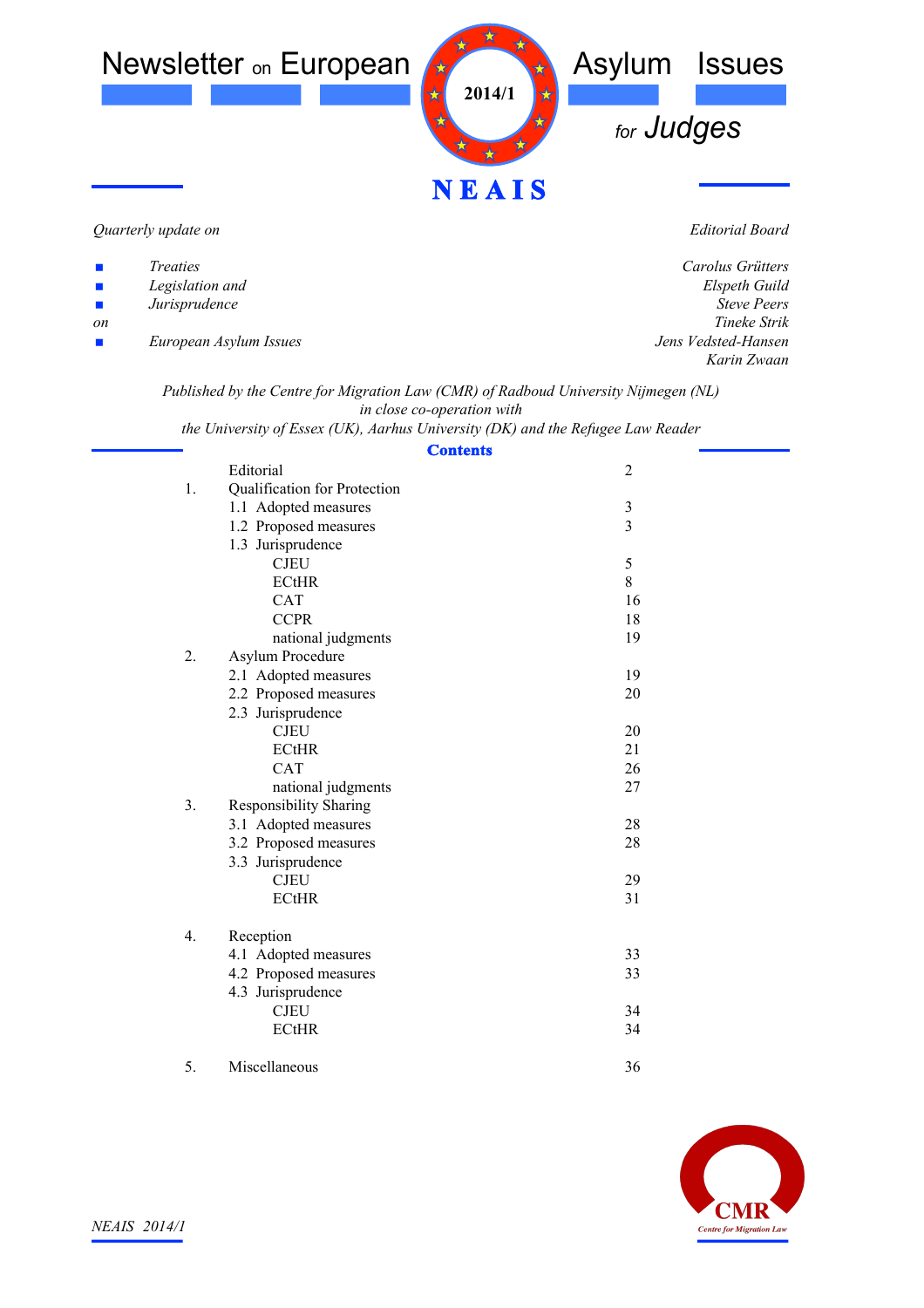# N E A I S 2014/1

# **Editorial**

**Welcome** to the first edition in 2014 of NEAIS: the Newsletter on European Asylum Issues.

This newsletter is designed for judges who need to keep up to date with European developments in the area of asylum. NEAIS contains European legislation and jurisprudence on four central themes regarding asylum: (1) qualification for protection; (2) procedural safeguards; (3) responsibility sharing and (4) reception conditions of asylum seekers.

On each theme NEAIS provides a list of: (a) measures already adopted, (b) measures in preparation and (c) relevant jurisprudence (of CJEU, ECtHR, CAT, CCPR and national courts). On all other issues regarding Migration and borders law we would refer the reader to the other newsletter: NEMIS, the Newsletter on European Migration Issues.

We would like to draw your attention to some recent developments.

#### **CJEU**

In the Diakite case (C-285/12, 30 Jan 2014) the CJEU clarifies the meaning of 'internal armed conflict' in EU law. The court states that, on a proper construction of Art. 15(c) and the content of the protection granted, it must be acknowledged that an internal armed conflict exists, for the purposes of applying that provision, if a State's armed forces confront one or more armed groups or if two or more armed groups confront each other. It is not necessary for that conflict to be categorised as 'armed conflict not of an international character' under international humanitarian law; nor is it necessary to carry out, in addition to an appraisal of the level of violence present in the territory concerned, a separate assessment of the intensity of the armed confrontations, the level of organisation of the armed forces involved or the duration of the conflict.

#### **ECtHR**

In this issue six new judgments of the ECtHR on the qualification of inhuman or degrading treatment (Art. 3) have been included. In case Aden Ahmed (55352/12), Malta has been found in violation of Art. 5(1) mainly due to the failure of the Maltese authorities to pursue deportation with due diligence, and of art. 5(4) due to absence of an effective and speedy domestic remedy to challenge the lawfulness of their detention.

#### **Presentation**

In order to improve readability of this newsletter we would like to indicate that the (adopted and proposed) measures are listed in alphabetical order. The short list of jurisprudence listed under each measure is presented in reversed chronological order (latest first). In the paragraphs containing the abstracts of cases, however, jurisprudence is presented in an alphabetical order.

#### **Input**

-.-.-

The more jurisprudence the editors receive from judges, the more relevant this newsletter will become. You are therefore more than welcome to provide us with your judgments, providing a relevant interpretation on the legal instruments NEAIS informs you about, or in which a request for a preliminary ruling on their interpretation is formulated.

Nijmegen, 6 February 2014, Carolus Grütters & Tineke Strik

website http://cmr.jur.ru.nl/neais/ subscribe email to c. grutters@jur.ru.nl ISSN 2213-249X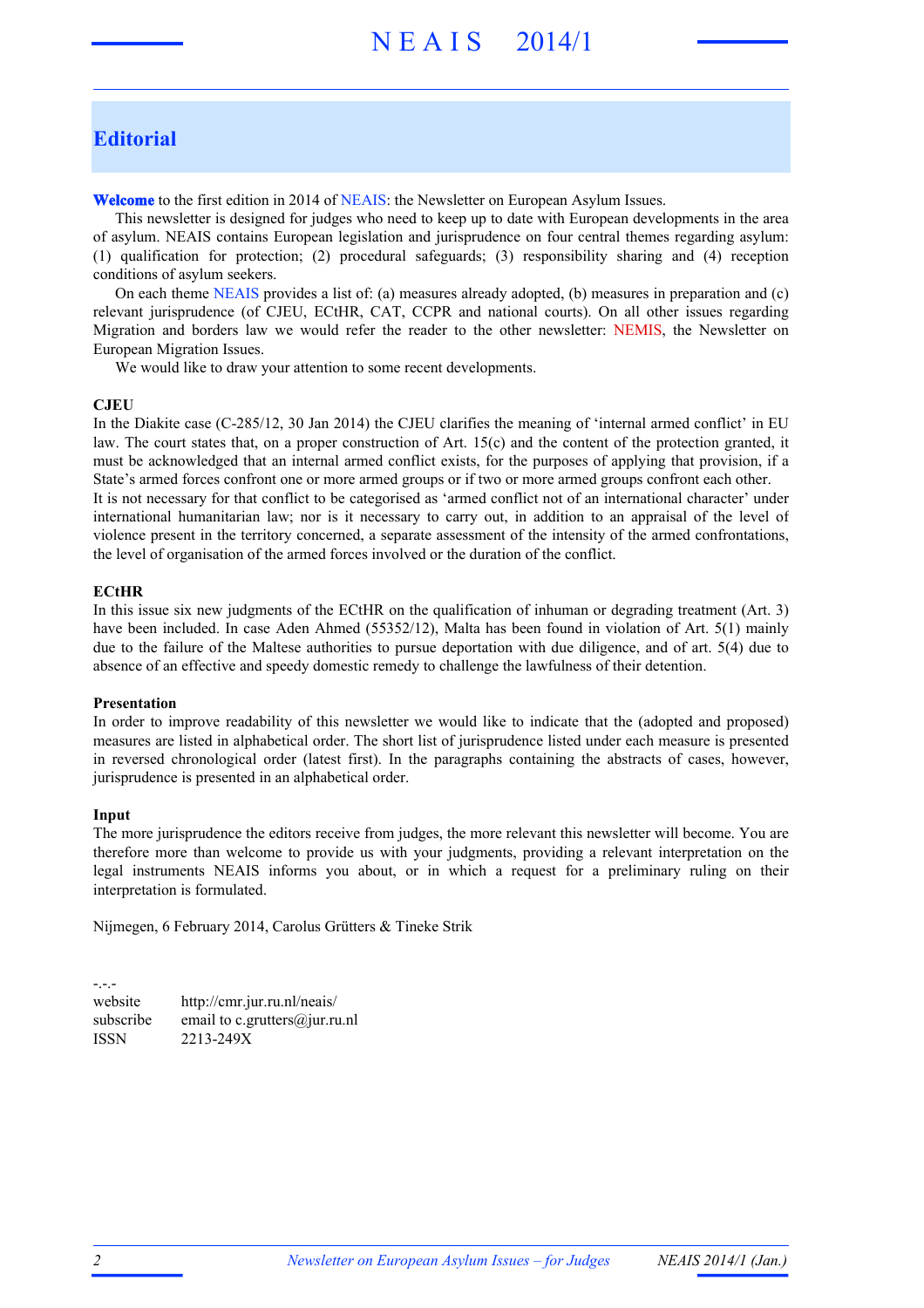# N E A I S 2014/1

# **1 Qualification for Protection**

#### *1.1 Qualification for Protection: Adopted Measures*

## **Directive 2004/83 Qualification**

*On minimum standards for the qualification and status of third country nationals or stateless persons as refugees or as persons*

- OJ 2004 L 304/12 **\*** *CJEU Judgments* **New •** CJEU C-285/12, *Diakite* 30 Jan. 2014 art. 15(c)  $\bullet$  CJEU C-199/12, *X*, *Y*, *Z* 7 Nov. 2013 art. 9(1)(a); 10(1)(d) • CJEU C-364/11, *El Kott a.o.* 19 Dec. 2012 art. 12(1)(a)  $\bullet$  CJEU C-277/11, *M.M.* 22 Nov. 2012 art. 4(1) • CJEU C-71/11 and C-99/11, *Y. and Z.* 5 Sep. 2012 art. 2(c) and 9(1)(a) • CJEU C-57/09 & C-101/09, *B. and D.* 9 Nov. 2010 art. 12(2)(b) & (c)  $\bullet$  CJEU C-31/09, *Bolbol* 17 June 2010 art. 12(1)(a)  $\bullet$  CJEU C-175/08, *Abdulla a.o.* 2 Mar. 2010 art. 2(c), 11 & 14  $\bullet$  CJEU C-465/07, *Elgafaji* 17 Feb. 2009 art. 2(e), 15(c) *CJEU pending cases* **New •** CJEU C-562/13, *Abdida* pending art. 15(b) **New •** CJEU C-542/13, *M'Bodj* pending art. 20(3), 28(2), 29(2)  $\bullet$  CJEU C-472/13, *Shepherd* pending art. 9(2)+12(2)  $\bullet$  CJEU C-373/13, **T.** pending art. 21(2)+(3)  $\bullet$  CJEU C-148/13, A, B, C. pending  $\bullet$  CJEU C-604/12, *H.N.* pending *National Judgments* • Belgium: 218.075 16 Feb. 2012 art. 15(b) • Germany: BVerwGE 10 C 23.12 20 Feb. 2013 art. 9(1) • Germany: BVerwGE 10 C 13.10 17 Nov. 2011 art. 2(e), 4(4), 15(c) impl. date: 10 Oct. 2006 **\*** Revised by Dir. 2011/95
	- See further: § 1.3

#### **Directive 2011/95 Qualification II**

*Revised directive on standards for the qualification of third-country nationals or stateless persons as beneficiaries of international protection*

- **\*** OJ 2011 L 337/9 impl. date: Dec. 2013 UK, IRL opt out
- **\*** Recast of Dir. 2004/83

#### **Directive 2001/55 Temporary Protection**

*On minimum standards for giving temporary protection in the event of a mass influx of displaced persons*

OJ 2001 L 212/12 **\***

#### **ICCPR Anti-Torture**

*International Covenant on Civil and Political Rights*

- 999 UNTS 14668 **\*** impl. date: 1976
- *CCPR Views* **\*** art. 7: Prohibition of torture or cruel, inhuman or degrading treatment or punishment
- **CCPR** 1763/2008, *Ernst Sigan Pillai et al. v CAN* 25 Mar. 2011 art. 7 (qual.)
- CCPR 1544/2007, Mehrez Ben Abde Hamida v. CAN 11 May 2010 art. 7 (qual.)
- See further: § 1.3

#### **CAT Anti-Torture**

- *UN Convention against Torture and other Cruel, Inhuman or Degrading Treatment or Punishment*
- 
- **\*** art. 3: Protection against Refoulement

# **\*** 1465 UNTS 85 impl. date: 1987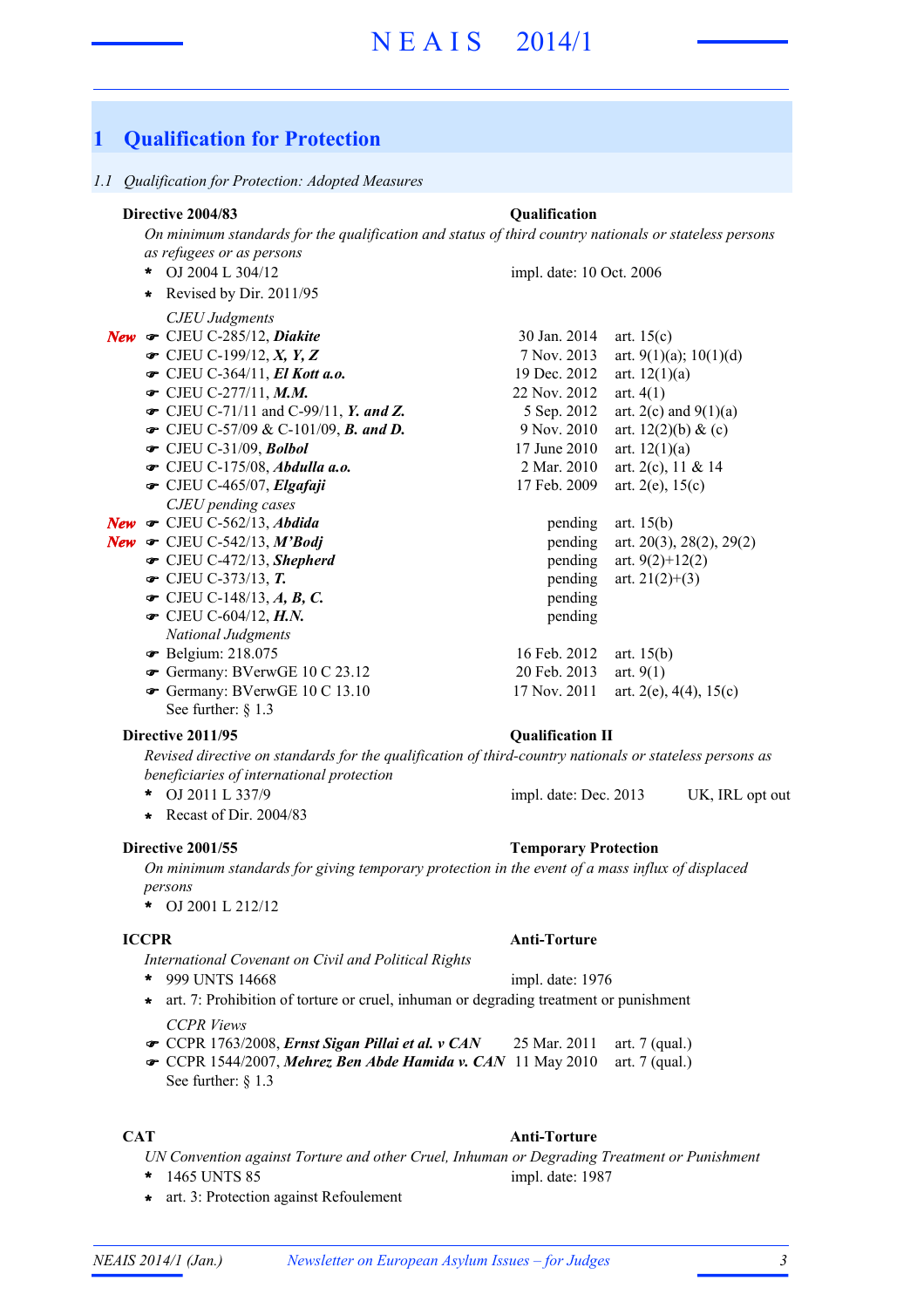## *(1.1: Qualification for Protection: Adopted Measures)*

| CAT Views                                                       |              |                  |
|-----------------------------------------------------------------|--------------|------------------|
| $\bullet$ CAT 391/2009, M.A.M.A. et al. v SWE                   | 10 July 2012 | art. $3$ (qual.) |
| <b>☞</b> CAT 381/2009, <i>Abolghasem Faragollah et al.</i> v CH | 21 Nov. 2011 | art. $3$ (qual.) |
| CAT 379/2009, Bakatu-Bia v SWE                                  | 3 June 2011  | art. $3$ (qual.) |
| <b>☞</b> CAT 336/2008, Harminder Singh Khalsa v CH              | 26 May 2011  | art. $3$ (qual.) |
| CAT 339/2008, Said Amini v DNK                                  | 30 Nov. 2010 | art. $3$ (qual.) |
| $\bullet$ CAT 373/2009, M.A. and L.G. v SWE                     | 19 Nov. 2010 | art. $3$ (qual.) |
| $\bullet$ CAT 300/2006, A.T. v FRA                              | 11 May 2007  | art. $3$ (qual.) |
| $\bullet$ CAT 281/2005, E.P. v AZE                              | 1 May 2007   | art. $3$ (qual.) |
| $\bullet$ CAT 279/2005, C.T. and K.M. v SWE                     | 22 Jan. 2007 | art. $3$ (qual.) |
| $\bullet$ CAT 233/2003, Agiza v SWE                             | 20 May 2005  | art. $3$ (qual.) |
| $\bullet$ CAT 43/1996, Tala v SWE                               | 15 Nov. 1996 | art. $3$ (qual.) |
| See further: $§ 1.3$                                            |              |                  |

#### **ECHR Non-Refoulement**

*European Convention for the Protection of Human Rights and Fundamental Freedoms and its Protocols*

| $\ast$  | <b>ETS 005</b>                                                                    | impl. date: 1953             |                                      |  |  |
|---------|-----------------------------------------------------------------------------------|------------------------------|--------------------------------------|--|--|
| $\star$ | art. 3: Prohibition of Torture, Inhuman or Degrading Treatment or Punishment      |                              |                                      |  |  |
|         | <b>ECtHR Judgments</b>                                                            |                              |                                      |  |  |
|         | <b>New</b> $\mathcal F$ ECtHR Ap.no. 58802/12, A.A. v CH                          | 7 Jan. 2014                  | art. $3$ (qual.)                     |  |  |
|         | New $\mathcal F$ ECtHR Ap.no. 11161/11, B.K.A. v SWE                              | 19 Dec. 2013                 | art. $3$ (qual.)                     |  |  |
|         | New $\mathcal F$ ECtHR Ap.no. 7974/11, N.K. v FRA                                 | 19 Dec. 2013                 | art. $3$ (qual.)                     |  |  |
|         | New $\mathcal \bullet$ ECtHR Ap.no. 1231/11, T.H.K v SWE                          | 19 Dec. 2013                 | art. $3$ (qual.)                     |  |  |
|         | New $\mathcal F$ ECtHR Ap.no. 48866/10, T.A. v SWE                                | 19 Dec. 2013                 | art. $3$ (qual.)                     |  |  |
|         | New $\mathcal F$ ECtHR Ap.no. 28127/09, Ghorbanov a.o. v TUR                      | 3 Dec. 2013                  | art. $3$ (qual.)                     |  |  |
|         | $\bullet$ ECtHR Ap.no. 10466/11, R.J. v FRA                                       | 19 Sep. 2013                 | art. $3$ (qual.)                     |  |  |
|         | $\bullet$ ECtHR Ap.no. 886/11, K.A.B. v SWE                                       | 5 Sep. 2013                  | art. $3$ (qual.)                     |  |  |
|         | $\bullet$ ECtHR Ap.no. 61204/09, I. v. SWE                                        | 5 Sep. 2013                  | art. $3$ (qual.)                     |  |  |
|         | ECtHR Ap.no. 71680/10, A. a.o. $v$ SWE                                            | 27 June 2013                 | art. $3$ (qual.)                     |  |  |
|         | $\bullet$ ECtHR Ap.no. 50094/10, M.E. v FRA                                       | 6 June 2013                  | art. $3$ (qual.)                     |  |  |
|         | FCtHR Ap.no. 25393/10, Rafaa v FRA                                                | 30 May 2013                  | art. $3$ (qual.)                     |  |  |
|         | FCtHR Ap.no. 18372/10, Mo.M. v FRA                                                | 18 Apr. 2013                 | art. $3$ (qual.)                     |  |  |
|         | $\bullet$ ECtHR Ap.no. 17299/12, Aswat v UK                                       | 16 Apr. 2013                 | art. $3$ (qual.)                     |  |  |
|         | ECtHR Ap.no. 70073/10 & 44539/11, <i>H. and B. v UK</i>                           | 9 Apr. 2013                  | art. $3$ (qual.)                     |  |  |
|         | $\bullet$ ECtHR Ap.no. 2964/12, I.K. $v$ AUT                                      | 28 Mar. 2013                 | art. $3$ (qual.)                     |  |  |
|         | $\bullet$ ECtHR Ap.no. 60367/10, S.H.H. v UK                                      | 29 Jan. 2013                 | art. $3$ (qual.)                     |  |  |
|         | $\bullet$ ECtHR Ap.no. 52077/10, S.F. v SWE                                       | 15 May 2012                  | art. $3$ (qual.)                     |  |  |
|         | $\bullet$ ECtHR Ap.no. 33809/08, Labsi v SK                                       | 15 May 2012                  | art. $3$ (qual.)                     |  |  |
|         | ECtHR Ap.no. 24027/07, Babar Ahmad v UK                                           | 10 Apr. 2012                 | art. $3$ (qual.)                     |  |  |
|         | $\bullet$ ECtHR Ap.no. 27765/09, Hirsi v ITA                                      | 23 Feb. 2012                 | art. $3$ (qual.)                     |  |  |
|         | FCtHR Ap.no. 8139/09, Othman v UK                                                 | 17 Jan. 2012                 | art. $3$ (qual.)                     |  |  |
|         | $\bullet$ ECtHR Ap.no. 23505/09, N. v SWE                                         | 20 July 2010                 | art. $3$ (qual.)                     |  |  |
|         | $\bullet$ ECtHR Ap.no. 25904/07, N.A. v UK                                        | 17 July 2008                 | art. $3$ (qual.)                     |  |  |
|         | ECtHR Ap.no. 1948/04, Salah Sheekh v NL                                           | 11 Jan. 2007                 | art. $3$ (qual.)                     |  |  |
|         | $\bullet$ ECtHR Ap.no. 24245/03, D. v TUR                                         | 22 June 2006                 | art. $3$ (qual.)                     |  |  |
|         | $\bullet$ ECtHR Ap.no. 2345/02, Said v NL                                         | 5 July 2005                  | art. $3$ (qual.)                     |  |  |
|         | ECtHR Ap.no. 58510/00, Venkadajalasarma v NL                                      | 17 Feb. 2004                 | art. $3$ (qual.)                     |  |  |
|         | ECtHR Ap.no. 40035/98, Jabari v TUR                                               | 11 July 2000                 | art. $3$ (qual.)                     |  |  |
|         | ECtHR Ap.no. 24573/94, H.L.R. v FRA                                               | 27 Apr. 1997                 | art. $3$ (qual.)                     |  |  |
|         | ECtHR Ap.no. 13163/87, Vilvarajah v UK<br>ECtHR Ap.no. 15576/89, Cruz Varas v SWE | 30 Oct. 1991<br>20 Mar. 1991 | art. $3$ (qual.)<br>art. $3$ (qual.) |  |  |
|         | ECtHR Ap.no. 14038/88, Soering v UK                                               | 7 July 1989                  | art. $3$ (qual.)                     |  |  |
|         | See further: $§ 1.3$                                                              |                              |                                      |  |  |
|         |                                                                                   |                              |                                      |  |  |

- *1.2 Qualification for Protection: Proposed Measures*
	- nothing to report **\***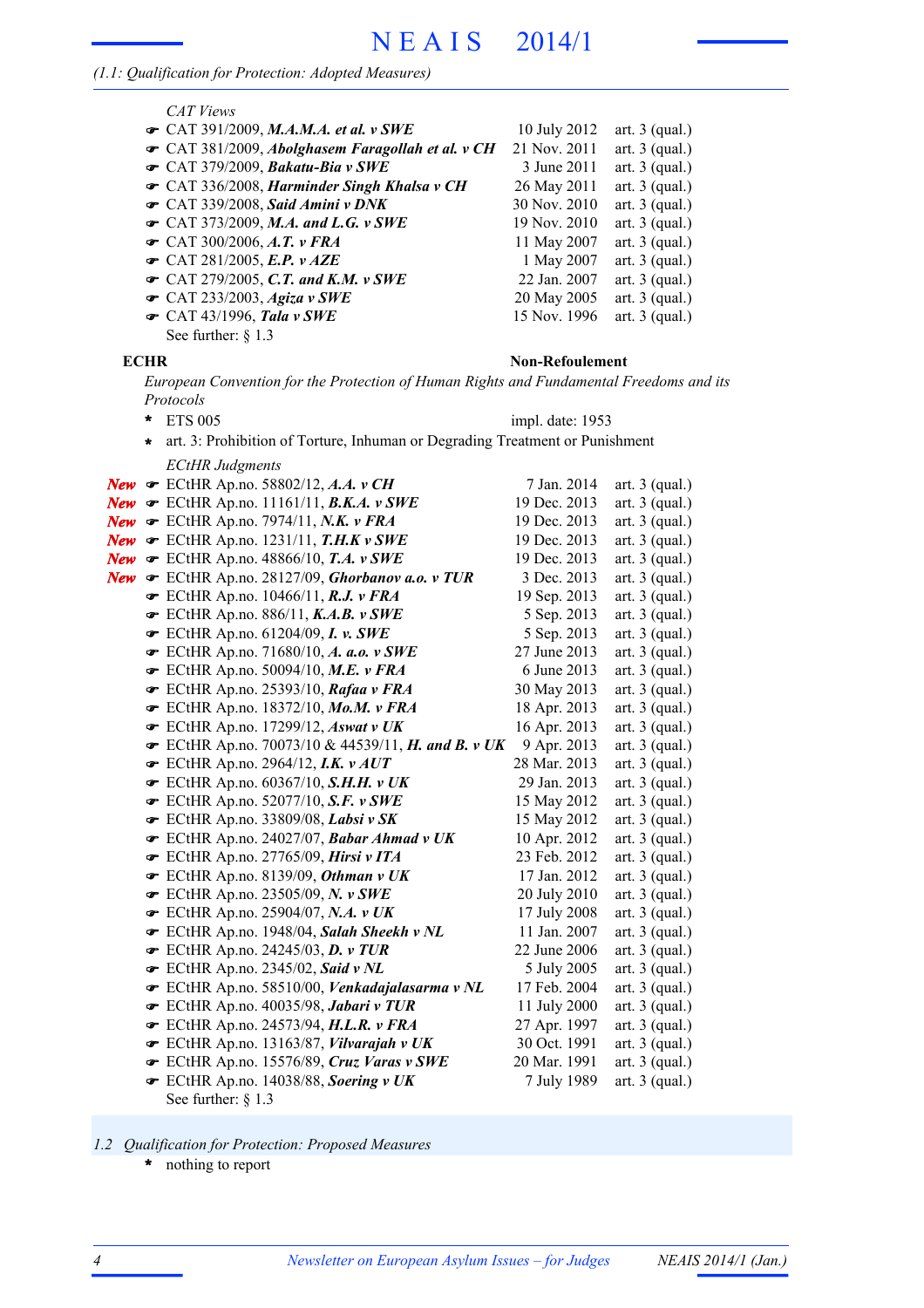#### *1.3 Qualification for Protection: Jurisprudence*

#### **1.3.1 CJEU Judgments on Qualification for Protection**

- F CJEU C-175/08, *Abdulla a.o.*, [2 Mar. 2010]
- \* interpr. of Dir. 2004/83: **Qualification** [art. 2(c), 11 & 14]
- ref. from 'Bundesverwaltungsgericht' (Germany) **\***
- *When the circumstances which resulted in the granting of refugee status have ceased to exist and the competent authorities of the Member State verify that there are no other circumstances which* could justify a fear of persecution on the part of the person concerned either for the same reason as that initially at issue or for one of the other reasons set out in Article  $2(c)$  of Directive 2004/83, the *standard of probability used to assess the risk stemming from those other circumstances is the same as that applied when refugee status was granted.* **\***
- F CJEU C-57/09 & C-101/09, *B. and D.*, [9 Nov. 2010]
- interpr. of Dir. 2004/83: **Qualification** [art. 12(2)(b) & (c)] **\***
- ref. from 'Bundesverwaltungsgericht' (Germany) **\***
- *The fact that a person has been a member of an organisation (which, because of its involvement in terrorist acts, is on the list forming the Annex to Common Position 2001/931/CFSP on the application of specific measures to combat terrorism) and that that person has actively supported the armed struggle waged by that organisation, does not automatically constitute a serious reason for considering that that person has committed 'a serious non-political crime' or 'acts contrary to the purposes and principles of the United Nations.* **\***
- F CJEU C-31/09, *Bolbol*, [17 June 2010]
- \* interpr. of Dir. 2004/83: **Qualification** [art.  $12(1)(a)$ ]
- ref. from 'Fővárosi Bíróság' (Hungary) **\***
- Right of a stateless person, i.e. a Palestinian, to be recognised as a refugee on the basis of the *second sentence of Article 12(1)(a)* **\***
- F CJEU C-285/12, *Diakite*, [30 Jan. 2014]
- interpr. of Dir. 2004/83: **Qualification** [art. 15(c)] **\***
- ref. from 'Raad van State' (Belgium) **\***

*New*

*On a proper construction of Art. 15(c) and the content of the protection granted, it must be acknowledged that an internal armed conflict exists, for the purposes of applying that provision, if a State's armed forces confront one or more armed groups or if two or more armed groups confront each other.* **\***

*It is not necessary for that conflict to be categorised as 'armed conflict not of an international character' under international humanitarian law; nor is it necessary to carry out, in addition to an appraisal of the level of violence present in the territory concerned, a separate assessment of the intensity of the armed confrontations, the level of organisation of the armed forces involved or the duration of the conflict.*

- F CJEU C-364/11, *El Kott a.o.*, [19 Dec. 2012]
- interpr. of Dir. 2004/83: **Qualification** [art. 12(1)(a)] **\***
- ref. from 'Fővárosi Bíróság' (Hungary) **\***
- *The cessation of protection or assistance from organs or agencies of the UN other than the UNHCR 'for any reason' includes the situation in which a person who, after actually availing himself of such protection or assistance, ceases to receive it for a reason beyond his control and independent of his volition. It is for the competent national authorities of the MS responsible for examining the asylum application made by such a person to ascertain, by carrying out an assessment of the application on an individual basis, whether that person was forced to leave the area of operations of such an organ or agency, which will be the case where that person's personal safety was at serious risk and it was impossible for that organ or agency to guarantee that his living conditions in that area would be commensurate with the mission entrusted to that organ or agency.* **\***

The fact that a person is ipso facto 'entitled to the benefits of the directive' means that that MS must recognise him as a refugee within the meaning of Article  $2(c)$  of the directive and that person must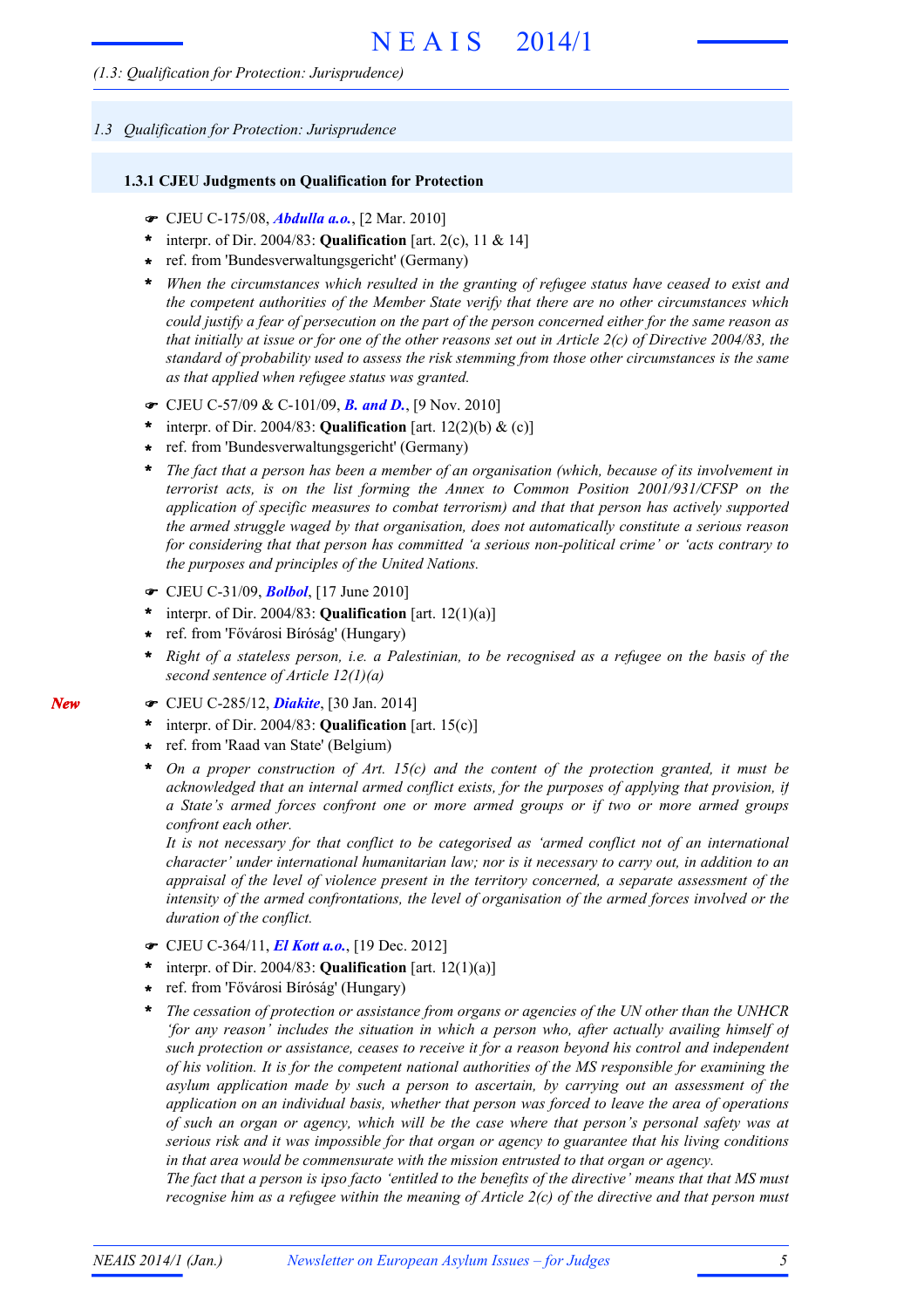*automatically be granted refugee status, provided always that he is not caught by Article 12(1)(b) or (2) and (3) of the directive.*

- F CJEU C-465/07, *Elgafaji*, [17 Feb. 2009]
- \* interpr. of Dir. 2004/83: **Qualification** [art. 2(e),  $15(c)$ ]
- ref. from 'Raad van State' (Netherlands) **\***
- *Minimum standards for determining who qualifies for refugee status or for subsidiary protection status - Person eligible for subsidiary protection - Article 2(e) - Real risk of suffering serious harm - Article 15(c) - Serious and individual threat to a civilian's life or person by reason of indiscriminate violence in situations of armed conflict* **\***
- F CJEU C-277/11, *M.M.*, [22 Nov. 2012]
- interpr. of Dir. 2004/83: **Qualification** [art. 4(1)] **\***
- ref. from 'High Court' (Ireland) **\***
- *The requirement that the MS concerned cooperate with an applicant for asylum, as stated in the second sentence of Article 4(1)QD, cannot be interpreted as meaning that, where a foreign national requests subsidiary protection status after he has been refused refugee status and the competent national authority is minded to reject that second application as well, the authority is on that basis obliged – before adopting its decision – to inform the applicant that it proposes to reject his* application and notify him of the arguments on which it intends to base its rejection, so as to enable *him to make known his views in that regard.* **\***

However, in the case of a system such as that established by the national legislation at issue in the *main proceedings, a feature of which is that there are two separate procedures, one after the other, for examining applications for refugee status and applications for subsidiary protection respectively, it is for the national court to ensure observance, in each of those procedures, of the applicant's fundamental rights and, more particularly, of the right to be heard in the sense that the applicant must be able to make known his views before the adoption of any decision that does not grant the protection requested. In such a system, the fact that the applicant has already been duly heard when his application for refugee status was examined does not mean that that procedural requirement may be dispensed with in the procedure relating to the application for subsidiary protection.*

- F CJEU C-199/12, *X, Y, Z*, [7 Nov. 2013]
- interpr. of Dir. 2004/83: **Qualification** [art. 9(1)(a); 10(1)(d)] **\***
- ref. from 'Raad van State' (Netherlands) **\***
- *Joined cases C-199, 200, 201/12. The court ruled on the issue whether homosexuals - for the the assessment of the grounds of persecution - may be regarded as being members of a social group. Art. 10(1)(d) must be interpreted as meaning that the existence of criminal laws, such as those at* **\***

*issue in each of the cases in the main proceedings, which specifically target homosexuals, supports the finding that those persons must be regarded as forming a particular social group.*

*Article 9(1), read together with Article 9(2)(c), must be interpreted as meaning that the criminalisation of homosexual acts per se does not constitute an act of persecution. However, a term of imprisonment which sanctions homosexual acts and which is actually applied in the country of origin which adopted such legislation must be regarded as being a punishment which is disproportionate or discriminatory and thus constitutes an act of persecution.*

*Article 10(1)(d), read together with Article 2(c), must be interpreted as meaning that only homosexual acts which are criminal in accordance with the national law of the Member States are excluded from its scope. When assessing an application for refugee status, the competent authorities cannot reasonably expect, in order to avoid the risk of persecution, the applicant for asylum to conceal his homosexuality in his country of origin or to exercise reserve in the expression of his sexual orientation.*

- F CJEU C-71/11 and C-99/11, *Y. and Z.*, [5 Sep. 2012]
- interpr. of Dir. 2004/83: **Qualification** [art. 2(c) and 9(1)(a)] **\***
- ref. from 'Bundesverwaltungsgericht' (Germany) **\***
- *1. Articles 9(1)(a) QD means that not all interference with the right to freedom of religion which infringes Article 10(1) EU Charter is capable of constituting an 'act of persecution' within the meaning of that provision of the QD;* **\***

 $-$  there may be an act of persecution as a result of interference with the external manifestation of *that freedom, and*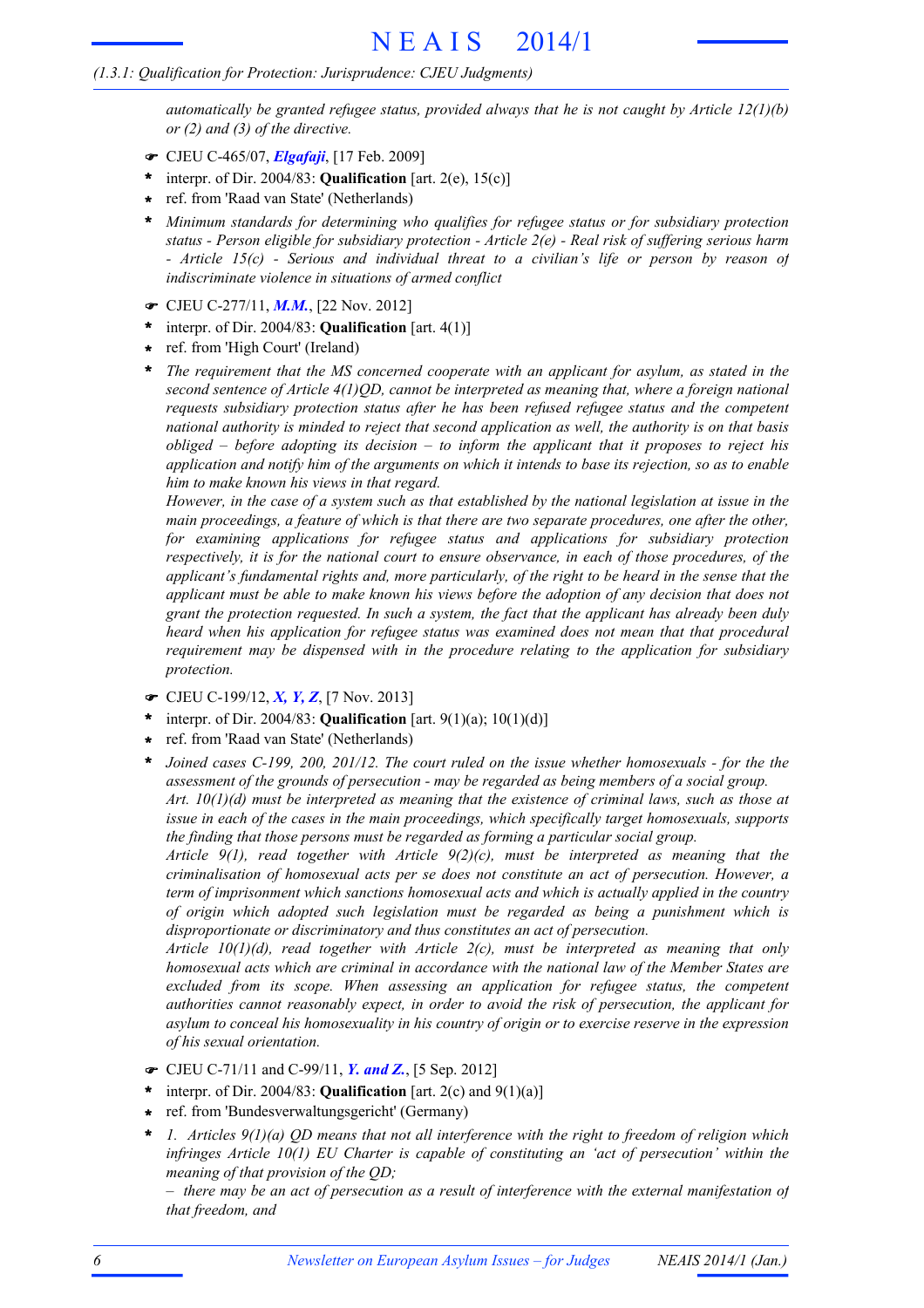# N E A I S 2014/1

# *(1.3.1: Qualification for Protection: Jurisprudence: CJEU Judgments)*

*– for the purpose of determining whether interference with the right to freedom of religion which infringes Article 10(1) EU Charter may constitute an 'act of persecution', the competent authorities must ascertain, in the light of the personal circumstances of the person concerned, whether that* person, as a result of exercising that freedom in his country of origin, runs a genuine risk of, inter *alia, being prosecuted or subject to inhuman or degrading treatment or punishment by one of the actors referred to in Article 6 QD.*

*2. Article 2(c) QD must be interpreted as meaning that the applicant's fear of being persecuted is well founded if, in the light of the applicant's personal circumstances, the competent authorities consider that it may reasonably be thought that, upon his return to his country of origin, he will engage in religious practices which will expose him to a real risk of persecution. In assessing an application for refugee status on an individual basis, those authorities cannot reasonably expect the applicant to abstain from those religious practices.*

# **1.3.2 CJEU pending cases on Qualification for Protection**

- F CJEU C-148/13, *A, B, C.*
- interpr. of Dir. 2004/83: **Qualification \***
- ref. from 'Raad van State' (Netherlands) **\***
- **\*** *Joined cases: C-148, 149, 150/13. On how to establish homosexual orientation.*
- F CJEU C-562/13, *Abdida*
- interpr. of Dir. 2004/83: **Qualification** [art. 15(b)] **\***
- ref. from 'Arbeidshof Brussel' (Belgium) **\***
- \* On the question to what type of medical treatment an asylum seeker is entitled pending appeal and *whether this should have suspensive effect.*
- F CJEU C-604/12, *H.N.*
- interpr. of Dir. 2004/83: **Qualification \***
- ref. from 'Supreme Court' (Ireland) **\***
- **\*** *On the connectivity of subsidiary protection and refugee status. Hearing: 17 Oct. 2013*
- F CJEU C-542/13, *M'Bodj*
- interpr. of Dir. 2004/83: **Qualification** [art. 20(3), 28(2), 29(2)] **\***
- ref. from 'Grondwettelijk Hof' (Belgium) 26-09-2013 **\***
- *On the differences on the right to benefits between a disabled TCN authorised by a Member State to reside in its territory for medical reasons, and a disabled TCN benefiting from subsidiary protection status.* **\***
- F CJEU C-481/13, *Qurbani*
- interpr. of *Refugee Convention* [art. 31] **\***
- ref. from 'Oberlandesgericht Bamberg' (Germany) **\***
- *Art. 31 of the Refugee Convention prohibits states parties from imposing penalties on refugees who enter with false documents. The principle question here is for the CJEU to decide whether a question on the interpretation of the Refugee Convention is admissible or not. Or, stated otherwise, will the CJEU reformulate this request for a preliminary ruling as question on the interpretation of European Union Law?* **\***
- F CJEU C-472/13, *Shepherd*
- \* interpr. of Dir. 2004/83: **Qualification** [art.  $9(2)+12(2)$ ]
- ref. from 'Bayerisches Verwaltungsgericht München' (Germany) **\***
- *On the meaning of persecution in the context of a person who cannot reconcile the performance of* **\*** *military service with his conscience and is faced with dishonourable discharge from the army, the imposition of a prison sentence and the social ostracism and disadvantages associated therewith.*
- F CJEU C-373/13, *T.*
- interpr. of Dir. 2004/83: **Qualification** [art. 21(2)+(3)] **\***
- ref. from 'Verwaltungsgerichtshof Baden Württemberg' (Germany) **\***
- *Is the revocation or termination of the residence permit issued to a beneficiary of refugee status (by expulsion under national law, for example) permissible under European Law only in cases where* **\***

*New*

*New*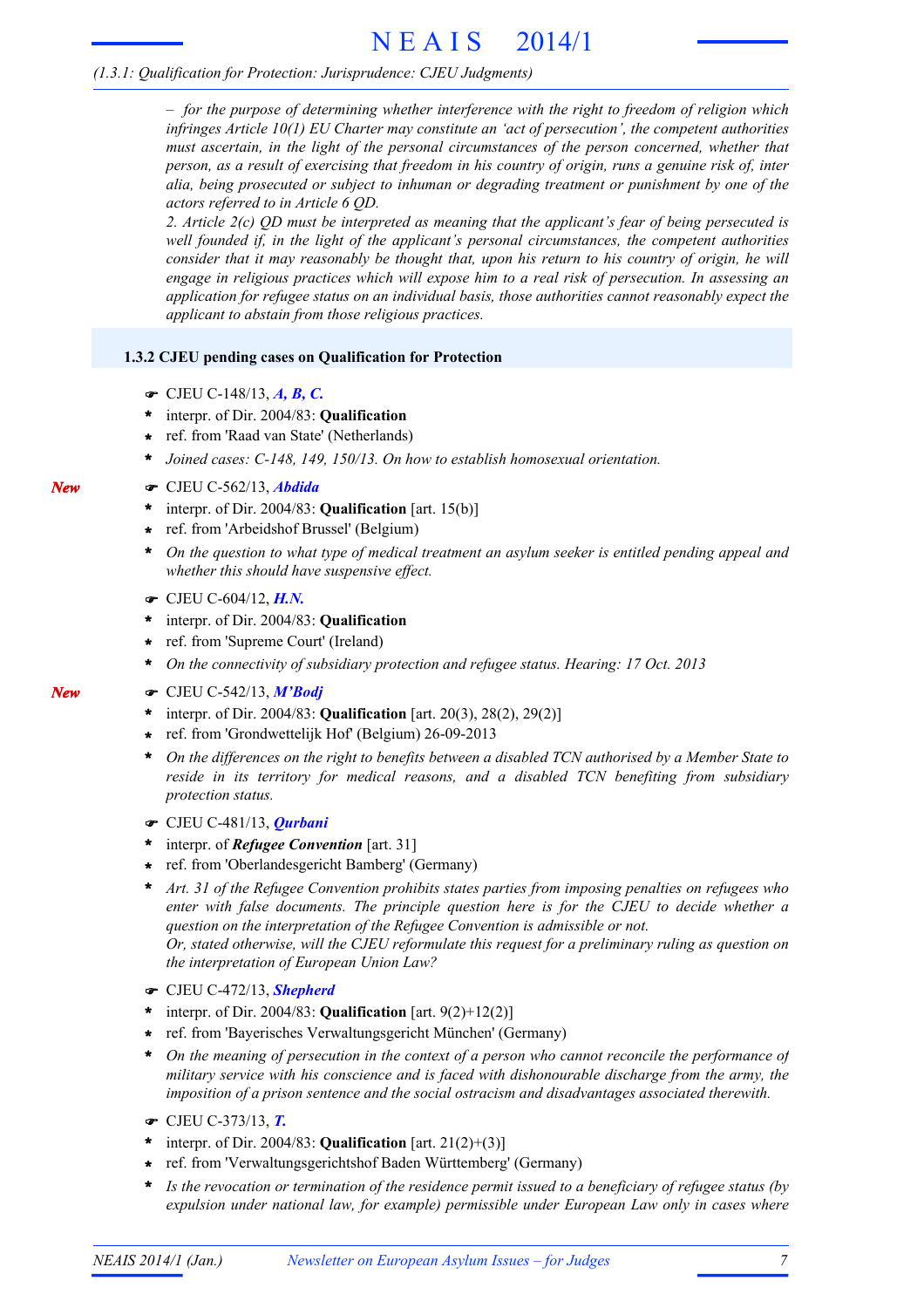### *(1.3.2: Qualification for Protection: Jurisprudence: CJEU pending cases)*

*the conditions laid down in Article 21(3) in conjunction with (2) of the Qual.Dir (I or II) are satisfied?*

#### **1.3.3 ECtHR Judgments and decisions on Qualification for Protection**

- F ECtHR Ap.no. 71680/10, *A. a.o. v SWE*, [27 June 2013]
- no violation of *ECHR* [art. 3 (qual.)] **\***
- *The eight cases concerned ten Iraqi nationals having applied for asylum in Sweden. Their applications had been rejected by the Swedish Migration Board and the Migration Board, and the ECtHR noted that both of these authorities had given extensive reasons for their decisions. The Court further noted that the general situation in Iraq was slowly improving, and concluded that it* was not so serious as to cause by itself a violation of art. 3 in the event of a person's return to the *country. For all ten applicants, the Court considered that relocation to other regions of Iraq would be a reasonable alternative.* **\***

The applicants in two of the cases alleged to be at risk of being victims of honour-related crimes, and the Court found that the events that had led the applicants to leave Iraq strongly indicated that *they would be in danger upon return to their home towns. The Court also found these applicants unable to seek protection from the authorities in their home regions of Iraq, nor would any protection provided be effective, given reports that 'honour killings' were being committed with impunity. However, these two applicants were considered able to relocate to regions away from where they were persecuted by a family or clan, as tribes and clans were region-based powers and there was no evidence to show that the relevant clans or tribes in their cases were particularly influential or powerful or connected with the authorities or militia in Iraq. Furthermore, the two applicants were both Sunni Muslims and there was nothing to indicate that it would be impossible* or even particularly difficult for them to find a place to settle where they would be part of the *majority or, in any event, be able to live in relative safety.*

*The applicants in the other six cases were Iraqi Christians whom the Court considered able to relocate to the three northern governorates of Dahuk, Erbil and Sulaymaniyah, forming the Kurdistan Region of northern Iraq. According to international sources, this region was a relatively safe area where the rights of Christians were generally being respected and large numbers of this group had already found refuge. The Court pointed to the preferential treatment given to the Christian group as compared to others wishing to enter the Kurdistan Region, and to the apparent availability of identity documents for that purpose. Neither the general situation in that region, including that of the Christian minority, nor any of the applicants' personal circumstances indicated the existence of a risk of inhuman or degrading treatment. Furthermore, there was no evidence to show that the general living conditions would not be reasonable, the Court noting in particular that there were jobs available in Kurdistan and that settlers would have access to health care as well as financial and other support from UNHCR and local authorities.*

- F ECtHR Ap.no. 58802/12, *A.A. v CH*, [7 Jan. 2014]
- violation of *ECHR* [art. 3 (qual.)] **\***
- *The applicant was a Sudanese asylum seeker, claiming to originate from the region of North Darfur. He alleged to have fled his village after it had been attacked and burnt down by the Janjaweed militia that had killed his father and many other inhabitants, and mistreated himself. The ECtHR noted that the security and human rights situation in Sudan is alarming and has deteriorated in the last few months. Political opponents of the government are frequently harassed, arrested, tortured and prosecuted, such risk affecting not only high-profile people, but anyone merely suspected of supporting opposition movements.* **\***

*As the applicant had been a member of the Darfur rebel group SLM-Unity in Switzerland for several years, the Court noted that the Sudanese government monitors activities of political opponents abroad. While acknowledging the difficulty in assessing cases concerning sur place activities, the Court had regard to the fact that the applicant had joined the organisation several years before launching his present asylum request when it was not foreseeable for him to apply for* asylum a second time. In view of the importance of art. 3 and the irreversible nature of the damage *that results if the risk of ill-treatment materialises, the Court preferred to assess the claim on the grounds of the political activities effectively carried out by the applicant. As he might at least be suspected of being affiliated with an opposition movement, the Court found substantial grounds for believing that he would be at risk of being detained, interrogated and tortured on arrival at the airport in Sudan.*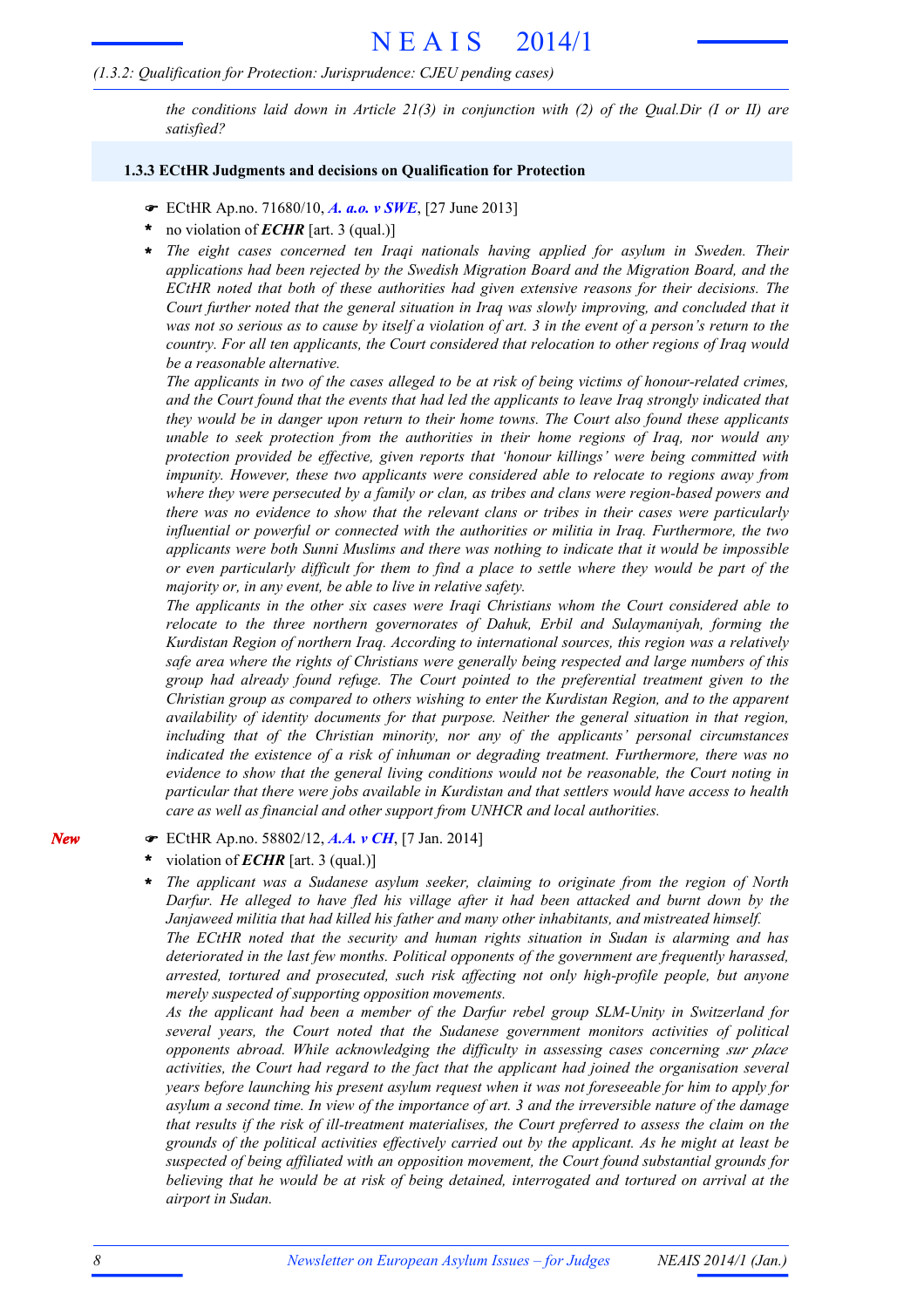- F ECtHR Ap.no. 17299/12, *Aswat v UK*, [16 Apr. 2013]
- violation of *ECHR* [art. 3 (qual.)] **\***
- *An alleged international terrorist who had been detained in the UK pending extradition to the USA* **\*** *claimed that such extradition would not be compatible with art. 3. The case was originally processed together with Babar Ahmad a.o. v. UK (24027/07), but was adjourned in order to obtain further information. The Court distinguished this case from the former one, due to the severity of the applicant's mental health condition. In light of the medical evidence there was a real risk that extradition would result in a significant deterioration of the applicant's mental and physical health, amounting to treatment in breach of art. 3. The Court pointed to his uncertain future in an undetermined institution, possibly the highly restrictive regime in the 'supermax' prison ADX Florence, and to the different and potentially more hostile prison environment than the highsecurity psychiatric hospital in the UK where the applicant was currently detained.*
- F ECtHR Ap.no. 11161/11, *B.K.A. v SWE*, [19 Dec. 2013]
- no violation of *ECHR* [art. 3 (qual.)] **\***

*New*

*The applicant was an Iraqi citizen, a Sunni Muslim from Baghdad. He claimed to be at risk of persecution because he had worked as a professional soldier in 2002-03 during the Saddam* Hussein regime and had been a member of the Ba'ath party, and because of a blood feud after he *had accidentally shot and killed a relative in Iraq.* **\***

*The ECtHR first considered the general situation in Iraq, and referred to international reports attesting to a continued difficult situation, including indiscriminate and deadly attacks by violent groups, discrimination and heavy-handed treatment by authorities. In the Court's view, though, it appeared that the overall situation has been slowly improving since the peak in violence in 2007,* and the Court saw no reason to alter the position taken in this respect four years ago in the case of *F.H. v. Sweden (20 January 2009). It noted that the applicant had not claimed that the general circumstances on their own would preclude return, but asserted that this situation together with his personal circumstances would put him at risk of treatment prohibited by art. 3.*

*As regards the applicant's personal situation, the Court noted that the Swedish Migration Court had found his story coherent and detailed. The Court considered former members of the Ba'ath* party and the military to be at risk today only in certain parts of Iraq and only if some other factors *are at hand, such as the individual having held a prominent position in either organisation. Given* the long time passed since the applicant left these organisations and the fact that neither he nor his *family had received any threats because of this involvement for many years, the Court found no indication of risk of ill-treatment on this account. However, it did accept the Swedish Court's assessment of the risk of retaliation and ill-treatment from his relatives as part of the blood feud, noting that it may be very difficult to obtain evidence in such matters.*

While the applicant was thus at risk of treatment contrary to art. 3, the Court accepted the domestic *authorities' finding that these threats were geographically limited to Diyala and Baghdad and that* he would be able to settle in another part of Iraq, for instance in Anbar the largest province in the country. In a dissenting opinion, one of the judges held this finding to reflect a failure to test the *requisite guarantees in connection with internal relocation of applicants under art. 3.*

- F ECtHR Ap.no. 24027/07, *Babar Ahmad v UK*, [10 Apr. 2012]
- no violation of *ECHR* [art. 3 (qual.)] **\***
- *In a case concerning six alleged international terrorists who have been detained in the UK pending extradition to the USA, the Court held that neither their conditions of detention at a 'supermax' prison in USA (ADX Florence) nor the length of their possible sentences (mandatory sentence of life imprisonment without the possibility parole for one of the applicants, and discretionary life sentences for the others) would make such extradition being in violation of art. 3.* **\***
- F ECtHR Ap.no. 15576/89, *Cruz Varas v SWE*, [20 Mar. 1991]
- no violation of *ECHR* [art. 3 (qual.)] **\***
- *Recognizing the extra-territorial effect of Art. 3 similarly applicable to rejected asylum seekers; finding no Art. 3 violation in expulsion of Chilean national denied asylum, noting that risk assessment by State Party must be based on facts known at time of expulsion.* **\***
- F ECtHR Ap.no. 24245/03, *D. v TUR*, [22 June 2006]
- violation of *ECHR* [art. 3 (qual.)] **\***
- *Deportation of woman applicant in view of the awaiting execution of severe corporal punishment in Iran would constitute violation of Art. 3, as such punishment would inflict harm to her personal* **\***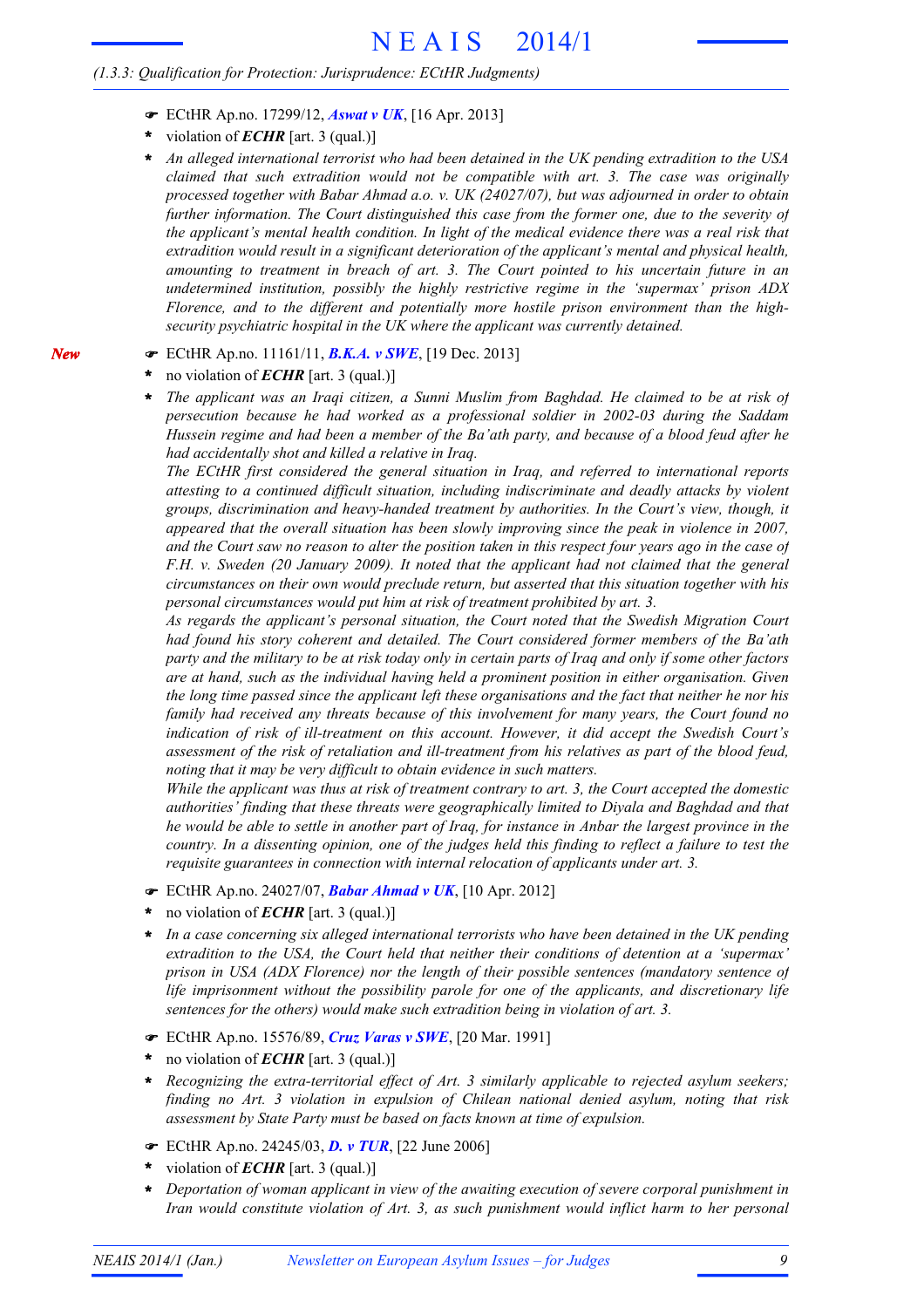*dignity and her physical and mental integrity; violation of Art. 3 would also occur to her husband and daughter, given their fear resulting from the prospective ill-treatment of D.*

- F ECtHR Ap.no. 28127/09, *Ghorbanov a.o. v TUR*, [3 Dec. 2013]
- violation of *ECHR* [art. 3 (qual.)] **\***

*New*

*The applicants were 19 Uzbek citizens who had been recognised as refugees by the UNHCR both in Iran and in Turkey, and the Turkish authorities had issued them asylum-seeker cards as well as temporary residence permits. Nonetheless, they had been summarily deported from Turkey to Iran twice in 2008.* **\***

*While the complaint that they had been at risk of further deportation from Iran to Uzbekistan had been declared manifestly ill-founded by the ECtHR as the applicants had been living in Iran as recognised refugees for several years before entering Turkey, this complaint concerned the circumstances of their deportation from Turkey. The Court held these circumstances to have caused* feelings of despair and fear as they were unable to take any step to prevent their removal in the *absence of procedural safeguards, and the Turkish authorities had carried out the removal without respect for the applicants' status as refugees or for their personal circumstances in that most of the applicants were children who had a stable life in Turkey. Thus, the Court concluded that the suffering had been severe enough to be categorised as inhuman treatment. Violation of Art. 3, 5(1) and 5(2).*

- F ECtHR Ap.no. 70073/10 & 44539/11, *H. and B. v UK*, [9 Apr. 2013]
- no violation of *ECHR* [art. 3 (qual.)] **\***
- *Both cases concerned the removal to Kabul of failed Afghan asylum seekers who had claimed to be* at risk of ill-treatment by Taliban in Afghanistan due to their past work as a driver for the UN and *as an interpreter for the US forces, respectively. Given the similar factual and legal background the ECtHR decided to join the two cases. The UK Government was proposing to remove the applicants directly to Kabul, and the cases therefore essentially deal with the adequacy of Kabul as an internal flight alternative. It had not been claimed that the level of violence in Afghanistan was such that any removal there would necessarily breach ECHR art. 3. The Court found no evidence to suggest* that there is a general situation of violence such that there would be a real risk of ill-treatment *simply by virtue of being returned to Afghanistan.* **\***

*The Court pointed to the disturbing picture of attacks carried out by the Taliban and other armed anti-government forces in Afghanistan on civilians with links to the international community, with targeted killing of civilians associated with, or perceived as supporting, the Afghan Government or the international community. Thus, the Court quoted reports about an 'alarming trend' of the assassination of civilians by anti-government forces, and the continuing conduct of a campaign of intimidation and assassination. At the same time the Court considered that there is insufficient* evidence at the present time to suggest that the Taliban have the motivation or the ability to pursue *low level collaborators in Kabul or other areas outside their control.*

H. had left the Wardak province as an infant and had moved to Kabul where he had lived most of his life with his family. He had worked as a driver for the UN in Kabul between 2005 and 2008. Like the UK authorities, the ECtHR found no reason to suggest either that he had a high profile in *Kabul such that he would remain known there or that he would be recognised elsewhere in Afghanistan as a result of his work.*

*B. had until early 2011 worked as an interpreter for the US forces in Kunar province with no particular profile, and had not submitted any evidence or reason to suggest that he would be identified in Kabul or that he would come to the adverse attention of the Taliban there. The Court* pointed out that the UK Tribunal had found him to be an untruthful witness and found no reason to depart from this finding of fact. As regards B, 's claim that he would be unable to relocate to Kabul because he would be destitute there, the ECtHR noted that he is a healthy single male of 24 years, *and found that he had failed to submit evidence suggesting that his removal to Kabul, an urban area under Government control where he still has family members including two sisters, would be in violation of art. 3.*

- F ECtHR Ap.no. 24573/94, *H.L.R. v FRA*, [27 Apr. 1997]
- no violation of *ECHR* [art. 3 (qual.)] **\***
- Finding no violation of Article 3 in case of expulsion of a citizen of Columbia as there was no *'relevant evidence' of risk of ill-treatment by non-state agents, whereby authorities 'are not able to obviate the risk by providing adequate protection'.* **\***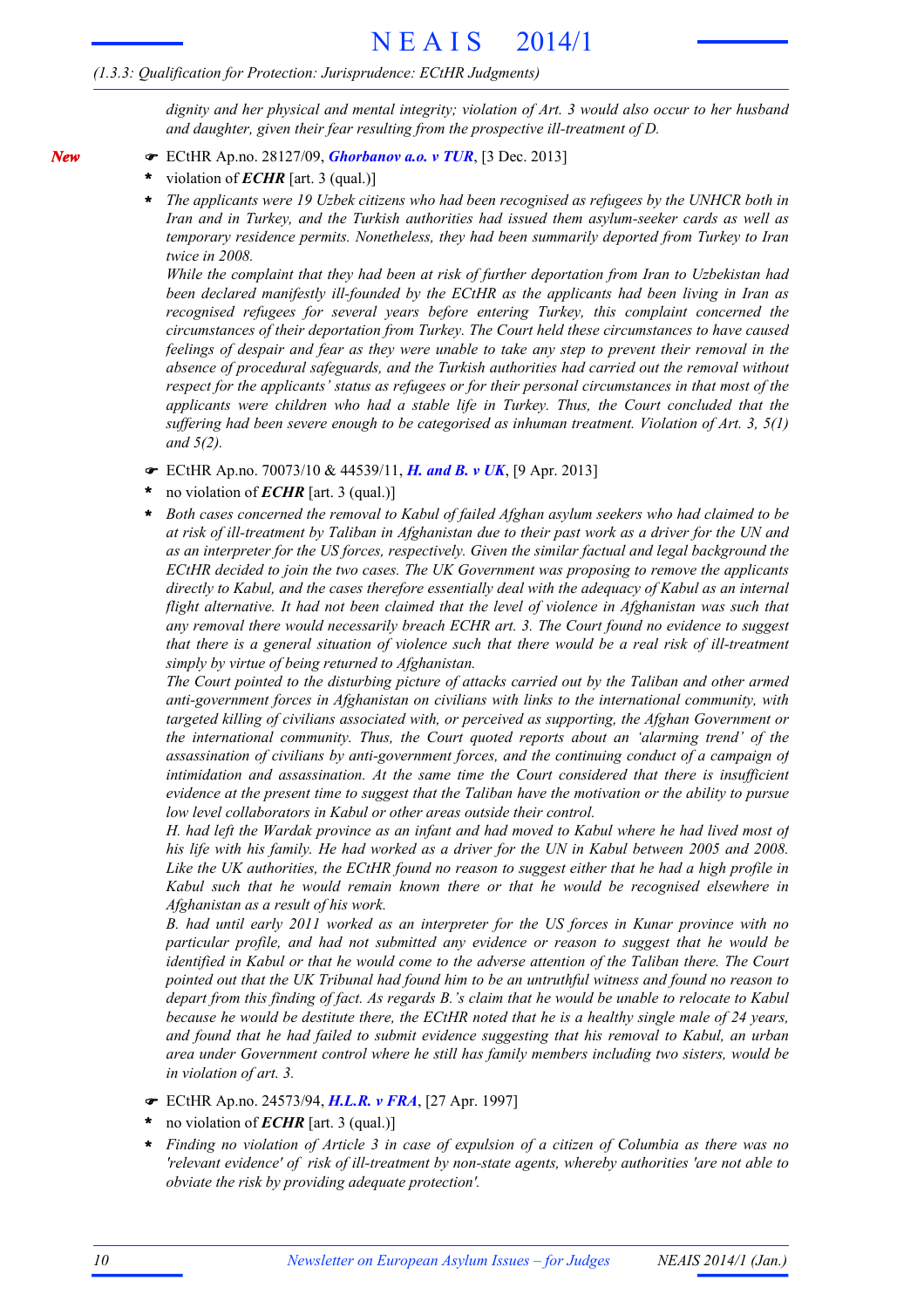- F ECtHR Ap.no. 27765/09, *Hirsi v ITA*, [23 Feb. 2012]
- interpr. of *ECHR* [art. 3 (qual.)] **\***
- *For the first time the Court applied Article 4 of Protocol no. 4 (collective expulsion) in the* **\*** circumstance of aliens who were not physically present on the territory of the State, but in the high *seas. Italy was also held responsible for exposing the aliens to a treatment in violation with article 3 ECHR, as it transferred them to Libya 'in full knowledge of the facts' and circumstances in Libya.*
- F ECtHR Ap.no. 61204/09, *I. v. SWE*, [5 Sep. 2013]
- violation of *ECHR* [art. 3 (qual.)] **\***
- A family of Russian citizens of Chechen origin applied for asylum in Sweden and submitted that they had been tortured in Chechnya and were at risk of further ill-treatment upon return to Russia. Despite the current situation in Chechnya, the ECtHR considers the unsafe general situation not sufficiently serious to conclude that the return of the applicants to Russia would amount to a violation of art. 3. **\***

As far as the applicants' individual situation is concerned, the ECtHR notes that the Swedish authorities did not as such question that Mr. I had been subjected to torture. However, they had found that he had not established with sufficient certainty why he had been subjected to it and by whom, and had thus found reason to question the credibility of his statements. In line with the Swedish authorities, the ECtHR finds that the applicants had failed to make it plausible that they would face a real risk of ill-treatment.

However, the Court emphasises that the assessment of a real risk for the persons concerned must be made on the basis of all relevant factors which may increase the risk of ill-treatment. Due regard should be given to the possibility that a number of individual factors may not, when considered separately, constitute a real risk, but when taken cumulatively and considered in a situation of general violence and heightened security, the same factors may give rise to a real risk.

It was noted that Mr. I has significant and visible scars on his body, and the medical certificates held that the wounds could be consistent with his explanations as to both timing and extent of the ill-treatment. Thus, in case of a body search in connection with his possible detention and interrogation by the FSB or local law-enforcement officials upon return, these would immediately see that Mr. I has been subjected to ill-treatment in recent years, which could indicate that he took active part in the second war in Chechnya. Taking those factors cumulatively, in the special circumstances of the case, the Court finds that there were substantial grounds for believing that the applicants would be exposed to a real risk of treatment contrary to art. 3 if deported to Russia.

- F ECtHR Ap.no. 2964/12, *I.K. v AUT*, [28 Mar. 2013]
- violation of *ECHR* [art. 3 (qual.)] **\***
- *The applicant was a Russian of Chechen origin, claiming that his removal to Russia would expose him to risk of ill-treatment as his family had been persecuted in Chechnya. His father had been working the security services of former separatist President Maskarov, and had been murdered in 2001. The applicant claimed to have been arrested four times, threatened and at least once severely* beaten by Russian soldiers in the course of an identity check in 2004. Together with his mother, he *left Chechnya in 2004 and applied for asylum in Austria later that year. Both asylum applications were dismissed.* **\***

*While the applicant had withdrawn his appeal, allegedly due to wrong legal advice, his mother was recognised as a refugee and granted asylum in appeal proceedings in 2009. The Austrian authorities did not, in the applicant's subsequent asylum proceedings, examine the connections between his and his mother's cases, but held that his reasons for flight had been sufficiently thoroughly examined in the first proceedings.*

*The ECtHR was not persuaded that the applicant's grievance had been thoroughly examined, and therefore assessed his case in the light of the domestic authorities' findings in his mother's case which had accepted her reasons for flight as credible. There was no indication that the applicant* would be at a lesser risk of persecution upon return to Russia than his mother, and the alternative *of staying in other parts of Russia had been excluded in her case as well.*

*In addition to the assessment of the applicant's individual risk, the Court observed the regularly occurring human rights violations and the climate of impunity in Chechnya, notwithstanding the relative decrease in the activity of armed groups and the general level of violence. The Court referred to is numerous judgments finding violations of ECHR arts. 2 and 3, and to reports about practices of reprisals and collective punishment of relatives and suspected supporters of alleged*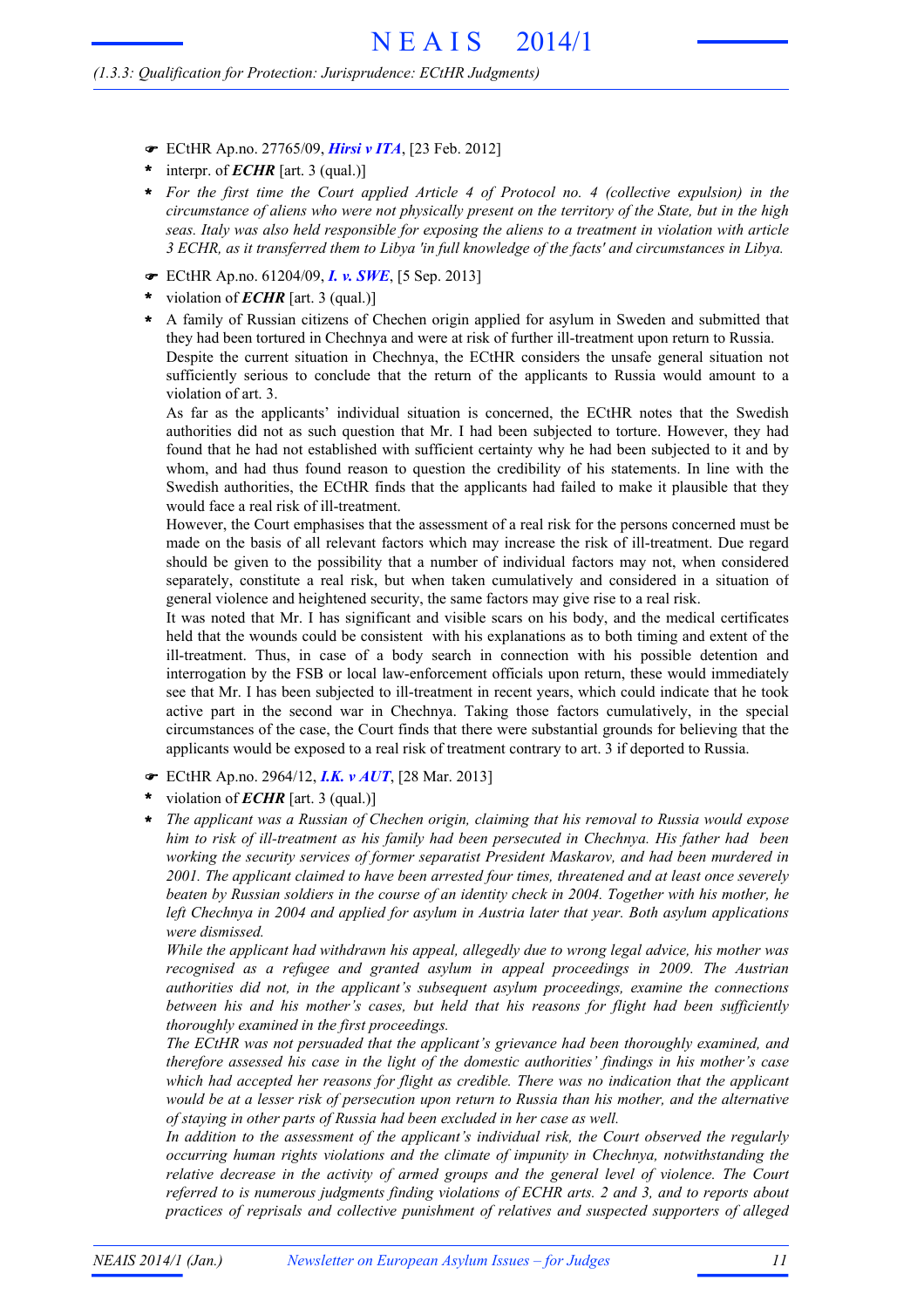# N E A I S 2014/1

## *(1.3.3: Qualification for Protection: Jurisprudence: ECtHR Judgments)*

*insurgents as well as occurrences of targeted human rights violations. While there were thus substantial grounds to believe that the applicant would face a real risk of treatment contrary to art. 3 if returned to Russia, his mental health status – described as posttraumatic stress disorder and depression – was not found to amount to such very exceptional circumstances as required to raise a separate issue under art. 3.*

- F ECtHR Ap.no. 40035/98, *Jabari v TUR*, [11 July 2000]
- violation of *ECHR* [art. 3 (qual.)] **\***
- \* Holding violation of Article 3 in case of deportation that would return a woman who has committed *adultery to Iraq.*
- F ECtHR Ap.no. 886/11, *K.A.B. v SWE*, [5 Sep. 2013]
- no violation of *ECHR* [art. 3 (qual.)] **\***
- The applicant is a Somali asylum seeker, originating from Mogadishu. He applied for asylum in 2009, claiming that he had fled Somalia due to persecution by the Islamic Courts and al-Shabaab, in particular by telephone calls threatening him to stop spreading Christianity. While the Swedish authorities intended to deport the applicant to Somaliland, the ECtHR did not find it sufficiently substantiated that he would be able to gain admittance and to settle there. The Court therefore assessed his situation upon return to Somalia in the context of the conditions prevailing in Mogadishu, his city of origin. **\***

The general situation of violence in Mogadishu was assessed in the light of the criteria applied in *Sufi and Elmi v. UK* (28 June 2011). Against the background of recent information, in particular concerning al-Shabaab, the Court's majority held that the security situation in Mogadishu has improved since 2011 or the beginning of 2012, as the general level of violence has decreased. The situation is therefore not, at present, of such a nature as to place everyone present in the city at a real risk of treatment contrary to arts. 2 or 3.

The two dissenting judges consider the majority's analysis of the general situation deficient and its conclusions premature, due to the unpredictable nature of the conflict and the volatility and instability of the situation in Mogadishu.

As regards the applicant's personal situation, the Court refers to the careful examination of the case by the Swedish authorities, and the extensive reasons given for their conclusions. It further notes that the applicant does not belong to any group at risk of being targeted by al-Shabaab, and allegedly has a home in Mogadishu where his wife lives, the Court concludes that he had failed to make it plausible that he would face a real risk of being killed or subjected to ill-treatment upon return there.

- F ECtHR Ap.no. 33809/08, *Labsi v SK*, [15 May 2012]
- violation of *ECHR* [art. 3 (qual.)] **\***
- *An Algerian man, convicted in France of preparing a terrorist act, and convicted in his absence in Algeria of membership of a terrorist organisation, had been expelled to Algeria upon rejection of his asylum request in Slovakia. On the basis of the existing information about the situation in Algeria for persons suspected of terrorist activities, the Court found that there had been substantial* grounds for believing that he faced a real risk of being exposed to treatment contrary to art. 3. The *responding government's invocation of the security risk represented by the applicant was dismissed due to the absolute guarantee under art. 3. Assurances given by the Algerian authorities concerning the applicant's treatment upon return to Algeria were found to be of a general nature,* and they had proven insufficient since the request for a visit by a Slovak official to the applicant, *held in detention upon return, had not been followed.* **\***

*The applicant's expulsion only one working day after the Slovak Supreme Court's judgment, upholding the dismissal of his asylum request, had effectively prevented him from attempting redress by a complaint to the Slovak Constitutional Court.*

*Expulsion of the applicant in disregard of an interim measure issued by the Court under Rule 39, preventing the Court from properly examining his complaints and from protecting him against treatment contrary to art. 3, was a violation of the right to individual application under art. 34.*

- F ECtHR Ap.no. 50094/10, *M.E. v FRA*, [6 June 2013]
- violation of *ECHR* [art. 3 (qual.)] **\***
- *The applicant was an Egyptian belonging to the Coptic Christian community in his country of* origin where he had been exposed to a number of attacks due to his religious belief. His reports of *these incidents to the police had been unsuccessful, and before leaving Egypt in 2007 he was* **\***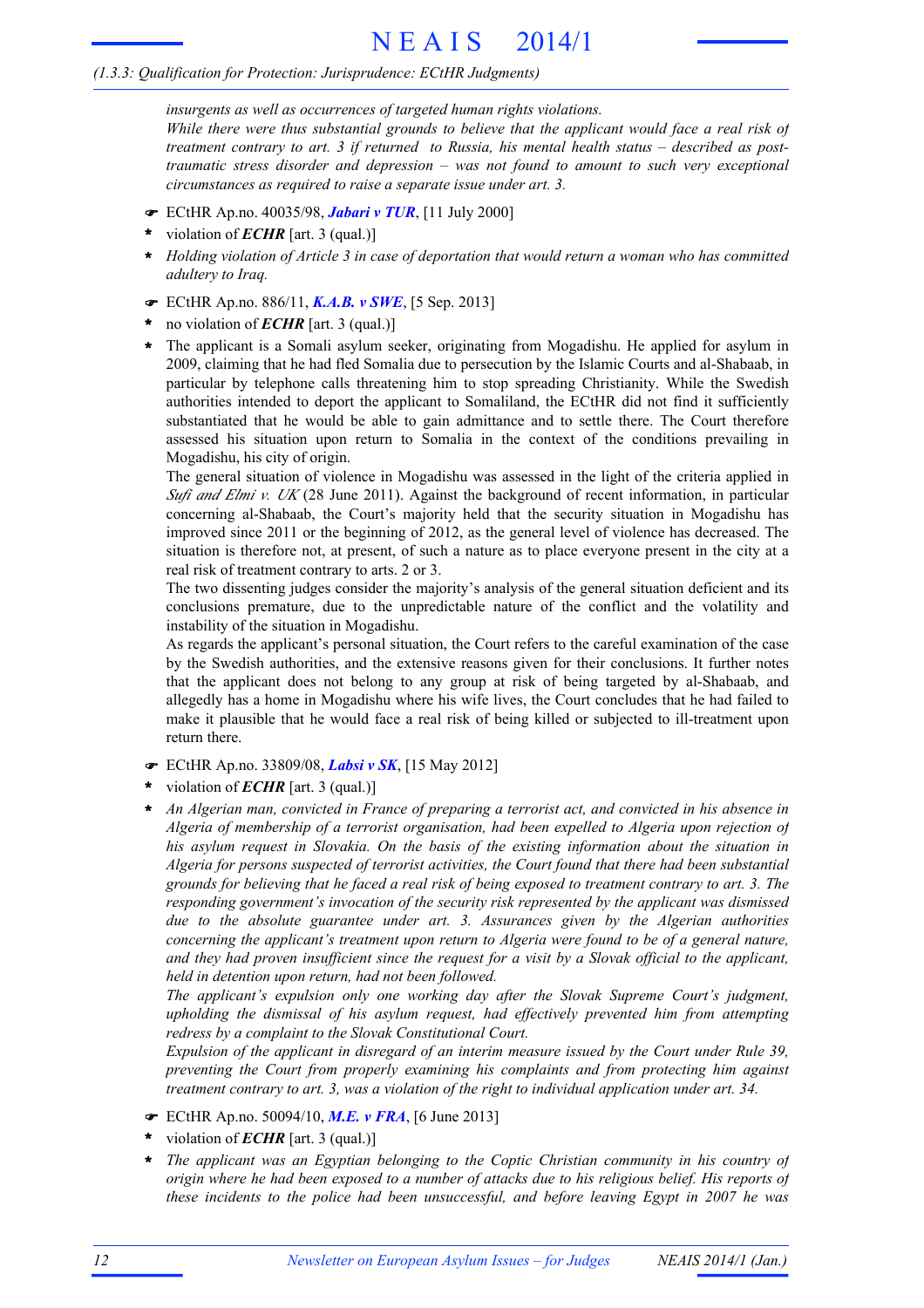*accused of proselytizing for which he was sentenced in absentia to 3 years of imprisonment. The ECtHR referred to reports on numerous instances of violence and other persecution against Coptic Christians in Egypt in 2010-11, and on reluctance of Egyptian authorities to prosecute the perpetrators, and found no evidence that the situation had improved. The Court found strong evidence that the applicant would be a potential prime target for persecution and violence as a convicted proselytizer, whether free or imprisoned, and pointed to the serious doubt about on the applicant's ability to receive adequate protection from the Egyptian authorities. Given his background and the situation of Coptic Christians in Egypt, art. 3 would be violated in case of enforcement of the decision to deport the applicant.*

*Contrary to the judgment in I.M. v. France [2 February 2012 – see NEAIS 2012/1 p. 10], the ECtHR did not consider the examination of this case in the French 'fast-track' asylum procedure incompatible with art. 13. The Court emphasised the very substantial delay in the applicant's* lodging of his asylum request (almost 3 years) and the fact that he had been able to lodge an appeal *with suspensive effect against the removal order as well as an asylum request with suspensive effect. Given his delay, the applicant could not validly argue that the reduced and very short deadlines to prepare the asylum request in the special procedure had affected the accessibility of the remedies available to him, and there was therefore no violation of art. 13 in conjunction with art. 3.*

- F ECtHR Ap.no. 18372/10, *Mo.M. v FRA*, [18 Apr. 2013]
- violation of *ECHR* [art. 3 (qual.)] **\***
- \* The applicant had been accused of spying for the rebels in Chad, and had been taken into custody *for five days, interrogated and subjected to torture. In addition, his shop had been destroyed, his possessions confiscated, and his family threatened.*

*The Court held the general situation in Chad to give cause for concern, particularly for persons suspected of collaboration with the rebels. As regards the applicant's personal situation, the Court considered the medical certificates produced by him as sufficient proof of the alleged torture. As to* his risk of ill-treatment in case of return, the Court noted that he had produced a warrant issued by *the authorities against him, the authenticity of which had not been seriously disputed by the French Government. Due to the reasoning given by the French authorities and the fact that they had not been able to examine some of the evidence produced by the applicant, the Court could not rely on the French courts' assessment of the applicant's risk. Due to his profile, the medical certificates* and the past and present situation in Chad, the Court found a real risk that he would be subjected *to treatment contrary to art. 3.*

- F ECtHR Ap.no. 23505/09, *N. v SWE*, [20 July 2010]
- violation of *ECHR* [art. 3 (qual.)] **\***
- *The Court observed that women are at particular risk of ill-treatment in Afghanistan if perceived as not conforming to the gender roles ascribed to them by society, tradition and even the legal system. The Court could not ignore the general risk to which she might be exposed should her husband decide to resume their married life together, or should he perceive her filing for divorce as an indication of an extramarital relationship; in these special circumstances, there were substantial grounds for believing that the applicant would face various cumulative risks of reprisals falling under Art. 3 from her husband, his or her family, and from the Afghan society.* **\***
- F ECtHR Ap.no. 25904/07, *N.A. v UK*, [17 July 2008]
- violation of *ECHR* [art. 3 (qual.)] **\***
- *The Court has never excluded the possibility that a general situation of violence in the country of destination will be of a sufficient level of intensity as to entail that any removal thereto would necessarily breach Art. 3, yet such an approach will be adopted only in the most extreme cases of general violence where there is a real risk of ill-treatment simply by virtue of an individual being exposed to such violence on return* **\***
- F ECtHR Ap.no. 7974/11, *N.K. v FRA*, [19 Dec. 2013]
- violation of *ECHR* [art. 3 (qual.)] **\***
- *The applicant Pakistani citizen was seeking asylum on the basis of his fear of ill-treatment due to his conversion to the Ahmadiyya religion. He alleged to have been abducted and tortured and that an arrest warrant had been issued against him for preaching this religion. Observing that the risk of ill-treatment of persons of the Ahmadiyya religion in Pakistan is well documented, the ECtHR stated that belonging to this religion would not in itself be sufficient to* **\***

*New*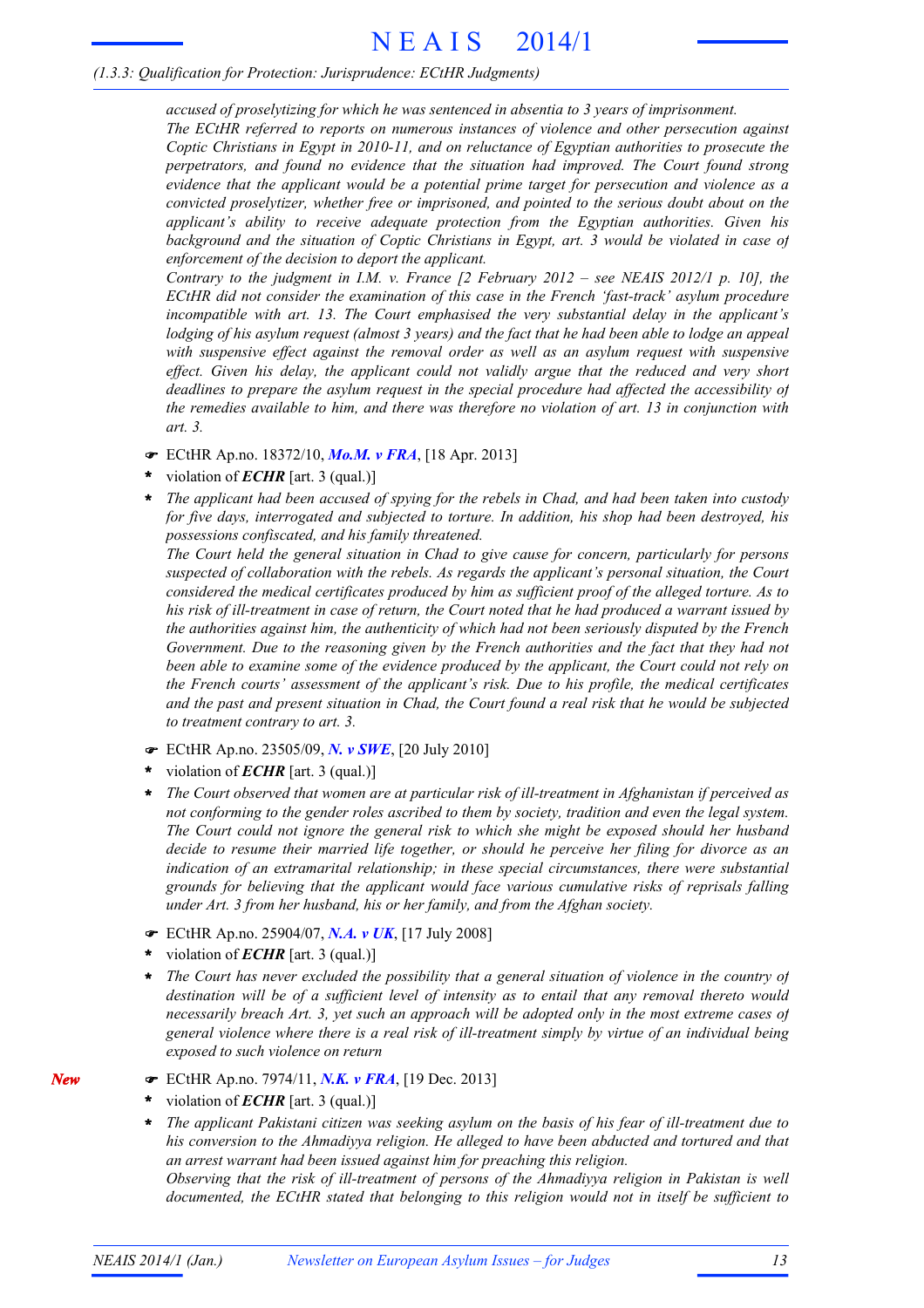*attract protection under art. 3. Rather, the applicant would have to demonstrate being practising the religion openly and to be proselytising, or at least to be perceived as such.*

*While the French authorities had been questioning the applicant's credibility, in particular regarding the authenticity of the documents presented by him, the ECtHR did not consider their decisions to be based on sufficiently explicit motivations in that regard. The Court did not find the respondent State to have provided information giving sufficient reasons to doubt the veracity of the applicant's account of the events leading to his flight, and there was therefore no basis of doubting his credibility. The Court concluded that the applicant was perceived by the Pakistani authorities not as simply practising the Ahmadiyya belief, but as a proselytiser and thus having a profile exposing him to the attention of the authorities in case of return.*

- F ECtHR Ap.no. 8139/09, *Othman v UK*, [17 Jan. 2012]
- no violation of *ECHR* [art. 3 (qual.)] **\***
- referral to the Grand Chamber requested; refused by the ECtHR Panel on 9 May 2012 **\***
- *Notwithstanding widespread and routine occurrence of torture in Jordanian prisons, and the fact that the applicant as a high profile Islamist was in a category of prisoners frequently ill-treated in* Jordan, the applicant was held not to be in real risk of ill-treatment if being deported to Jordan, *due to the information provided about the 'diplomatic assurances' that had been obtained by the UK government in order to protect his Convention rights upon deportation; the Court took into account the particularities of the memorandum of understanding agreed between the UK and Jordan, as regards both the specific circumstances of its conclusion, its detail and formality, and the modalities of monitoring the Jordanian authorities' compliance with the assurances.* **\***

*Holding that ECHR art. 5 applies in expulsion cases, but that there would be no real risk of flagrant breach of art. 5 in respect of the applicant's pre-trial detention in Jordan.*

*Holding that deportation of the applicant to Jordan would be in violation of ECHR art. 6, due to* the real risk of flagrant denial of justice by admission of torture evidence against him in the retrial *of criminal charges.*

- F ECtHR Ap.no. 10466/11, *R.J. v FRA*, [19 Sep. 2013]
- violation of *ECHR* [art. 3 (qual.)] **\***
- The applicant is a Tamil asylum seeker who claims to have been persecuted by the Sri Lankan authorities because of his ethnic origin and his political activities in support of the LTTE. The ECtHR reiterates that there is no generalised risk of treatment contrary to art. 3 for all Tamils returned to Sri Lanka, but only for those applicants representing such interest to the authorities that they may be exposed to detention and interrogation upon return. Therefore, the risk has to be assessed on an individual basis, taking into account the relevant factors (see: *N.A. v. UK* (17 July 2008)). Even while there were certain credibility issues concerning the applicant's story, the Court puts emphasis on the medical certificate precisely describing his wounds. As the nature, gravity and recent infliction of these wounds create a strong presumption of treatment contrary to art. 3, and as the French authorities have not effectively rebutted this presumption, the Court considers that the applicant had established the risk that he might be subjected to ill-treatment upon return. Art. 3 would therefore be violated in case of his expulsion. **\***
- F ECtHR Ap.no. 25393/10, *Rafaa v FRA*, [30 May 2013]
- violation of *ECHR* [art. 3 (qual.)] **\***
- *The Moroccan authorities had requested the applicant's extradition from France under an* **\*** *international arrest warrant for acts of terrorism. The applicant initiated procedures contesting his extradition, and a parallel procedure requesting asylum in France.*

*While the French asylum authorities apparently recognised the risk of ill-treatment in Morocco due to the applicant's alleged involvement in an Islamist terrorist network, the Court reconfirmed the absolute nature of the prohibition under art. 3 and the impossibility to balance the risk of illtreatment against the reasons invoked in support of expulsion. Given the human rights situation in Morocco and the persisting ill-treatment of persons suspected of participation in terrorist activities,* and the applicant's profile, the Court considered the risk of violation of art. 3 in case of his return *to be real.*

- F ECtHR Ap.no. 52077/10, *S.F. v SWE*, [15 May 2012]
- violation of *ECHR* [art. 3 (qual.)] **\***
- *Observing that the human rights situation in Iran gives rise to grave concern, and that the situation appears to have deteriorated since the Swedish domestic authorities determined the case and* **\***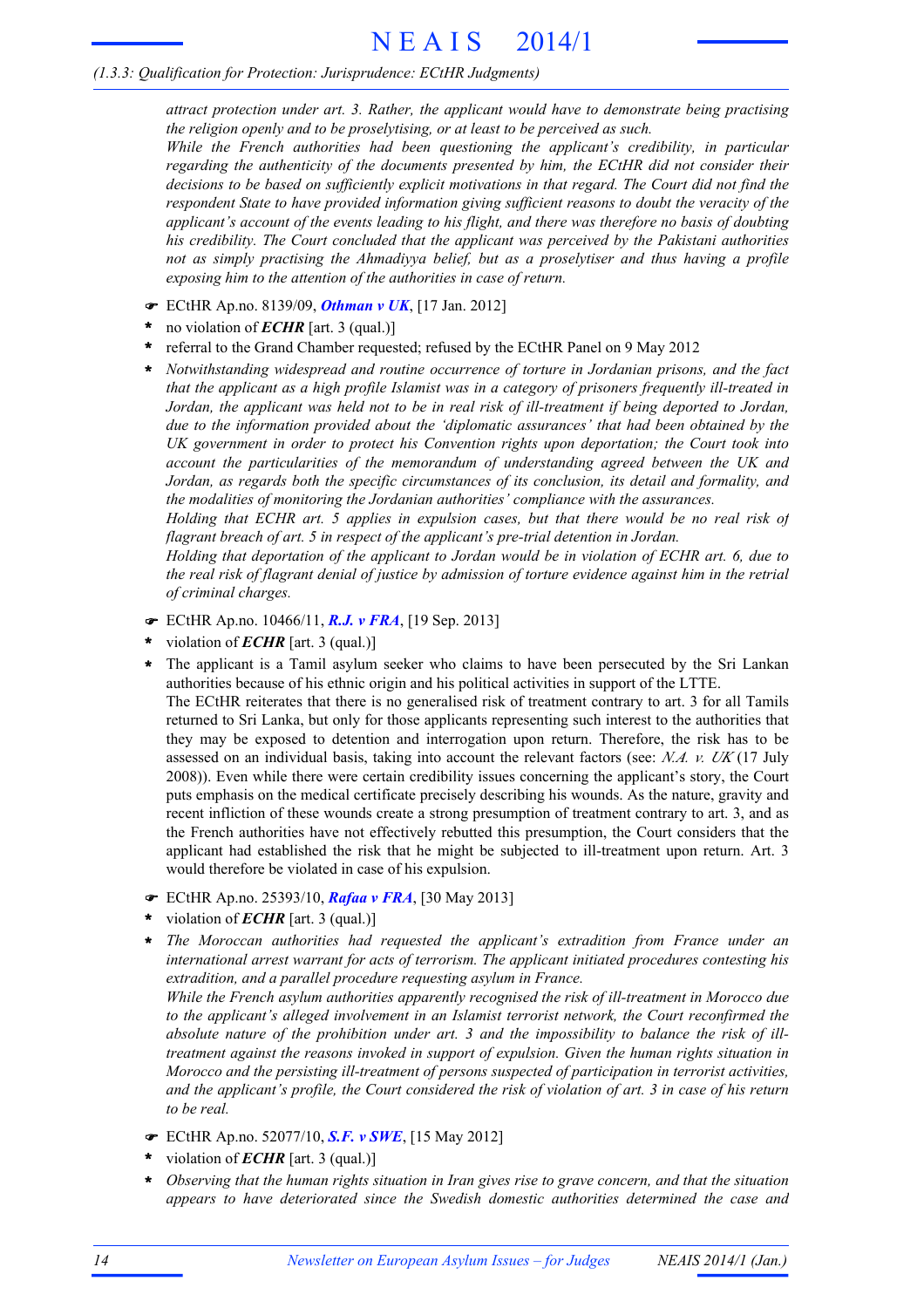# N E A I S 2014/1

# *(1.3.3: Qualification for Protection: Jurisprudence: ECtHR Judgments)*

*rejected the applicants' request for asylum in 2008-09, the Court noted that it is not only the leaders of political organisations or other high-profile persons who are detained, but that anyone who demonstrates or in any way opposes the current regime in Iran may be at risk of being detained and ill-treated or tortured. Acknowledging that the national authorities are best placed to assess the facts and the general credibility of asylum applicants' story, the Court agreed that the applicant's basic story was consistent notwithstanding some uncertain aspects that did not undermine the overall credibility of the story. While the applicants' pre-flight activities and circumstances were not sufficient independently to constitute grounds for finding that they would be* in risk of art. 3 treatment if returned to Iran, the Court found that they had been involved in *extensive and genuine political and human rights activities in Sweden that were of relevance for the determination of the risk on return, given their existing risk of identification and their belonging to several risk categories. Thus, their sur place activities taken together with their past activities and incidents in Iran lead the Court to conclude that there would be substantial grounds for believing* that they would be exposed to a real risk of treatment contrary to art. 3 if deported to Iran in the *current circumstances.*

- F ECtHR Ap.no. 60367/10, *S.H.H. v UK*, [29 Jan. 2013]
- no violation of *ECHR* [art. 3 (qual.)] **\***
- *The applicant had been seriously injured during a rocket launch in Afghanistan in 2006 and left disabled, following several amputations, for the UK in 2010. His asylum application had been refused, and he was refused permission to appeal this decision.* **\***

The Court reiterated that ECHR art. 3 does not imply an obligation on States to provide all illegal *immigrants with free and unlimited health care. Referring to the applicant's assertion that disabled persons were at higher risk of violence in the armed conflict in Afghanistan, the Court held that expulsion would only be in violation of art. 3 in very exceptional cases of general violence where the humanitarian grounds against removal were compelling. It pointed out that the applicant had not complained that his removal to Afghanistan would put him at risk of deliberate ill-treatment from any party, nor that the levels of violence were such as to entail a breach of art. 3.*

*The Court emphasised that the applicant had received both medical treatment and support throughout the four years he had spent in Afghanistan after his accident. It did not accept the applicant's claim that he would be left destitute due to total lack of support upon return to* Afghanistan, as he had not given any reason why he would not be able to make contact with his *family there.*

- F ECtHR Ap.no. 2345/02, *Said v NL*, [5 July 2005]
- violation of *ECHR* [art. 3 (qual.)] **\***
- *Asylum seeker held to be protected against refoulement under Art. 3; the Dutch authorities had taken the failure to submit documents establishing his identity, nationality, or travel itinerary as affecting the credibility of his statements; the Court instead found the applicant's statements consistent, corroborated by information from Amnesty International, and thus held that substantial grounds had been shown for believing that, if expelled, he would be exposed to a real risk of illtreatment as prohibited by Art. 3* **\***
- F ECtHR Ap.no. 1948/04, *Salah Sheekh v NL*, [11 Jan. 2007]
- violation of *ECHR* [art. 3 (qual.)] **\***
- *There was a real chance that deportation to 'relatively safe' areas in Somalia would result in his removal to unsafe areas, hence there was no 'internal flight alternative' viable. The Court emphasised that even if ill-treatment be meted out arbitrarily or seen as a consequence of the general unstable situation, the asylum seeker would be protected under Art. 3, holding that it cannot be required that an applicant establishes further special distinguishing features concerning him personally in order to show that he would be personally at risk.* **\***
- F ECtHR Ap.no. 14038/88, *Soering v UK*, [7 July 1989]
- violation of *ECHR* [art. 3 (qual.)] **\***
- *Holding extradition from UK to USA of German national charged with capital crime and at risk of serving on death row is a violation of Article 3 recognising the extra-territorial effect of the ECHR.* **\***
- F ECtHR Ap.no. 48866/10, *T.A. v SWE*, [19 Dec. 2013]
- violation of *ECHR* [art. 3 (qual.)] **\***

*New*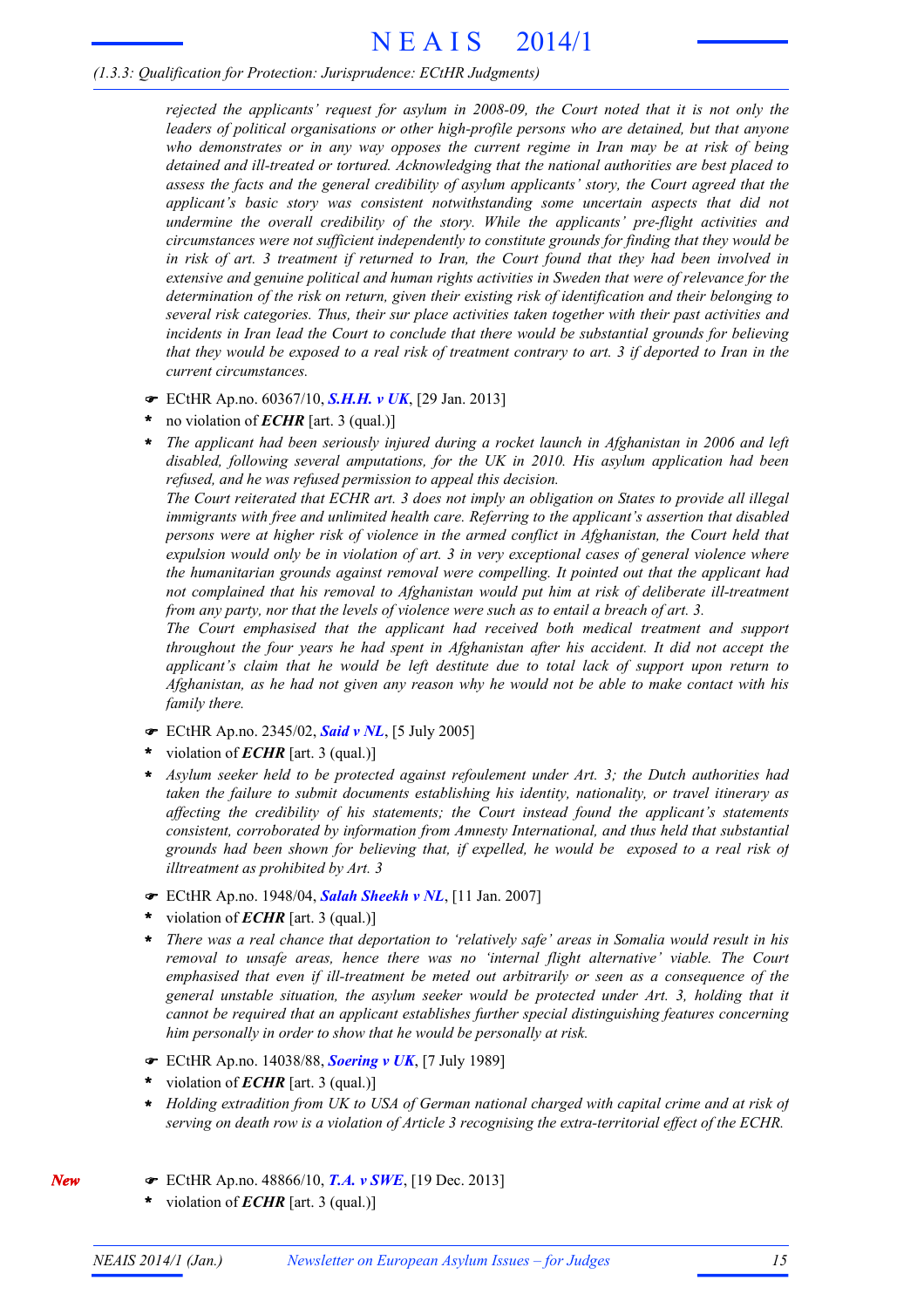*The applicant was an Iraqi citizen, a Sunni Muslim from Baghdad. From 2003 to 2007 he had been working for security companies with connections to the US military forces in Iraq. He alleged to have been subjected to attacks and threats from two militias due to that employment, and to be at risk of treatment prohibited by arts. 2 and 3.* **\***

*While considering the general situation in Iraq in a similar manner as in B.K.A. v. Sweden (see above), the ECtHR noted that targeted attacks against the former international forces in Iraq and their subcontractors as well as individuals seen to be collaborating with these forces have been widespread. Individuals who worked for a company connected to those forces must therefore, as a rule, be considered to be at greater risk in Iraq than the average population.*

*As regards the applicant's personal situation, the Court found reasons to generally question his credibility and thus considered that he had not been able to make it plausible that there is a connection between the alleged incidents and his previous work for security companies connected* to the former US troops. As many years had passed since the alleged incidents and his work for the *companies, there was consequently no sufficient evidence of a real risk of treatment contrary to Arts. 2 or 3. Two judges dissented on the basis of the cumulative weight of factors pertaining to both the general situation in Iraq and the applicant's personal account.*

- F ECtHR Ap.no. 1231/11, *T.H.K v SWE*, [19 Dec. 2013]
- no violation of *ECHR* [art. 3 (qual.)] **\***
- The applicant was an Iraqi citizen, a Sunni Muslim from Mosul. He had served from 2003 to 2006 in the new Iraqi army which involved working with the US military forces. In 2006 he had been seriously injured in a suicide bomb explosion killing 30 soldiers, and in 2007 he had been hit by shots from a car passing in front of his house. He also alleged to have received a letter containing death threats. **\***

The ECtHR considered the general situation in Iraq in a similar manner as in *B.K.A. . Sweden.* As regards the applicant's personal situation, the ECtHR stated that there was no indication that members of his family in Iraq had been subjected to attacks or other forms of ill-treatment since 2007, and considered that the applicant had not substantiated that there was a remaining personal threat of treatment contrary to arts. 2 or 3.

- F ECtHR Ap.no. 58510/00, *Venkadajalasarma v NL*, [17 Feb. 2004]
- no violation of *ECHR* [art. 3 (qual.)] **\***
- Current situation in Sri Lanka makes it unlikely that Tamil applicant would run a real risk of being *subject to ill-treatment after his expulsion from the Netherlands* **\***
- F ECtHR Ap.no. 13163/87, *Vilvarajah v UK*, [30 Oct. 1991]
- no violation of *ECHR* [art. 3 (qual.)] **\***
- *Finding no breach of Art. 3 although applicants claimed to have been subjected to ill-treatment upon return to Sri Lanka; this had not been a foreseeable consequence of the removal of the applicants, in the light of the general situation in Sri Lanka and their personal circumstances; a* mere possibility of ill-treatment is not in itself sufficient to give rise to a breach of Art. 3, and there *existed no special distinguishing features that could or ought to have enabled the UK authorities to foresee that they would be treated in this way.* **\***

# **1.3.4 CAT Views on Qualification for Protection**

- F CAT 300/2006, *A.T. v FRA*, [11 May 2007]
- violation of *CAT* [art. 3 (qual.)] **\***
- *Violation of the Convention when France charged dual French/Tunisian national of terrorism, revoked his French citizenship, and expelled him to Tunisia while his asylum and CAT claims were still pending.* **\***
- F CAT 381/2009, *Abolghasem Faragollah et al. v CH*, [21 Nov. 2011]
- violation of *CAT* [art. 3 (qual.)] **\***
- *The Committee is of the opinion that in the light of all the circumstances, including the general human rights situation in Iran, the personal situation of the claimant, who continues to engage in opposition activities for the Democratic Association for Refugees and whose son has been granted refugee status, and bearing in mind its preceding jurisprudence, the Committee is of the opinion that he could well have attracted the attention of the Iranian authorities. The Committee therefore considers that there are substantial ground for believing that he would risk being subjected to* **\***

*New*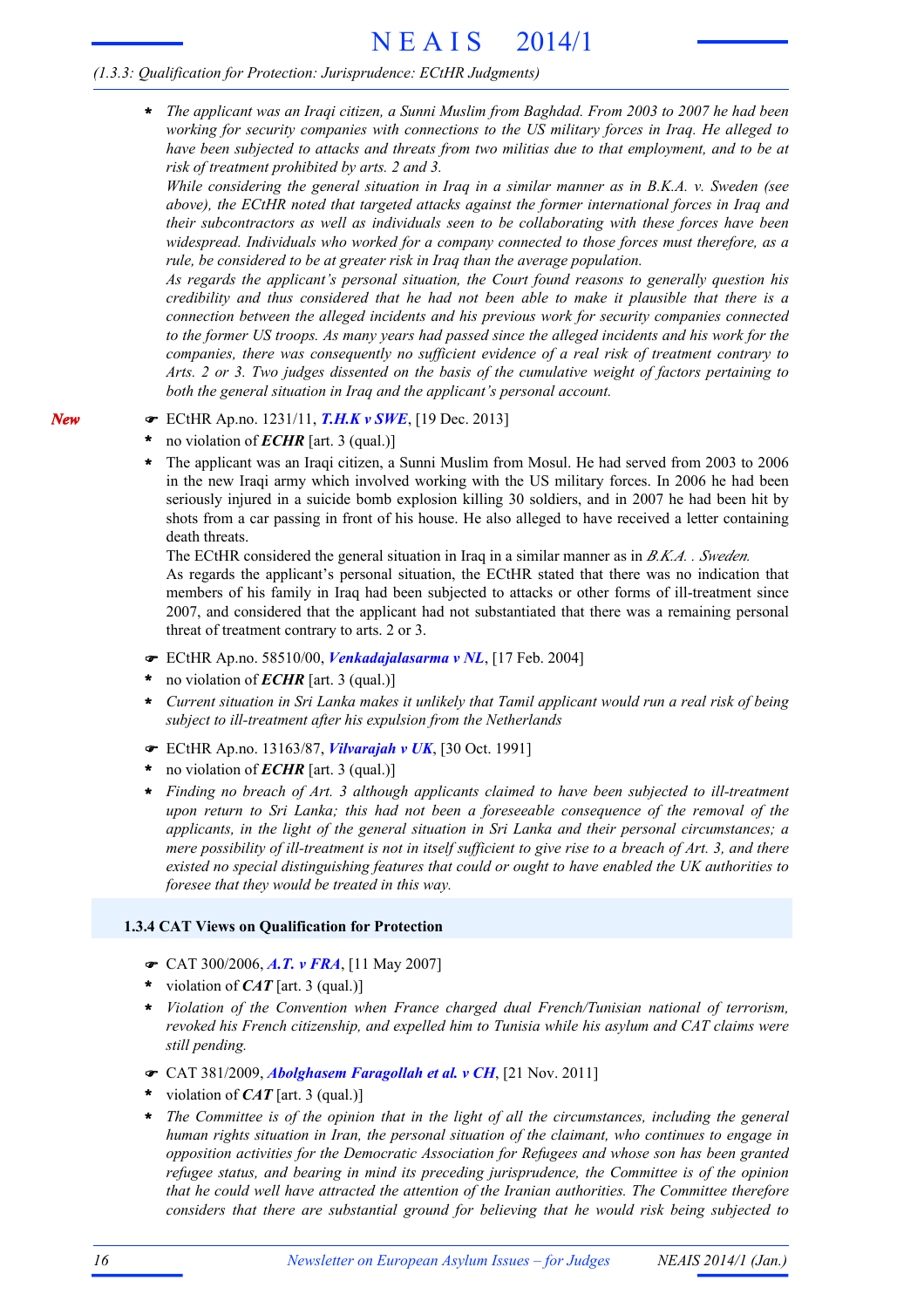# *(1.3.4: Qualification for Protection: Jurisprudence: CAT Views)*

torture if returned to Iran. The Committee notes that Iran is not a State Party to the CAT and the *complainant therefore would be deprived of the legal option of recourse.*

- F CAT 233/2003, *Agiza v SWE*, [20 May 2005]
- violation of *CAT* [art. 3 (qual.)] **\***
- *The non-refoulement under CAT is absolute even in context of national security concerns;* **\*** *insufficient diplomatic assurances were obtained by sending country.*
- F CAT 379/2009, *Bakatu-Bia v SWE*, [3 June 2011]
- violation of *CAT* [art. 3 (qual.)] **\***
- *The present human rights situation in the Democratic Republic of the Congo, is such that, in the* **\*** *prevailing circumstances, substantial grounds exist for believing that the complainant is at risk of being subjected to torture if returned to the Democratic Republic of the Congo.*
- F CAT 279/2005, *C.T. and K.M. v SWE*, [22 Jan. 2007]
- violation of *CAT* [art. 3 (qual.)] **\***
- *Rwandan women repeatedly raped in detention in Rwanda by state officials have substantial* **\*** *grounds to fear torture if returned while ethnic tensions remain high. Complete accuracy seldom to be expected of victims of torture, and inconsistencies in testimony do not undermine credibility if they are not material.*
- F CAT 281/2005, *E.P. v AZE*, [1 May 2007]
- violation of *CAT* [art. 3 (qual.)] **\***
- *Violation of the Convention when Azerbaijan disregarded Committee's request for interim measures and expelled applicant who had received refugee status in Germany back to Turkey where she had previously been detained and tortured.* **\***
- F CAT 336/2008, *Harminder Singh Khalsa v CH*, [26 May 2011]
- violation of *CAT* [art. 3 (qual.)] **\***
- *The Committee notes that the complainants are well known to the Indian authorities because of their political activities in Switzerland and their leadership roles in the Sikh community abroad. The Committee accordingly considers that the complainants have provided sufficient evidence that their profile is sufficiently high to put them at risk of torture if arrested.* **\***

*The Committee notes the State party's submission that that numerous Sikh militants are back in India, that Sikhs live in great numbers in different states and therefore the complainants have the option to relocate to another Indian state from their state of origin. The Committee, however, observes that some Sikhs, alleged to have been involved in terrorist activities have been arrested by the authorities upon arrival at the airport and immediately taken to prisons and charged with various offences. The Committee also takes note of the evidence submitted that the Indian police continued to look for the complainants and to question their families about their whereabouts long after they had fled to Switzerland. In light of these considerations, the Committee does not consider that they would be able to lead a life free of torture in other parts of India.*

- F CAT 373/2009, *M.A. and L.G. v SWE*, [19 Nov. 2010]
- violation of *CAT* [art. 3 (qual.)] **\***
- *Return of longtime PKK member to Turkey where he is wanted under anti-terrorism laws would constitute a breach of art. 3.* **\***
- F CAT 391/2009, *M.A.M.A. et al. v SWE*, [10 July 2012]
- violation of *CAT* [art. 3 (qual.)] **\***
- As to the State party's position in relation to the assessment of the first complainant's risk of being *subjected to torture, the Committee notes that the State party has accepted that it appeared not unlikely that he would still attract the interest of the Egyptian authorities due to his family relationship with the convicted murderer of President al-Sadat, even though the events took place a long time ago. Furthermore, his Internet activities in Sweden, questioning whether the real murderers of President al-Sadat were convicted and punished, should also be taken into account in* this context. Finally, the State party has accepted that it could not be excluded that the rest of the *family would also attract the interest of the Egyptian authorities. It specifically pointed out that the second complainant had allegedly been subjected to harsh treatment by the Egyptian security police and the third complainant had allegedly been repeatedly raped by police officers while in Egyptian custody. Consequently, it was not possible to fully exclude that he would be exposed to* **\***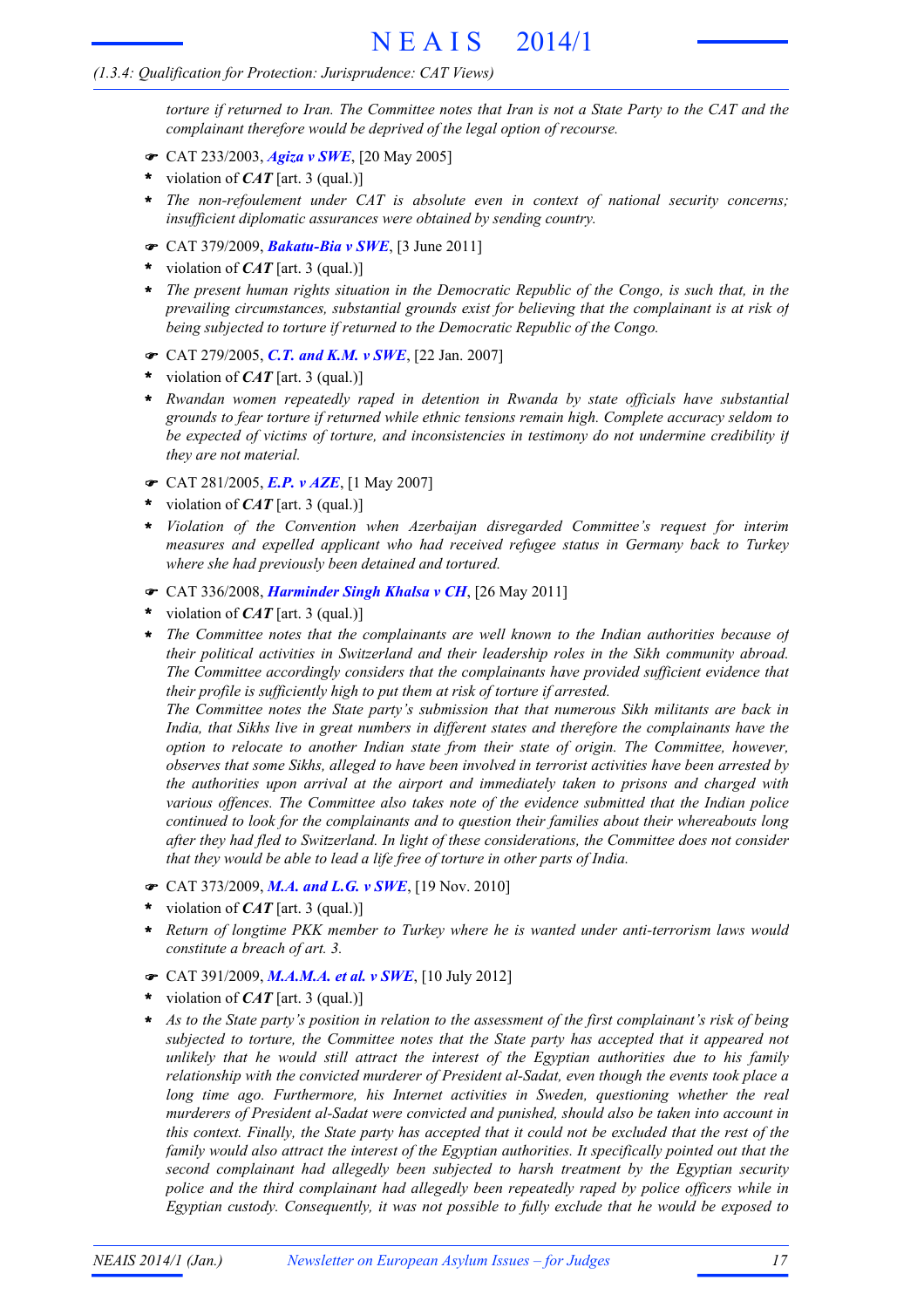# *(1.3.4: Qualification for Protection: Jurisprudence: CAT Views)*

*similar treatment if returned to Egypt. The Committee against Torture therefore concludes that the enforcement of the order to expel complainants to Egypt would constitute a violation of article 3 of the Convention.*

- F CAT 339/2008, *Said Amini v DNK*, [30 Nov. 2010]
- violation of *CAT* [art. 3 (qual.)] **\***
- *In assessing the risk of torture in the present case, the Committee notes the complainant's* **\*** contention that there is a foreseeable risk that he will be torture if returned to Iran based on his *claims of past detention and torture, as a result of his political activities, and the recommencement* of his political activities upon arrival in Denmark. It notes his claim that the State party did not take his allegations of torture into account, and that it never formed a view on the veracity of the *contents of his medical reports, which allegedly prove that he had in fact been tortured.*
- F CAT 43/1996, *Tala v SWE*, [15 Nov. 1996]
- violation of *CAT* [art. 3 (qual.)] **\***
- *Contradictions and inconsistencies in testimony of asylum seeker attributed to post-traumatic stress disorder resulting from torture.* **\***

#### **1.3.5 CCPR Views on Qualification for Protection**

- F CCPR 1763/2008, *Ernst Sigan Pillai et al. v CAN*, [25 Mar. 2011]
- violation of *ICCPR* [art. 7 (qual.)] **\***
- *The Committee notes the argument invoked by the State party regarding the harm being the necessary and foreseeable consequence of the deportation to Sri Lanka. In that respect the Committee recalls its General Comment No. 31 in which it refers to the obligation of States parties not to extradite, deport, expel or otherwise remove a person from their territory where there are substantial grounds for believing that there is a real risk of irreparable harm. The Committee further notes that the diagnosis of Mr. Pillai's post-traumatic stress disorder led the Immigration and Refugee Board to refrain from questioning him about his earlier alleged torture in detention. The Committee is accordingly of the view that the material before it suggests that insufficient* weight was given to the authors' allegations of torture and the real risk they might face if deported *to their country of origin, in the light of the documented prevalence of torture in Sri Lanka. Notwithstanding the deference given to the immigration authorities to appreciate the evidence before them, the Committee considers that further analysis should have been carried out in this case. The Committee therefore considers that the removal order issued against the authors would constitute a violation of Article 7 of the Covenant if it were enforced.* **\***
- **•** CCPR 1544/2007, *Mehrez Ben Abde Hamida v. CAN*, [11 May 2010]
- violation of *ICCPR* [art. 7 (qual.)] **\***
- *The CCPR observes that the State party refers mainly to the decisions of various authorities which have rejected the author's applications essentially on the grounds that he lacks credibility, having noted inconsistencies in his statements and the lack of evidence in support of his allegations. The Committee observes that the standard of proof required of the author is that he establishes that* there is a real risk of treatment contrary to article 7 as a necessary and foreseeable consequence of *his expulsion to Tunisia. The CCPR notes that the State party itself, referring to a variety of* sources, says that torture is known to be practised in Tunisia, but that the author does not belong to *one of the categories at risk of such treatment. The Committee considers that the author has provided substantial evidence of a real and personal risk of his being subjected to treatment* contrary to article 7 of the Covenant, on account of his dissent in the Tunisian police, his six-month *police detention, the strict administrative surveillance to which he was subjected and the wanted notice issued against him by the Ministry of the Interior which mentions his "escape from administrative surveillance". These facts have not been disputed by the State party. The Committee gives due weight to the author's allegations regarding the pressure put on his family in Tunisia. Having been employed by the Ministry of the Interior, then disciplined, detained and subjected to* strict surveillance on account of his dissent, the Committee considers that there is a real risk of the *author being regarded as a political opponent and therefore subjected to torture.* **\***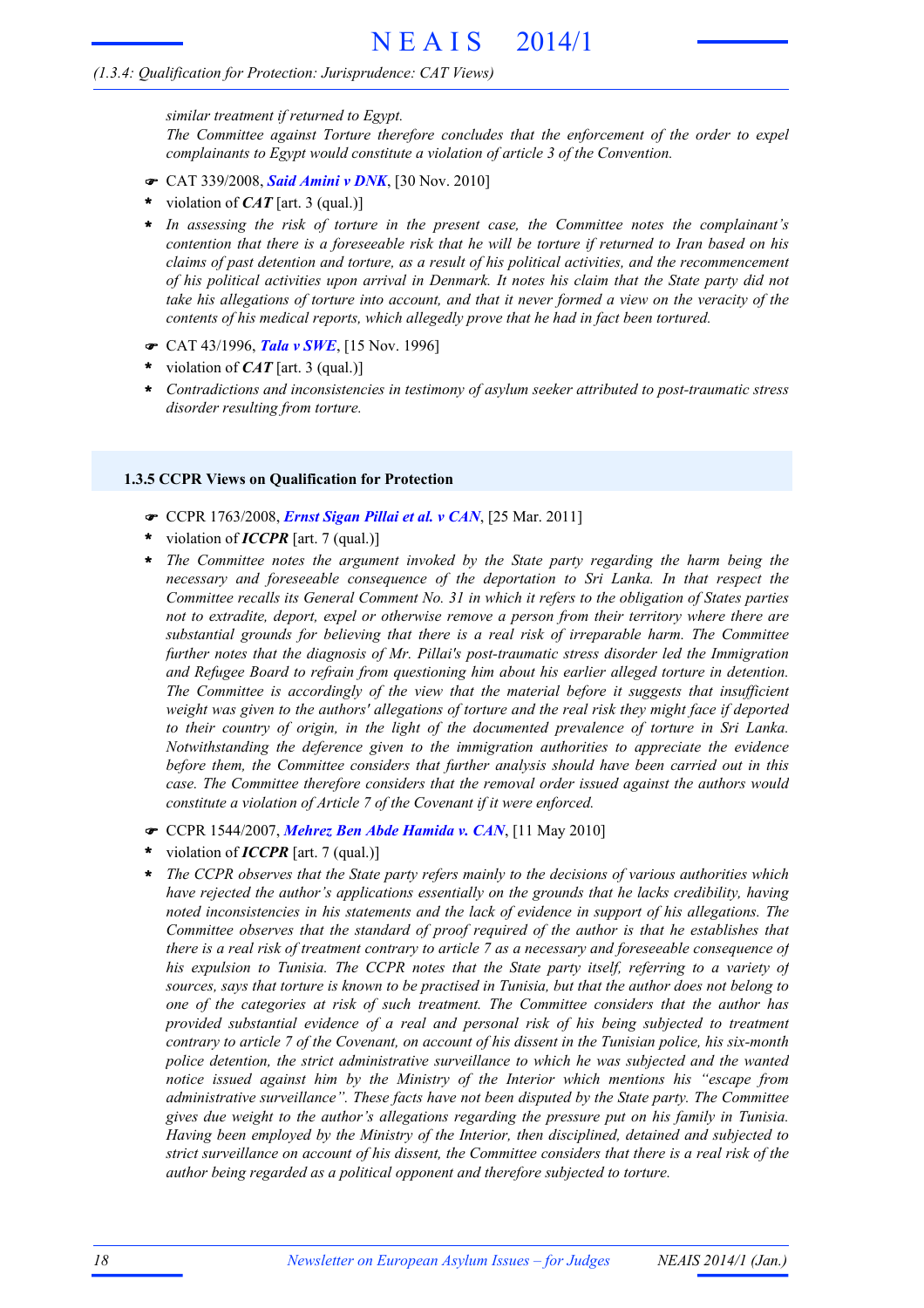### **1.3.6 National Judgments on Qualification for Protection**

- F **Belgium:** 218.075, [16 Feb. 2012]
- interpr. of Dir. 2004/83: **Qualification** [art. 15(b)] **\***
- *The Council of State holds that membership of a group systematically targeted by ill-treatments can* **\*** *constitute substantial grounds for believing that an applicant, if returned, would face a real risk of suffering serious harms as defined in article 15(b) of the QD. It overturns a ruling of the inferior court (the Council of Alien Law Litigation) that required the applicant to establish further individual circumstances. Before the Council of State, the Belgian administration supports the ruling of the inferior court by deducing from the Elgafaji ruling of the CJEU that the applicant's burden of proving that he is individually targeted only softens in situations of general violence as defined in article 15(c) of the QD.*

*The Council of State disagrees with that interpretation of Elgafaji. It instead emphasises that Elgafaji equates article 15(b) of the QD with article 3 ECHR. It then goes on considering that the ECtHR, in the Saadi v. Italy case, held that membership to a group systematically targeted by illtreatments can give rise to protection under article 3 ECHR. Therefore the Council of State concludes that the protection of article 15(b) of the QD shall be afforded to applicants belonging to a group systematically targeted by ill-treatments even though they do not show further individual*

- F **Germany:** BVerwGE 10 C 23.12, [20 Feb. 2013]
- interpr. of Dir. 2004/83: **Qualification** [art. 9(1)] **\***
- Baden-Württemberg Higher Adminstrative Court **\***
- http://cmr.jur.ru.nl/neais/Germany/BVerwGE10C2312.pdf **\***
- *The Federal Administrative Court holds that (consistently with the C-71/11 and C-9911 of 5* **\*** *September 2012) the scope of protection of Article 9 (1) QD also includes the practice of religion in public, including the right to propagate the faith or persuade others to accept it. Therefore the mere prohibition of practising a religion may constitute an act of persecution within the meaning of Article 9 (1), irrespectively of the extent to which the applicant is religiously active. There has to be a considerable probability that the applicant's life, limb or liberty will be threatened or will face prosecution or inhuman or degrading treatment, and if the forbidden religious practice is particularly important to the applicant in order to preserve his religious identity.*
- F **Germany:** BVerwGE 10 C 13.10, [17 Nov. 2011]
- interpr. of Dir. 2004/83: **Qualification** [art. 2(e), 4(4), 15(c)] **\***
- Munich Higher Adm. Court **\***
- http://cmr.jur.ru.nl/neais/Germany/BVerwGE10C1310.pdf **\***
- (1) In order for a substantial individual danger to be presumed, Section 60 (7) Sentence 2 of the Residence Act requires a considerable probability that the individual concerned will be threatened with harm to the legally protected interests of life or limb. (2) For a finding of the requisite density of danger, in addition to a quantitative determination of the risk of death or injury, a general appraisal is also required that also assesses the situation for the delivery of medical care **\***

# **2 Asylum Procedure**

*2.1 Asylum Procedure: Adopted Measures*

**Directive 2005/85 Asylum Procedure**

*On minimum standards on procedures in Member States for granting and withdrawing refugee status* OJ 2005 L 326/13 **\*** impl. date: 1 Dec. 2007

- **\*** Revised by Dir. 2013/32
- *CJEU Judgments*
- **■** CJEU C-175/11, *H.I.D.* 31 Jan. 2013 art. 23(3), 23(4), 39
- CJEU C-69/10, *Samba Diouf* 28 July 2011 F
- **CJEU C-133/06,** *Eur. Parliament v EU* 6 May 2008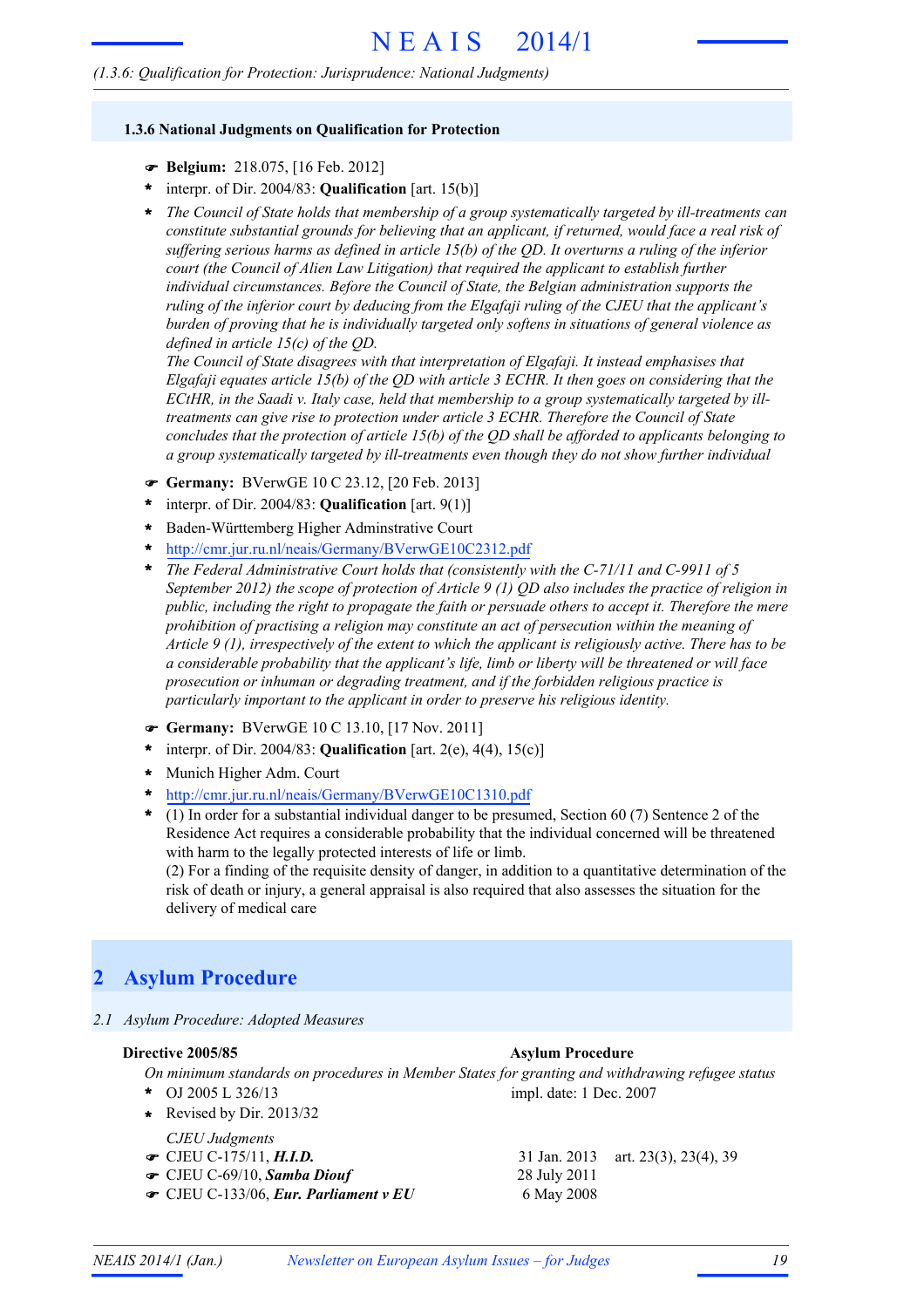See further: § 2.3

#### **Directive 2013/32 Asylum Procedure II**

- *On common procedures for granting and withdrawing international protection* OJ 2013 L 180/60 UK, IRL opt in **\*** impl. date: July 2015
- **\*** Recast of Dir. 2005/85

*UN Convention against Torture and other Cruel, Inhuman or Degrading Treatment or Punishment* 1465 UNTS 85 **\*** impl. date: 1987

- **\*** art. 3: Protection against Refoulement
- *CAT Views*
- **CAT 379/2009,** *Bakatu-Bia v SWE* 8 July 2011 art. 3 (proc.)
- CAT 319/2007, *Nirma Singh v CAN* 30 May 2011 art. 22 See further: § 2.3

**ECHR effective remedy**

impl. date: 1953

*European Convention for the Protection of Human Rights and Fundamental Freedoms and its Protocols*

- ETS 005 **\***
- *ECtHR Judgments* art. 3: Protection against Refoulement **\*** art. 13: Right to Effective Remedy
- **■** ECtHR Ap.no. 2283/12, *Mohammed v AUT* 6 June 2013 art. 3 (proc.)
- **■** ECtHR Ap.no. 50094/10, M.E. v FRA 6 June 2013 art. 13 (proc.)
- **■** ECtHR Ap.no. 39630/09, *El-Masri v MKD* 13 Dec. 2012 art. 13 (proc.)
- **■** ECtHR Ap.no. 33210/11, *Singh v BEL* 2 Oct. 2012 art. 13 (proc.)
- **■** ECtHR Ap.no. 14743/11, *Abdulkhakov v RUS* 2 Oct. 2012 art. 3 (proc.)
- **■** ECtHR Ap.no. 33809/08, *Labsi v SVK* 15 May 2012 art. 13 (proc.)
- ECtHR Ap.no. 27765/09, *Hirsi v ITA* 23 Feb. 2012 art. 3 (proc.) F
- **■** ECtHR Ap.no. 9152/09, *I.M. v. FRA* 2 Feb. 2012 art. 13 (proc.)
- **■** ECtHR Ap.no. 39472/07, *Popov v FRA* 19 Jan. 2012 art. 3 (proc.)
- **■** ECtHR Ap.no. 12294/07, **Zontul v GRC** 17 Jan. 2012 art. 3 (proc.)
- **►** ECtHR Ap.no. 30696/09, M.S.S. *v BEL* + GRC 21 Jan. 2011 art. 3 (proc.)
- ECtHR Ap.no. 30471/08, *Abdolkhani v TUR* 22 Sep. 2009 art. 13 (proc.) F
- **■** ECtHR Ap.no. 246/07, *Ben Khemais v ITA* 24 Feb. 2009 art. 3 (proc.)
- **■** ECtHR Ap.no. 45223/05, **Sultani v FRA** 20 Sep. 2007 art. 3 (proc.)
- ECtHR Ap.no. 25389/05, *Gebremedhin v FRA* 26 Apr. 2007 art. 13 (proc.) F **■** ECtHR Ap.no. 13284/04, *Bader v SWE* 8 Nov. 2005 art. 3 (proc.)
- 
- **■** ECtHR Ap.no. 38885/02, *N. v FIN* 26 July 2005 art. 3 (proc.) ECtHR Ap.no. 51564/99, *Conka v BEL* 5 Feb. 2002 art. 13 (proc.) F
- ECtHR Ap.no. 40035/98, *Jabari v TUR* 11 July 2000 art. 3 (proc.)
- **■** ECtHR Ap.no. 25894/94, *Bahaddar v NL* 19 Feb. 1998 art. 3 (proc.) See further: § 2.3
- 

- nothing to report *2.2 Asylum Procedure: Proposed Measures* **\***
- *2.3 Asylum Procedure: Jurisprudence*

#### **2.3.1 CJEU Judgments on Asylum Procedure**

- F CJEU C-133/06, *Eur. Parliament v EU*, [6 May 2008]
- interpr. of Dir. 2005/85: **Asylum Procedure \***
- *Under Article 202 EC, when measures implementing a basic instrument need to be taken at Community level, it is the Commission which, in the normal course of events, is responsible for exercising that power. The Council must properly explain, by reference to the nature and content of the basic instrument to be implemented, why exception is being made to that rule.* **\***

# **CAT non-refoulement**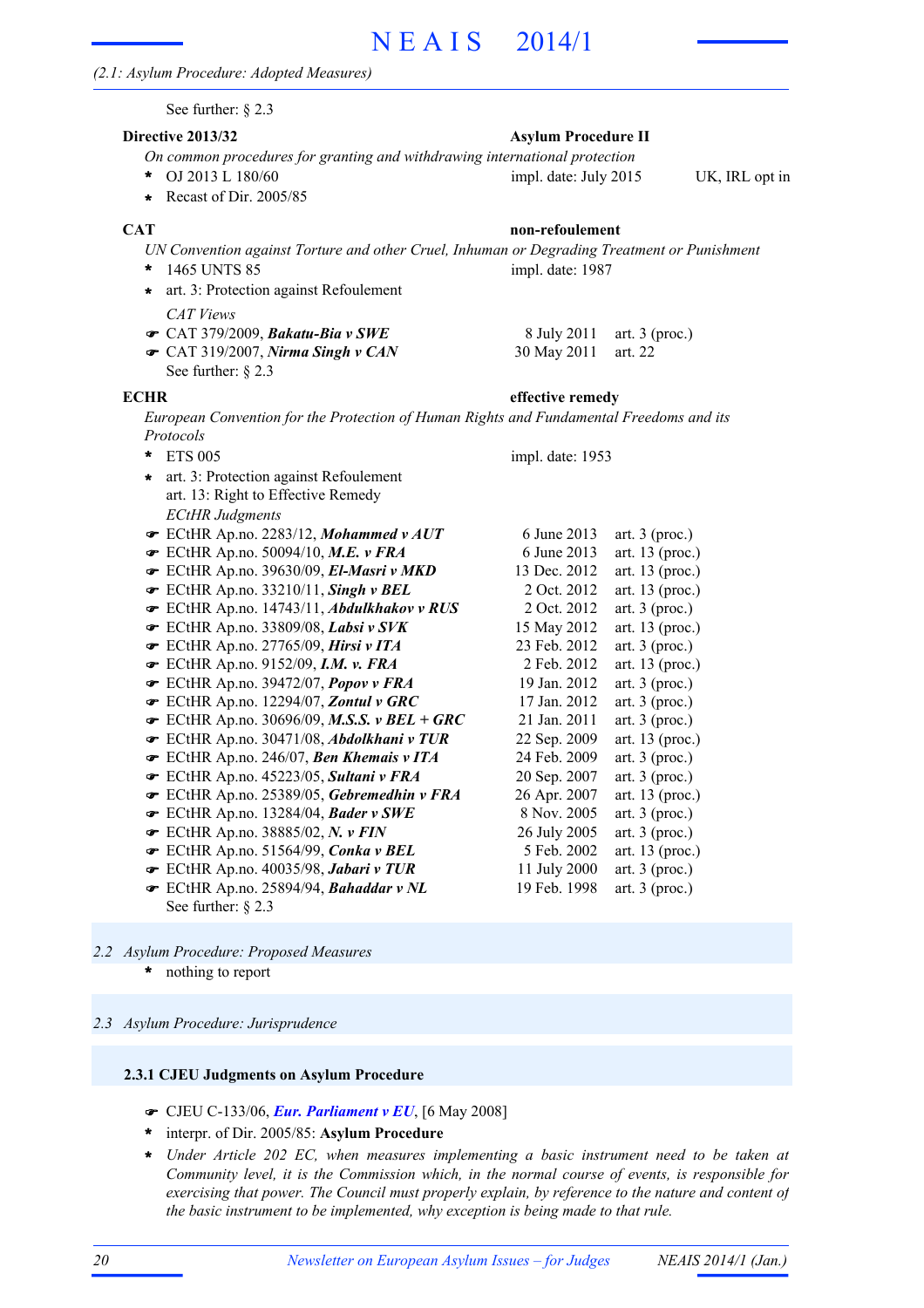# *(2.3.1: Asylum Procedure: Jurisprudence: CJEU Judgments)*

In that regard, the grounds set out in recitals 19 and 24 in the preamble to Directive 2005/85 on *minimum standards on procedures in Member States for granting and withdrawing refugee status, which relate respectively to the political importance of the designation of safe countries of origin and to the potential consequences for asylum applicants of the safe third country concept, are conducive to justifying the consultation of the Parliament in respect of the establishment of the lists of safe countries and the amendments to be made to them, but not to justifying sufficiently a reservation of implementing powers which is specific to the Council.*

- F CJEU C-175/11, *H.I.D.*, [31 Jan. 2013]
- interpr. of Dir. 2005/85: **Asylum Procedure** [art. 23(3), 23(4), 39] **\***
- ref. from 'High Court' (Ireland) **\***
- *1. Article 23(3) and (4) must be interpreted as not precluding a MS from examining by way of prioritised or accelerated procedure, in compliance with the basic principles and guarantees set out in Chapter II of the Directive, certain categories of asylum applications defined on the basis of the criterion of the nationality or country of origin of the applicant.* **\***

2. Article 39 must be interpreted as not precluding national legislation, such as that at issue in the *main proceedings, which allows an applicant for asylum either to lodge an appeal against the decision of the determining authority before a court or tribunal such as the Refugee Appeals Tribunal (Ireland), and to bring an appeal against the decision of that tribunal before a higher court such as the High Court (Ireland), or to contest the validity of that determining authority's decision before the High Court, the judgments of which may be the subject of an appeal to the Supreme Court (Ireland).*

- F CJEU C-69/10, *Samba Diouf*, [28 July 2011]
- interpr. of Dir. 2005/85: **Asylum Procedure \***
- ref. from 'Tribunal Administratif' (Luxembourg) **\***
- *On (1) the remedy against the decision to deal with the application under an accelerated procedure and (2) the right to effective judicial review in a case rejected under an accelerated procedure.* Art. 39 does not imply a right to appeal against the decision to assess the application for asylum in *an accelerated procedure, provided that the reasons which led to this decision can be subject to judicial review within the framework of the appeal against the rejection of the asylum claim.* **\***

# **2.3.2 CJEU pending cases on Asylum Procedure**

**\*** *no cases pending*

# **2.3.3 ECtHR Judgments and decisions on Asylum Procedure**

- F ECtHR Ap.no. 30471/08, *Abdolkhani v TUR*, [22 Sep. 2009]
- violation of *ECHR* [art. 13 (proc.)] **\***
- \* Holding a violation of Art. 13 in relation to complaints under Art. 3; the notion of an effective *remedy under Art. 13 requires independent and rigorous scrutiny of a claim to risk of refoulement under Art. 3, and a remedy with automatic suspensive effect.*
- F ECtHR Ap.no. 14743/11, *Abdulkhakov v RUS*, [2 Oct. 2012]
- violation of *ECHR* [art. 3 (proc.)] **\***
- *The applicant, an Uzbek national, applied for refugee status and asylum in Russia. The Russian authorities arrested him immediately upon arrival as they had been informed that he was wanted in Uzbekistan for involvement in extremist activities. The applicant claimed to be persecuted in Uzbekistan due to his religious beliefs, and feared being tortured in order to extract confession to offences. His application for refugee status was rejected, but his application for temporary asylum was still pending.* **\***

*The Russian authorities ordered the applicant's extradition to Uzbekistan, referring to diplomatic assurances given by the Uzbek authorities. However, the extradition order was not enforced, due to an indication by the ECtHR of an interim measure under Rule 39. Meanwhile, the applicant was abducted in Moscow, taken to the airport and brought to Tajikistan.*

*Extradition of the applicant to Uzbekistan, in the event of his return to Russia, was considered to constitute violation of ECHR art. 3, due to the widespread ill-treatment of detainees and the systematic practice of torture in police custody in Uzbekistan, and the fact that such risk would be*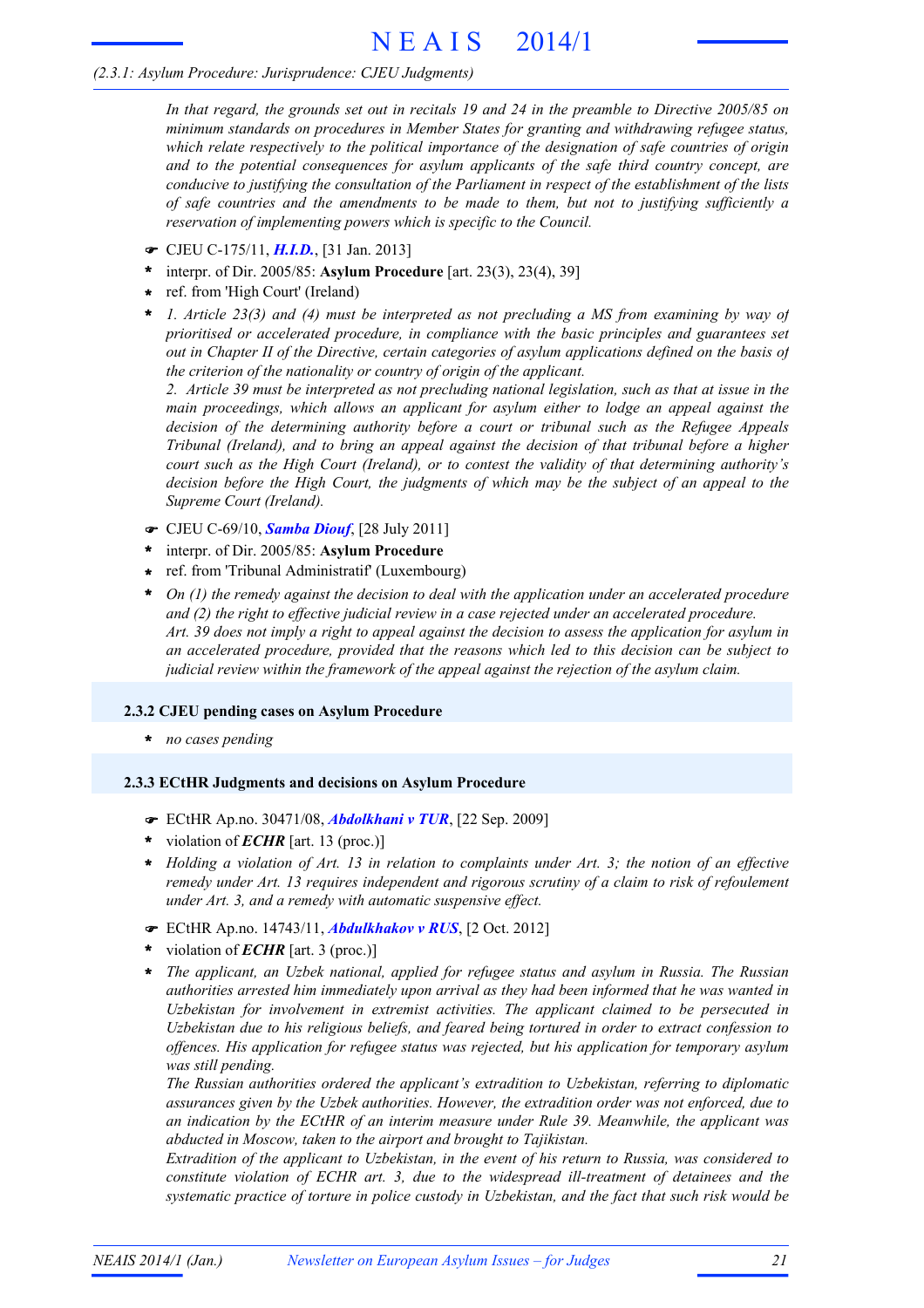## *(2.3.3: Asylum Procedure: Jurisprudence: ECtHR Judgments)*

*increased for persons accused of offences connected to their involvement with prohibited religious organisations.*

*The Court found it established that the applicant's transfer to Tajikistan had taken place with the knowledge and either passive or active involvement of the Russian authorities. Tajikistan is not a party to the ECHR, and Russia had therefore removed the applicant from the protection of his rights under the ECHR. The Russian authorities had not made any assessment of the existence of legal guarantees in Tajikistan against removal of persons facing risk of ill-treatment.*

*As regards this issue of potential indirect refoulement, the Court noted in particular that the applicant's transfer to Tajikistan had been carried out in secret, outside any legal framework capable of providing safeguards against his further transfer to Uzbekistan without assessment of his risk of ill-treatment there. Any extra-judicial transfer or extraordinary rendition, by its deliberate circumvention of due process, was held to be contrary to the rule of law and the values protected by the ECHR.*

- F ECtHR Ap.no. 13284/04, *Bader v SWE*, [8 Nov. 2005]
- violation of *ECHR* [art. 3 (proc.)] **\***
- Asylum seeker held to be protected against refoulement due to a risk of flagrant denial of fair trial *that might result in the death penalty; such treatment would amount to arbitrary deprivation of life in breach of Art. 2; deportation of both the asylum seeker and his family members would therefore give rise to violations of Articles 2 and 3.* **\***
- F ECtHR Ap.no. 25894/94, *Bahaddar v NL*, [19 Feb. 1998]
- no violation of *ECHR* [art. 3 (proc.)] **\***
- *Although prohibition of ill-treatment contained in Article 3 of Convention is also absolute in expulsion cases, applicants invoking this Article are not dispensed as a matter of course from exhausting available and effective domestic remedies and normally complying with formal requirements and time-limits laid down by domestic law.* **\***

*In the instant case applicant failed to comply with time-limit for submitting grounds of appeal (failed to request extension of time-limit even though possibility open to him) no special circumstances absolving applicant from compliance – even after time-limit had expired applicant had possibility to lodge fresh applications to domestic authorities either for refugee status or for residence permit on humanitarian grounds – Court notes at no stage during domestic proceedings was applicant refused interim injunction against expulsion – thus no imminent danger of illtreatment.*

- F ECtHR Ap.no. 246/07, *Ben Khemais v ITA*, [24 Feb. 2009]
- violation of *ECHR* [art. 3 (proc.)] **\***
- *Violation of Art. 3 due to deportation of the applicant to Tunisia; 'diplomatic assurances' alleged by the respondent Government could not be relied upon; violation of Art. 34 as the deportation had been carried out in spite of an ECtHR decision issued under Rule 39 of the Rules of Court.* **\***
- F ECtHR Ap.no. 51564/99, *Conka v BEL*, [5 Feb. 2002]
- violation of *ECHR* [art. 13 (proc.)] **\***
- *The detention of rejected Roma asylum seekers before deportation to Slovakia constituted a violation of Art. 5; due to the specific circumstances of the deportation the prohibition against collective expulsion under Protocol 4 Art. 4 was violated; the procedure followed by the Belgian authorities did not provide an effective remedy in accordance with Art. 13, requiring guarantees of suspensive effect.* **\***
- F ECtHR Ap.no. 39630/09, *El-Masri v MKD*, [13 Dec. 2012]
- violation of *ECHR* [art. 13 (proc.)] **\***
- *Whereas this case did not concern an asylum applicant, the ECtHR's reasoning and conclusions may be of interest in order to illustrate general principles of potential relevance to asylum cases under ECHR arts. 3 and 13 as well.* **\***

*The applicant, a German national of Lebanese origin, had been arrested by the Macedonian authorities as a terrorist suspect, held incommunicado in a hotel in Skopje, handed over to a CIA rendition team at Skopje airport, and brought to Afghanistan where he was held in US detention and repeatedly interrogated, beaten, kicked and threatened until his release four months later.*

*The Court accepted evidence from both aviation logs, international reports, a German parliamentary inquiry, and statements by a former Macedonian minister of interior as the basis for*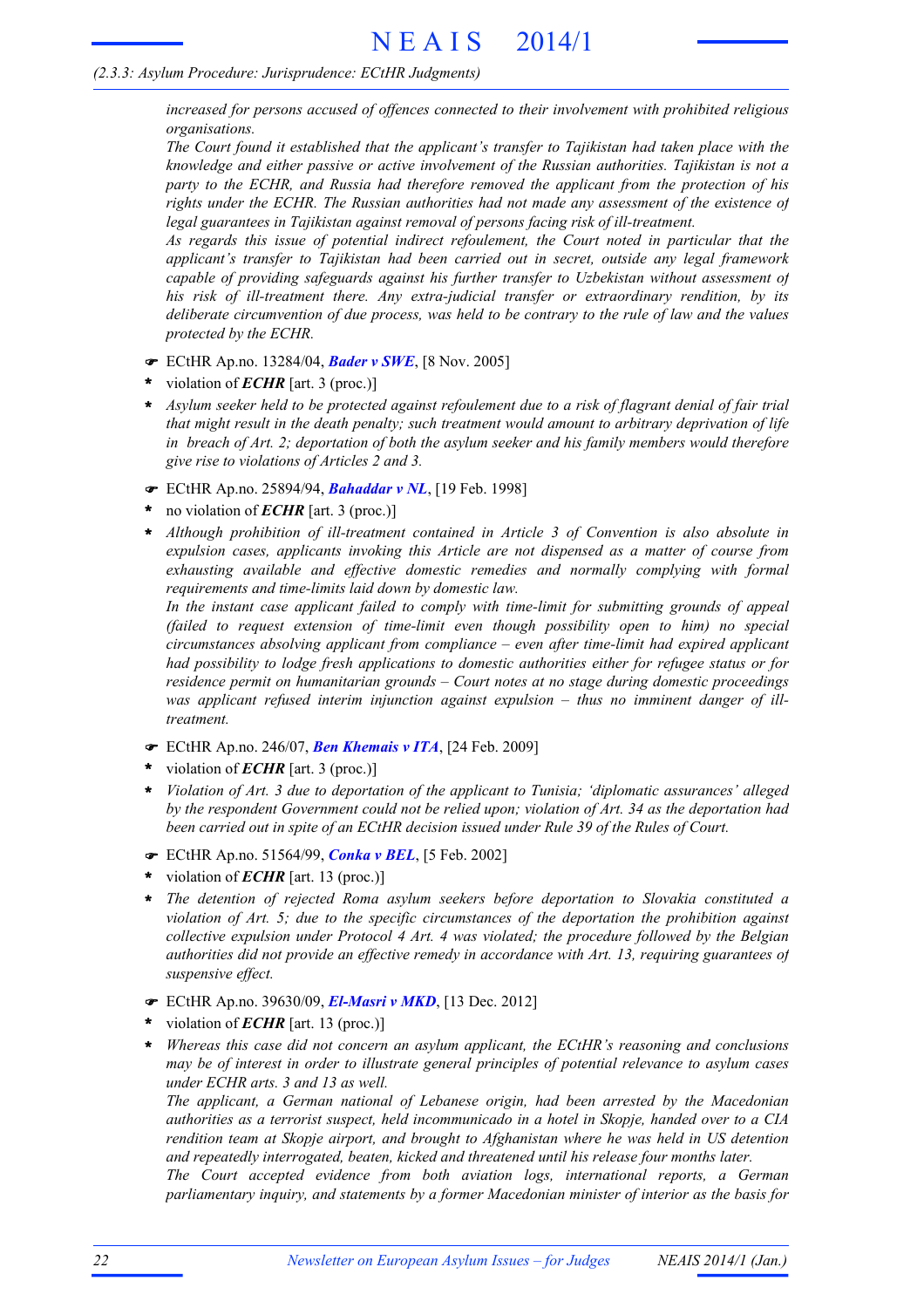# *(2.3.3: Asylum Procedure: Jurisprudence: ECtHR Judgments)*

*concluding that the applicant had been treated in accordance with his explanations. In view of the evidence presented, the burden of proof was shifted to the Macedonian government which had not conclusively refuted the applicant's allegations which there therefore considered as established beyond reasonable doubt.*

*Macedonia was held to be responsible for the ill-treatment and unlawful detention during the entire period of the applicant's captivity. In addition, ECHR arts. 3 and 13 had been violated due to the absence of any serous investigation into the case by the Macedonian authorities.*

*In two concurring opinions, ECtHR judges made further observations concerning the right to the truth as a separate aspect of ECHR art. 13, or as inherent aspect of ECHR art. 3, respectively.*

- F ECtHR Ap.no. 25389/05, *Gebremedhin v FRA*, [26 Apr. 2007]
- violation of *ECHR* [art. 13 (proc.)] **\***
- *Holding that the particular border procedure declaring 'manifestly unfounded' asylum applications* **\*** *inadmissible, and refusing the asylum seeker entry into the territory, was incompatible with Art. 13 taken together with Art.3; emphasising that in order to be effective, the domestic remedy must have suspensive effect as of right.*
- F ECtHR Ap.no. 27765/09, *Hirsi v ITA*, [23 Feb. 2012]
- interpr. of *ECHR* [art. 3 (proc.)] **\***
- *For the first time the Court applied Article 4 of Protocol no. 4 (collective expulsion) in the* circumstance of aliens who were not physically present on the territory of the State, but in the high *seas. Italy was also held responsible for exposing the aliens to a treatment in violation with article 3 ECHR, as it transferred them to Libya 'in full knowledge of the facts' and circumstances in Libya.* **\***
- F ECtHR Ap.no. 9152/09, *I.M. v. FRA*, [2 Feb. 2012]
- violation of *ECHR* [art. 13 (proc.)] **\***
- *The Court therefore observed, with regard to the effectiveness of the domestic legal arrangements* **\*** *as a whole, that while the remedies of which the applicant had made use had been available in theory, their accessibility in practice had been limited by the automatic registration of his application under the fast-track procedure, the short deadlines imposed and the practical and procedural difficulties in producing evidence, given that he had been in detention and applying for asylum for the first time.*
- F ECtHR Ap.no. 40035/98, *Jabari v TUR*, [11 July 2000]
- violation of *ECHR* [art. 3 (proc.)] **\***
- \* Given the irreversible nature of the harm that might occur if the risk of torture or ill-treatment *alleged materialised and the importance which it attaches to Article 3, the notion of an effective remedy under Article 13 requires independent and rigorous scrutiny of a claim that there exist substantial grounds for fearing a real risk of treatment contrary to Article 3.*
- F ECtHR Ap.no. 33809/08, *Labsi v SVK*, [15 May 2012]
- violation of *ECHR* [art. 13 (proc.)] **\***
- *An Algerian man, convicted in France of preparing a terrorist act, and convicted in his absence in Algeria of membership of a terrorist organisation, had been expelled to Algeria upon rejection of his asylum request in Slovakia. On the basis of the existing information about the situation in Algeria for persons suspected of terrorist activities, the Court found that there had been substantial* grounds for believing that he faced a real risk of being exposed to treatment contrary to art. 3. The *responding government's invocation of the security risk represented by the applicant was dismissed due to the absolute guarantee under art. 3. Assurances given by the Algerian authorities concerning the applicant's treatment upon return to Algeria were found to be of a general nature,* and they had proven insufficient since the request for a visit by a Slovak official to the applicant, *held in detention upon return, had not been followed.* **\***

*The applicant's expulsion only one working day after the Slovak Supreme Court's judgment, upholding the dismissal of his asylum request, had effectively prevented him from attempting redress by a complaint to the Slovak Constitutional Court.*

*Expulsion of the applicant in disregard of an interim measure issued by the Court under Rule 39, preventing the Court from properly examining his complaints and from protecting him against treatment contrary to art. 3, was a violation of the right to individual application under art. 34.*

- F ECtHR Ap.no. 50094/10, *M.E. v FRA*, [6 June 2013]
- no violation of *ECHR* [art. 13 (proc.)] **\***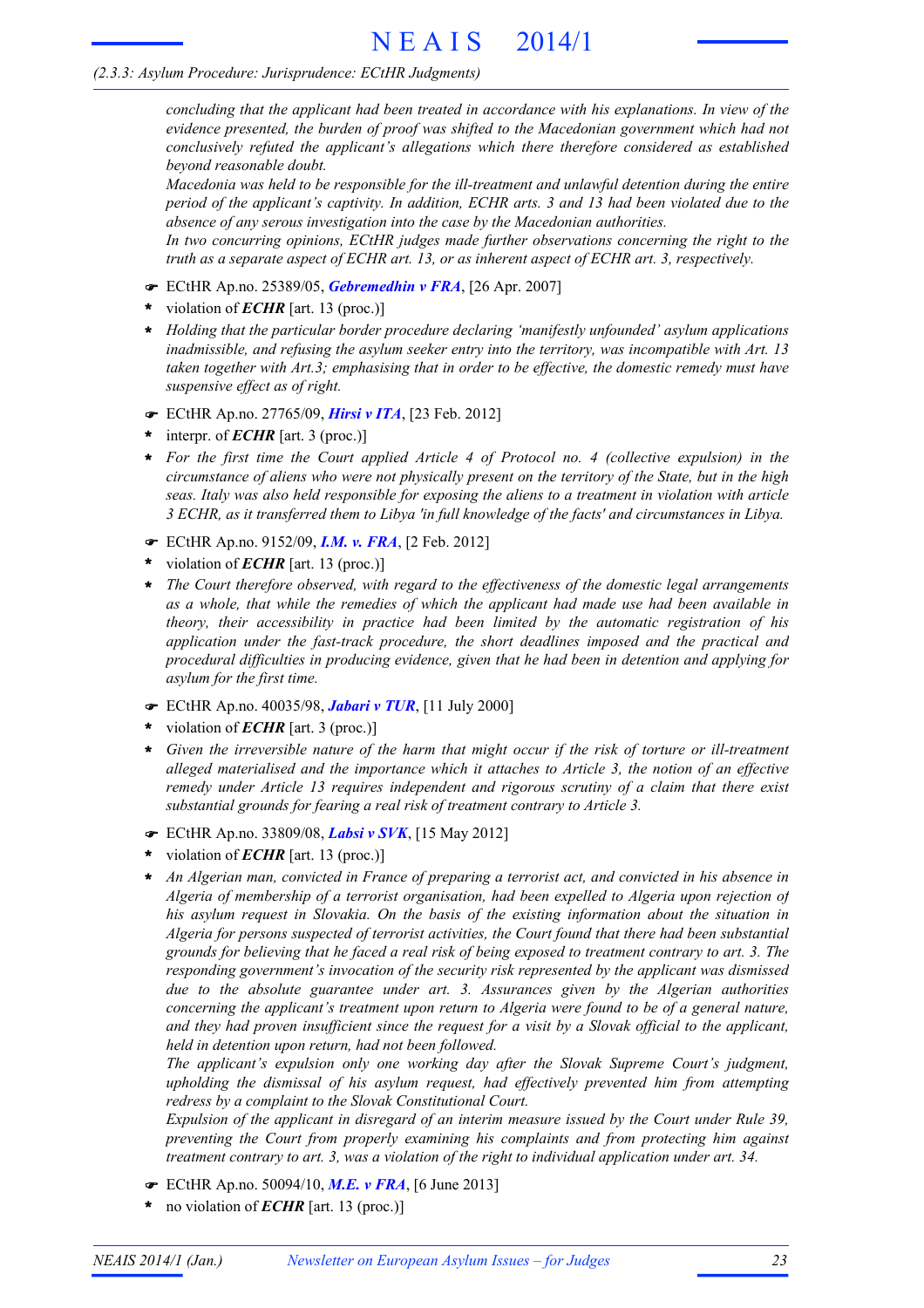# *(2.3.3: Asylum Procedure: Jurisprudence: ECtHR Judgments)*

*The applicant was an Egyptian belonging to the Coptic Christian community in his country of* **\*** origin where he had been exposed to a number of attacks due to his religious belief. His reports of *these incidents to the police had been unsuccessful, and before leaving Egypt in 2007 he was accused of proselytizing for which he was sentenced in absentia to 3 years of imprisonment.*

*The ECtHR referred to reports on numerous instances of violence and other persecution against Coptic Christians in Egypt in 2010-11, and on reluctance of Egyptian authorities to prosecute the perpetrators, and found no evidence that the situation had improved. The Court found strong evidence that the applicant would be a potential prime target for persecution and violence as a convicted proselytizer, whether free or imprisoned, and pointed to the serious doubt about on the applicant's ability to receive adequate protection from the Egyptian authorities. Given his background and the situation of Coptic Christians in Egypt, art. 3 would be violated in case of enforcement of the decision to deport the applicant.*

*Contrary to the judgment in I.M. v. France (9152/09), the ECtHR did not consider the examination of this case in the French 'fast-track' asylum procedure incompatible with art. 13. The Court emphasised the very substantial delay in the applicant's lodging of his asylum request (almost 3 years) and the fact that he had been able to lodge an appeal with suspensive effect against the removal order as well as an asylum request with suspensive effect. Given his delay, the applicant could not validly argue that the reduced and very short deadlines to prepare the asylum request in the special procedure had affected the accessibility of the remedies available to him, and there was therefore no violation of art. 13 in conjunction with art. 3.*

- F ECtHR Ap.no. 30696/09, *M.S.S. v BEL + GRC*, [21 Jan. 2011]
- violation of *ECHR* [art. 3 (proc.)] **\***
- *A deporting State is responsible under ECHR Art. 3 for the foreseeable consequences of the deportation of an asylum seeker to another EU Member State, even if the deportation is being decided in accordance with the Dublin Regulation; the responsibility of the deporting State comprises not only the risk of indirect refoulement by way of further deportation to risk of illtreatment in the country of origin, but also the conditions in the receiving Member State if it is foreseeable that the asylum seeker may there be exposed to treatment contrary to Art. 3.* **\***
- F ECtHR Ap.no. 2283/12, *Mohammed v AUT*, [6 June 2013]
- no violation of *ECHR* [art. 3 (proc.)] **\***
- *The applicant Sudanese asylum seeker arrived in Austria via Greece and Hungary. The Austrian authorities rejected the application and ordered his transfer to Hungary under the Dublin Regulation. When placed in detention with a view to his forced transfer almost a year later, he lodged a second asylum application which did not have suspensive effect in relation to the transfer order.* **\***

*The ECtHR considered the applicant's initial claim against the Dublin transfer arguable, due to the 'alarming nature' of reports published in 2011-12 in respect of Hungary as a country of asylum and in particular as regards Dublin transferees. His second application for asylum in Austria could therefore not prima facie be considered abusively repetitive or entirely manifestly unfounded. In the specific circumstances of the case, the applicant had been deprived of de facto protection against forced transfer and of a meaningful substantive examination of his arguable claim concerning the situation of asylum seekers in Hungary. Accordingly, art. 13 in conjunction with art. 3 had been violated.*

*Despite the initially arguable claim against the Dublin transfer to Hungary, the Court noted the subsequent legislative amendments and the introduction of additional legal guarantees concerning detention of asylum seekers and their access to basic facilities. The applicant would therefore no* longer be at a real and individual risk of being subjected to treatment in violation of art. 3 upon *transfer to Hungary under the Dublin Regulation.*

- F ECtHR Ap.no. 38885/02, *N. v FIN*, [26 July 2005]
- violation of *ECHR* [art. 3 (proc.)] **\***
- *Asylum seeker held to be protected against refoulement under Art. 3, despite the Finnish authorities' doubts about his identity, origin, and credibility; two delegates of the Court were sent to take oral evidence from the applicant, his wife and a Finnish senior official; while retaining doubts about his credibility on some points, the Court found that the applicant's accounts on the whole had to be considered sufficiently consistent and credible; deportation would therefore be in breach of Art. 3.* **\***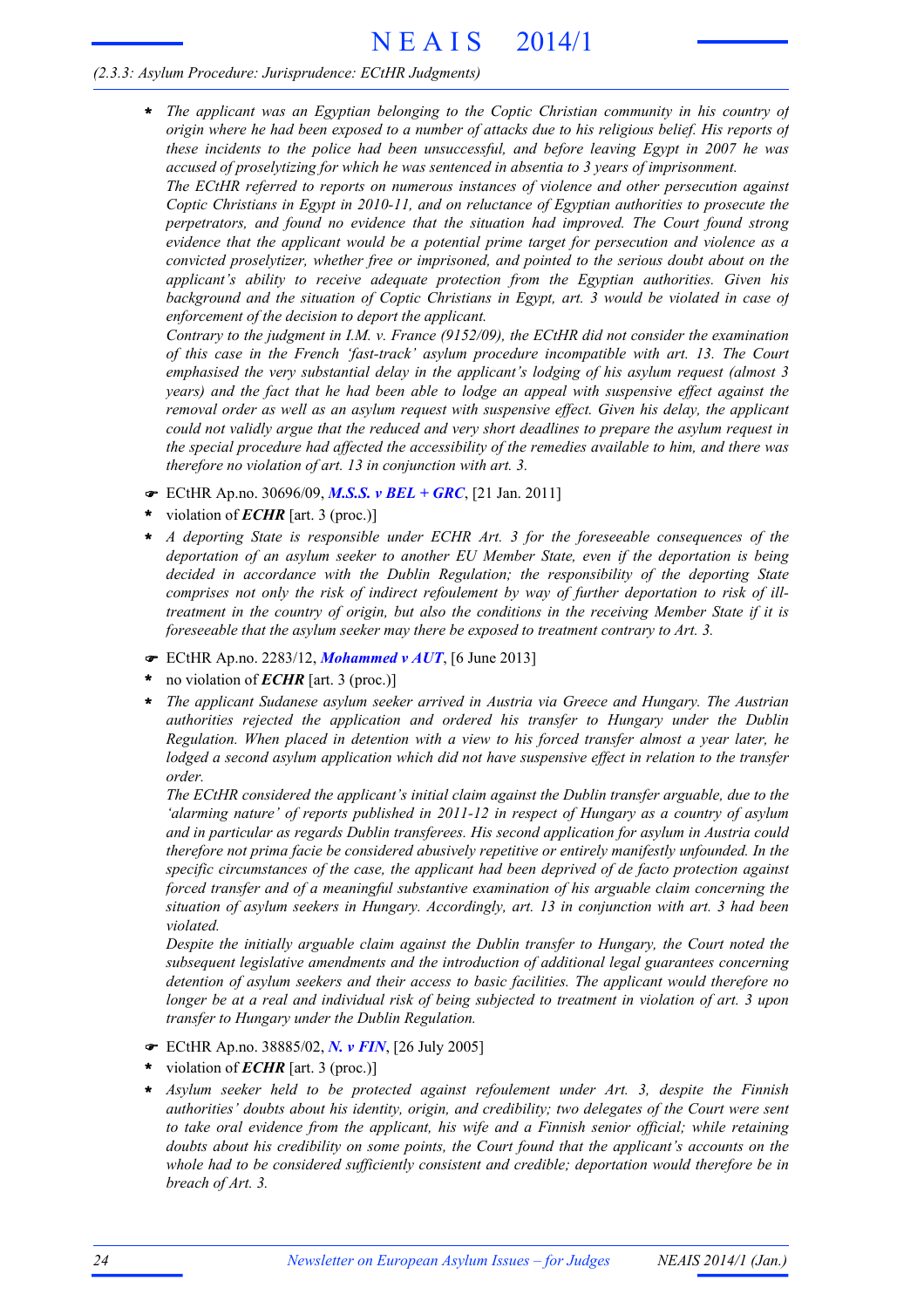- F ECtHR Ap.no. 39472/07, *Popov v FRA*, [19 Jan. 2012]
- violation of *ECHR* [art. 3 (proc.)] **\***
- *Although the applicants – a Kazakhstani couple and their two children aged 5 months and 3 years* **\*** *– had been detained in an administrative detention centre authorised to accommodate families, the conditions during their two weeks detention were held to have caused the children distress and to have serious psychological repercussions. Thus, the children had been exposed to conditions exceeding the minimum level of severity required to fall within the scope of ECHR art. 3, and this provision had been violated in respect of the children. Since that minimum level of severity was not attained as regards the parents, there was no violation of art. 3 in respect of these applicants.*

*ECHR art. 5 was violated in respect of the children, both because the French authorities had not sought to establish any possible alternative to administrative detention (art. 5(1)(f)), and because children accompanying their parents were unable to have the lawfulness of their detention examined by the courts (art. 5(4)).*

ECHR art. 8 was violated due to the detention of the whole family. As there had been no particular *risk of the applicants absconding, the interference with the applicants' family life, resulting from their placement in a detention centre for two weeks, had been disproportionate. In this regard the* Court referred to its recent case law concerning 'the child's best interest' as well as to art. 3 of the *UN Convention on the Rights of the Child and to Directive 2003/9 on Reception Conditions.*

- F ECtHR Ap.no. 71386/10, *Savriddin v RUS*, [25 Apr. 2013]
- violation of *ECHR* [art. 3 (proc.), 5(4), 34] **\***
- *The applicant, a national of Tajikistan having been granted temporary asylum in Russia, had been* abducted in Moscow by a group of men, detained in a mini-van for one or two days and tortured, *and then taken to the airport from where he was flown to Tajikistan without going through normal border formalities or security checks. In Tajikistan he had allegedly been detained, severely illtreated by the police, and sentenced to 26 years' imprisonment for a number of offences.* **\***

*Based on consistent reports about the widespread and systematic use of torture in Tajikistan, and the applicant's involvement in an organisation regarded as terrorist by the Tajik authorities, the* Court concluded that his forcible return to Tajikistan had exposed him to a real risk of treatment in *breach of art. 3. Due to the Russian authorities' failure to take preventive measures against the real and imminent risk of torture and ill-treatment caused by his forcible transfer, Russia had violated its positive obligations to protect him from treatment contrary to art. 3. Additional violations of art. 3 resulted from the lack of effective investigation into the incident, and the involvement of State officials in the operation.*

*Art. 34 had been violated by the fact that the applicant had been forcibly transferred to Tajikistan by way of an operation in which State officials had been involved, in spite of an interim measure indicated by the ECtHR under Rule 39 of the Court's Rules of Procedure.*

*Pursuant to ECHR art. 46, the Court indicated various measures to be taken by Russia in order to end the violation found and make reparation for its consequences. In addition, the State was required under art. 46 to take measures to resolve the recurrent problem of blatant circumvention of the domestic legal mechanisms in extradition matters, and ensure immediate and effective protection against unlawful kidnapping and irregular removal from the territory and from the jurisdiction of Russian courts. In this connection, the Court once again stated that such operations conducted outside the ordinary legal system are contrary to the rule of law and the values protected by the ECHR.*

- F ECtHR Ap.no. 33210/11, *Singh v BEL*, [2 Oct. 2012]
- violation of *ECHR* [art. 13 (proc.)] **\***
- *Having arrived on a flight from Moscow, the applicants applied for asylum but were refused entry into Belgium, and their applications for asylum were rejected as the Belgian authorities did not accept the applicants' claim to be Afghan nationals, members of the Sikh minority in Afghanistan, but rather Indian nationals. The Court considered the claim to the risk of chain refoulement to Afghanistan as 'arguable' so that the examination by the Belgian authorities would have to comply with the requirements of ECHR art. 13, including close and rigorous scrutiny and automatic suspensive effect.* **\***

*In the light of these requirements, the examination of the applicants' asylum case was held to be insufficient, since neither the first instance nor the appeals board had sought to verify the authenticity of the documents presented by the applicants with a view to assessing their possible*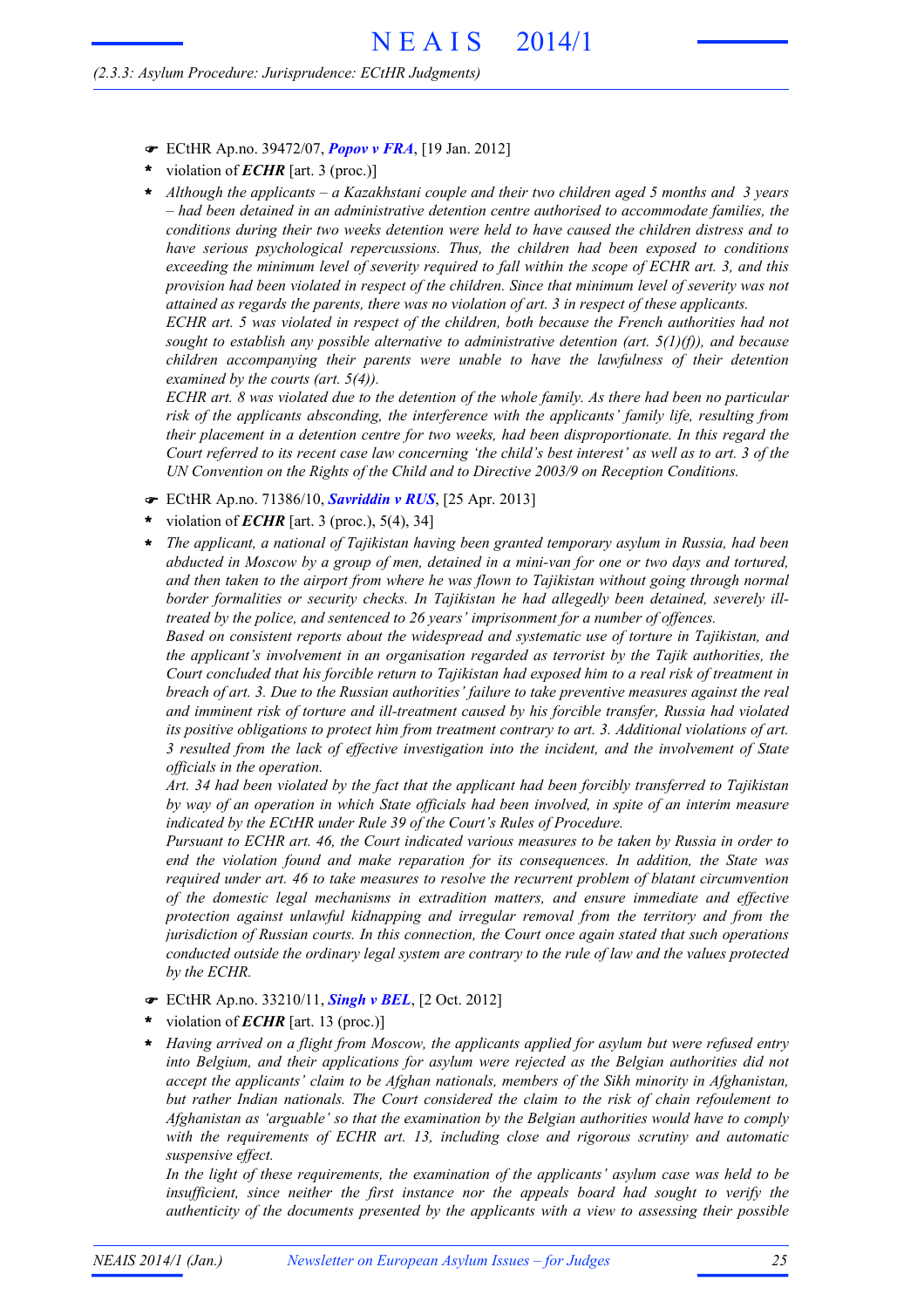# N E A I S 2014/1

#### *(2.3.3: Asylum Procedure: Jurisprudence: ECtHR Judgments)*

*risk of ill-treatment in case of deportation. In that connection the Court noted that the Belgian authorities had dismissed copies of protection documents issued by UNHCR in New Delhi, pertinent to the protection request, although these documents could easily have been verified by contacting UNHCR. The examination therefore did not fulfil the requirement of close and rigorous scrutiny, constituting a violation of ECHR art. 13 taken together with art. 3.*

- F ECtHR Ap.no. 45223/05, *Sultani v FRA*, [20 Sep. 2007]
- no violation of *ECHR* [art. 3 (proc.)] **\***
- *Finding no violation of Art. 3, despite the applicant's complaint that the most recent asylum decision within an accelerated procedure had not been based on an effective individual examination; the Court emphasized that the first decision had been made within the normal asylum procedure, involving full examination in two instances, and held this to justify the limited duration of the second examination which had aimed to verify whether any new grounds could change the previous rejection; in addition, the latter decision had been reviewed by administrative courts at two levels; the applicant had not brought forward elements concerning his personal situation in the country of origin, nor sufficient to consider him as belonging to a minority group under particular threat.* **\***
- F ECtHR Ap.no. 12294/07, *Zontul v GRC*, [17 Jan. 2012]
- violation of *ECHR* [art. 3 (proc.)] **\***
- *The applicant was an irregular migrant complaining that he had been raped with a truncheon by one of the Greek coast guard officers supervising him in a detention centre upon interception of the* boat on which he and 164 other migrants attempted to go from Turkey to Italy. Due to its cruelty *and intentional nature, the Court considered such treatment as amounting to an act of torture under ECHR art. 3. Given the seriousness of the treatment, the penalty imposed on the perpetrator*  $-a$  suspended term of six months imprisonment that was commuted to a fine  $-was$  considered to be *in clear lack of proportion. An additional violation of ECHR art. 3 stemmed from the Greek authorities' procedural handling of the case that had prevented the applicant from exercising his rights to claim damages at the criminal proceedings.* **\***

#### **2.3.4 CAT Views on Asylum Procedure**

- F CAT 379/2009, *Bakatu-Bia v SWE*, [8 July 2011]
- violation of *CAT* [art. 3 (proc.)] **\***
- *The Committee observes that, according to the Second joint report of seven United Nations experts on the situation in the Democratic Republic of the Congo (2010) and the Report of the United Nations High Commissioner for Human Rights and the activities of her Office in the Democratic Republic of the Congo (2010) on the general human rights situation in the Democratic Republic of the Congo, serious human rights violations, including violence against women, rape and gang rape by armed forces, rebel groups and civilians, continued to take place throughout the country and not only in areas affected by armed conflict. Furthermore, in a recent report, the High Commissioner for Human Rights stressed that sexual violence in DRC remains a matter of serious concern, particularly in conflict-torn areas, and despite efforts by authorities to combat it, this phenomenon is still widespread and particularly affects thousands of women and children. The Committee also notes that the Secretary-General in his report of 17 January 2011, while acknowledging a number of positive developments in DRC, expressed his concern about the high levels of insecurity, violence and human rights abuses faced by the population.* **\***
- F CAT 343/2008, *Kalonzo v CAN*, [1 June 2012]
- violation of *CAT* [art. 3] **\***
- *The Committee also takes note of the State party's reference to reports dating from 2007 and 2008 that mention few cases of the torture of UPDS members or Luba from Kasaï. In this regard, the* Committee is of the view that, even if cases of torture are rare, the risk of being subjected to torture continues to exist for the complainant, as he is the son of a UDPS leader, is a Luba from Kasaï and *has already been the victim of violence during his detention in Kinshasa in 2002. In addition, the Committee considers that the State party's argument that the complainant could resettle in Kinshasa, where the Luba do not seem to be threatened by violence (as they are in the Katanga region), does not entirely remove the personal danger for the complainant. In this regard, the Committee recalls that, in accordance with its jurisprudence, the notion of "local danger" does not provide for measurable criteria and is not sufficient to entirely dispel the personal danger of being* **\***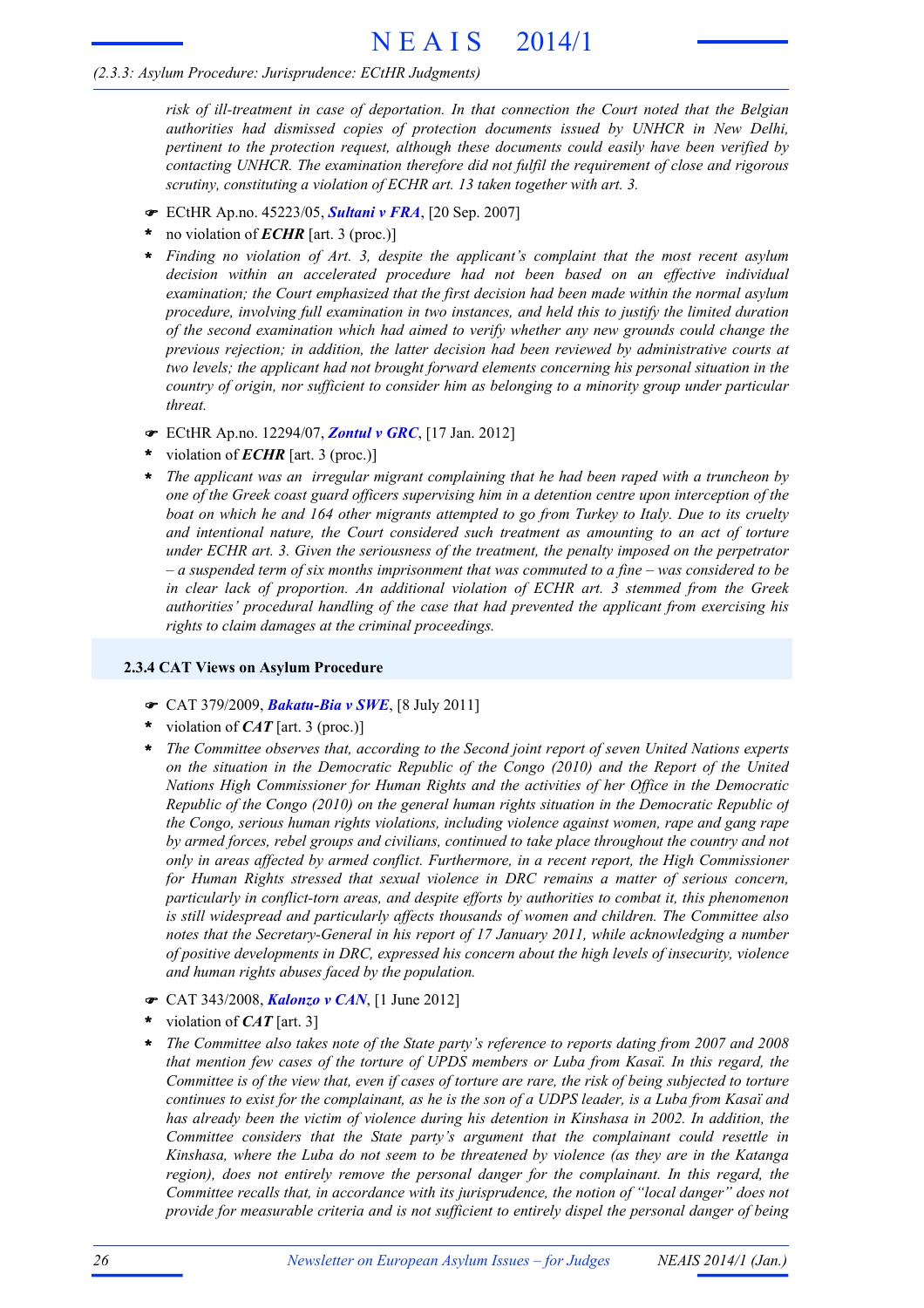## *(2.3.4: Asylum Procedure: Jurisprudence: CAT Views)*

#### *tortured.*

*New*

*The Committee against Torture concludes that the complainant has established that he would run a real, personal and foreseeable risk of being subjected to torture if he were to be returned to the Democratic Republic of the Congo.*

- F CAT 416/2010, *Ke Chun ROng v AUS*, [29 Nov. 2012]
- violation of *CAT* [art. 3] **\***
- *The Committee notes that the claims and evidence have not been sufficiently verified by the Australian immigration authorities. The Committee observes that the review on the merits of the complainants' claims regarding the risk of torture that he faced, was conducted predominantly based on the content of his initial application for a Protection visa, which he filed shortly after arriving in the country, without knowledge or understanding of the system. The Committee further observes that the complainant was not interviewed in person neither by the Immigration Department, which rejected his initial application, nor by the Refugee Review Tribunal and therefore he did not have the opportunity to clarify any inconsistencies in his initial statement. The Committee is of the view that complete accuracy is seldom to be expected by victims of torture.* **\***

*The Committee also observes that the State party does not dispute that Falun Gong practitioners in China have been subjected to torture, but bases it decision to refuse protection to the complainant in the assessment of his credibility.*

- F CAT 319/2007, *Nirma Singh v CAN*, [30 May 2011]
- violation of *CAT* [art. 22] **\***
- *The complaint states that he did not have an effective remedy to challenge the decision on deportation and that the judicial review of the Immigration Board decision, denying him Convention refugee status, was not an appeal on the merits, but rather a very narrow review for gross errors of law. The Committee observes that none of the grounds above include a review on the merits of the complainant's claim that he would be tortured if returned to India.* **\***

*With regard to the procedure of risk analysis, the Committee notes that according to the State party's submission, PRRA submissions may only include new evidence that arose after the rejection of the refugee protection claim; further, the PRRA decisions are subject to a discretionary leave to appeal, which was denied in the case of the complainant.*

*The Committee refers to its Concluding observations (CAT/C/CR/34/CAN, 7 July 2005, § 5(c)), that the State party should provide for judicial review of the merits, rather than merely of the reasonableness, of decisions to expel an individual where there are substantial grounds for believing that the person faces a risk of torture. The Committee accordingly concludes that in the instant case the complainant did not have access to an effective remedy against his deportation.*

#### **2.3.6 National Judgments on Asylum Procedure**

#### F **Ireland:** S.U.N. [2012] IEHC 338, [30 Mar. 2012]

*The High Court held that in a case where a negative recommendation in a first instance application for asylum was based exclusively or primarily upon a finding of a personal lack of credibility, there is an obligation to allow an oral appeal in order to provide an "effective remedy," in the sense of Article 39 of the Asylum Procedures Directive, notwithstanding that the Applicant is from a "safe country" (South Africa) and the legislation allows for limiting an Applicant to a written appeal only in those circumstances. For the same reasons, to allow an oral appeal is also required by the right to fair procedures contained in Article 40.3 of the Constitution of Ireland.* **\***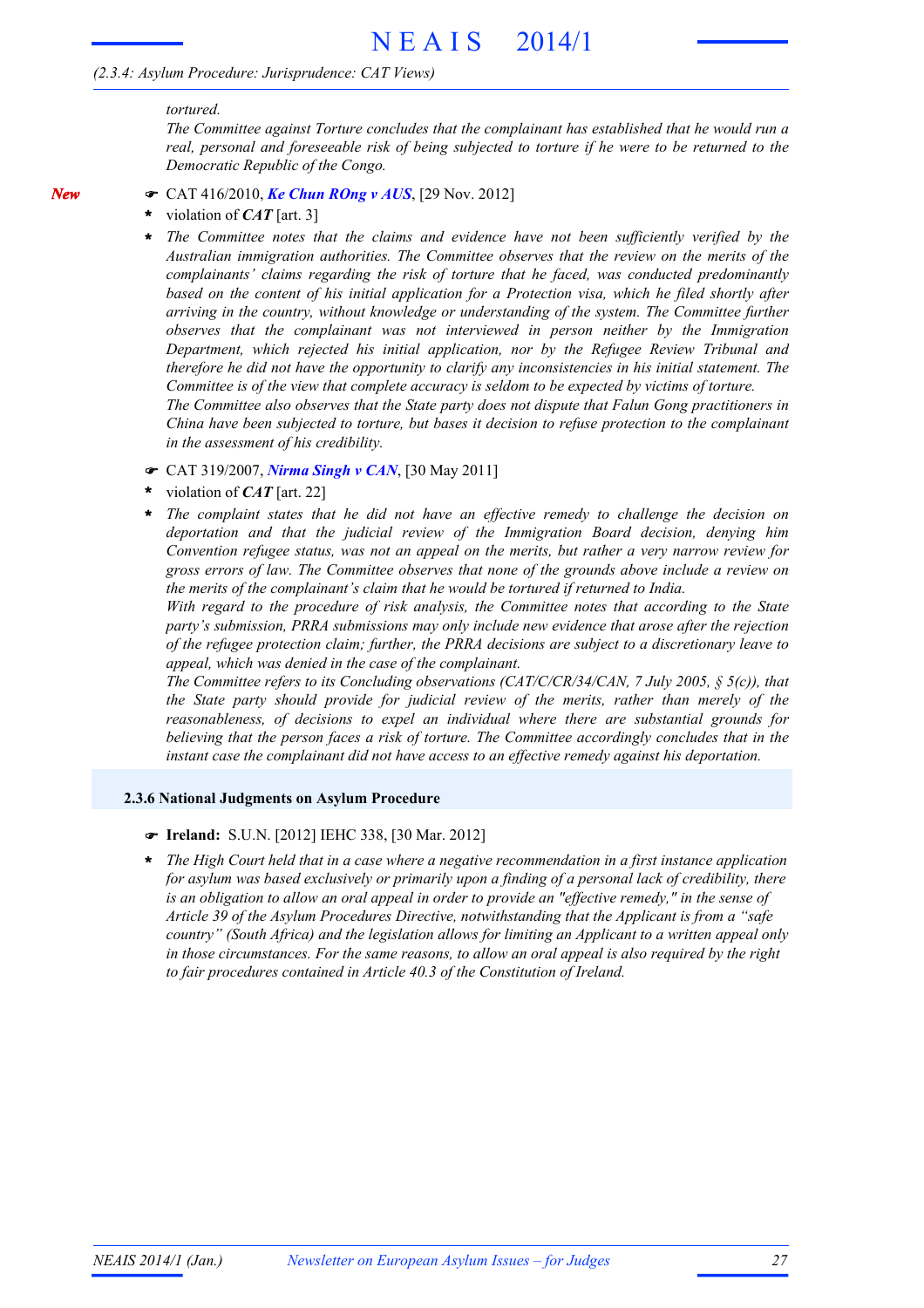# **3 Responsibility Sharing**

## *Establishing the criteria and mechanisms for determining the Member State responsible for examining an asylum application lodged in one of the Member States by a third-country national.* OJ 2003 L 50/1 UK, IRL opt in impl. date: 1 Sep. 2003 *CJEU Judgments* **New •** CJEU C-394/12, *Abdullahi* 10 Dec. 2013 art. 10(1), 18 and 19 **New •** CJEU C-4/11, *Puid* 14 Nov. 2013 art. 3(2) **■** CJEU C-158/13, *Rajaby* 25 June 2013 art. 15(2) • CJEU C-648/11, *M.A.* 6 June 2013 art. 6 • CJEU C-528/11, *Halaf* 6 June 2013 art. 3(2) 7 Jan. 2013 - deleted art. 3(2)+19(4) • CJEU C-245/11, *K*. 6 Nov. 2012 art. 15 and 3(2)  $\bullet$  CJEU C-620/10, *Kastrati* 3 May 2012 art. 2(c) • CJEU C-411+493/10, *N.S. and M.E.* 21 Dec. 2011 art. 3(2)  $\bullet$  CJEU C-19/08, *Petrosian* 29 Jan. 2009 art. 20(1)(d) & 20(2) See further:  $83.3$ **Regulation 343/2003 Dublin II**  $\bullet$  CJEU C-666/11, M \* OJ 2003 L 50/1 Implemented by Regulation 1560/2003 (OJ 2003 L 222/3) **\*** Revised by Reg. 604/2013 *Establishing the criteria and mechanisms for determining the MS responsible for examining an application for international protection lodged in one of the MS by a TCN or a stateless person* \* OJ 2013 L 180/31 impl. date: 1 Jan. 2014 UK, IRL opt in **Regulation 604/2013 Dublin III \*** Recast of Reg. 343/2003 *Concerning the establishment of 'Eurodac' for the comparison of fingerprints for the effective application of the Dublin Convention.* OJ 2000 L 316/1 **Regulation 2725/2000 Eurodac \*** impl. date: 15-1-2003 **\*** implemented by Regulation 407/2002 (OJ 2002 L 62/1) *Concerning the establishment of 'Eurodac' for the comparison of fingerprints for the effective application of the Dublin Convention (recast)* \* OJ 2013 L 180/1 impl. date: July 2015 UK, IRL opt in **Regulation 603/2013 Eurodac II \*** Recast of Reg. 2725/2000 *European Convention for the Protection of Human Rights and Fundamental Freedoms and its Protocols* ETS 005 **\*** *ECtHR Judgments*  $\blacktriangleright$  ECtHR Ap.no. 2283/12, *Mohammed v AUT* 6 June 2013 art. 3+13 ECtHR Ap.no. 30696/09, *M.S.S. v BEL + GRC* 21 Jan. 2011 art. 3+13 F **■** ECtHR Ap.no. 32733/08, *K.R.S. v. UK* 2 Dec. 2008 art. 3+13 **■** ECtHR Ap.no. 43844/98, **T.I.** *v UK* 7 Mar. 2000 art. 3+13 See further: § 3.3 impl. date: 1953 **\*** art. 3+13: Degrading reception conditions **ECHR Conditions**

### *3.2 Responsibility Sharing: Proposed Measures*

nothing to report **\***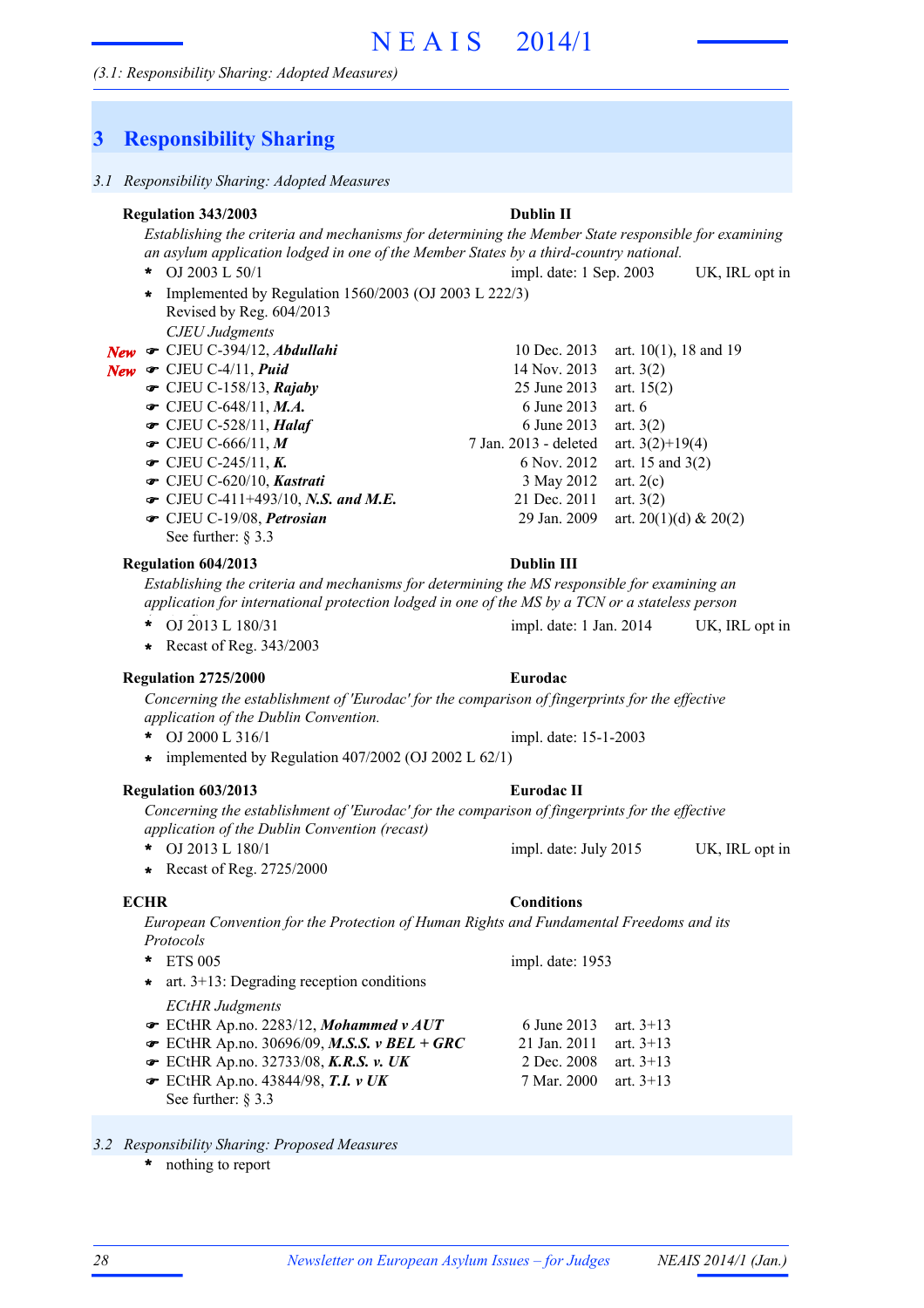#### *3.3 Responsibility Sharing: Jurisprudence*

*New*

#### **3.3.1 CJEU Judgments on Responsibility Sharing**

- F CJEU C-394/12, *Abdullahi*, [10 Dec. 2013]
- interpr. of Reg. 343/2003: **Dublin II** [art. 10(1), 18 and 19] **\***
- ref. from 'Asylgerichtshof' (Austria) **\***
- *Art. 19(2) Dublin II must be interpreted as meaning that, in circumstances where a MS has agreed* to take charge of an applicant for asylum on the basis of the criterion laid down in Art.  $10(1)$  of that regulation – namely, as the MS of the first entry of the applicant for asylum into the  $EU$  – the only *way in which the applicant for asylum can call into question the choice of that criterion is by pleading systemic deficiencies in the asylum procedure and in the conditions for the reception of applicants for asylum in that MS, which provide substantial grounds for believing that the applicant for asylum would face a real risk of being subjected to inhuman or degrading treatment within the meaning of Art. 4 of the Charter (of FREU).* **\***
- F CJEU C-528/11, *Halaf*, [6 June 2013]
- interpr. of Reg. 343/2003: **Dublin II** [art. 3(2)] **\***
- ref. from 'Administrativen sad Sofia-grad' (Bulgaria) 12-10-2011 **\***
- *Art. 3(2) must be interpreted as permitting a MS, which is not indicated as "responsible", to examine an application for asylum even though no circumstances exist which establish the applicability of the humanitarian clause in Article 15. That possibility is not conditional on the MS responsible under those criteria having failed to respond to a request to take back the asylum seeker concerned.* **\***

*The MS in which the asylum seeker is present is not obliged, during the process of determining the MS responsible, to request the UHCR to present its views where it is apparent from the documents of the UNHCR that the MS indicated as "responsible" is in breach of the rules of European Union law on asylum.*

- F CJEU C-245/11, *K.*, [6 Nov. 2012]
- interpr. of Reg. 343/2003: **Dublin II** [art. 15 and 3(2)] **\***
- ref. from 'Asylgerichtshof' (Austria) **\***
- *Art. 15(2) must be interpreted as meaning that a MS which is not responsible for examining an application for asylum pursuant to the criteria laid down in Chapter III of Dublin II becomes so responsible. It is for the MS which has become the responsible MS within the meaning of that regulation to assume the obligations which go along with that responsibility. It must inform in that respect the MS previously responsible. This interpretation of Art. 15(2) also applies where the MS* which was responsible pursuant to the criteria laid down in Chapter III of Dublin II did not make a *request in that regard in accordance with the second sentence of Art. 15(1).* **\***
- F CJEU C-620/10, *Kastrati*, [3 May 2012]
- interpr. of Reg. 343/2003: **Dublin II** [art. 2(c)] **\***
- ref. from 'Kammarrätten i Stockholm, Migrationsöverdomstolen' (Sweden) **\***
- *The withdrawal of an application for asylum within the terms of Art. 2(c) Dublin II, which occurs before the MS responsible for examining that application has agreed to take charge of the* applicant, has the effect that that regulation can no longer be applicable. In such a case, it is for the MS within the territory of which the application was lodged to take the decisions required as a *result of that withdrawal and, in particular, to discontinue the examination of the application, with a record of the information relating to it being placed in the applicant's file.* **\***
- F CJEU C-666/11, *M*, [7 Jan. 2013] (deleted)
- interpr. of Reg. 343/2003: **Dublin II** [art. 3(2)+19(4)] **\***
- ref. from 'Oberverwaltungsgericht für das Land Nordrhein Westfalen' (Germany) 19-12-2011 **\***
- Does the asylum seeker have a right, enforceable by him in the courts, to require a MS to examine *the assumption of responsibility under art. 3(2) and to inform him about the grounds for its decision?* **\***
- F CJEU C-648/11, *M.A.*, [6 June 2013]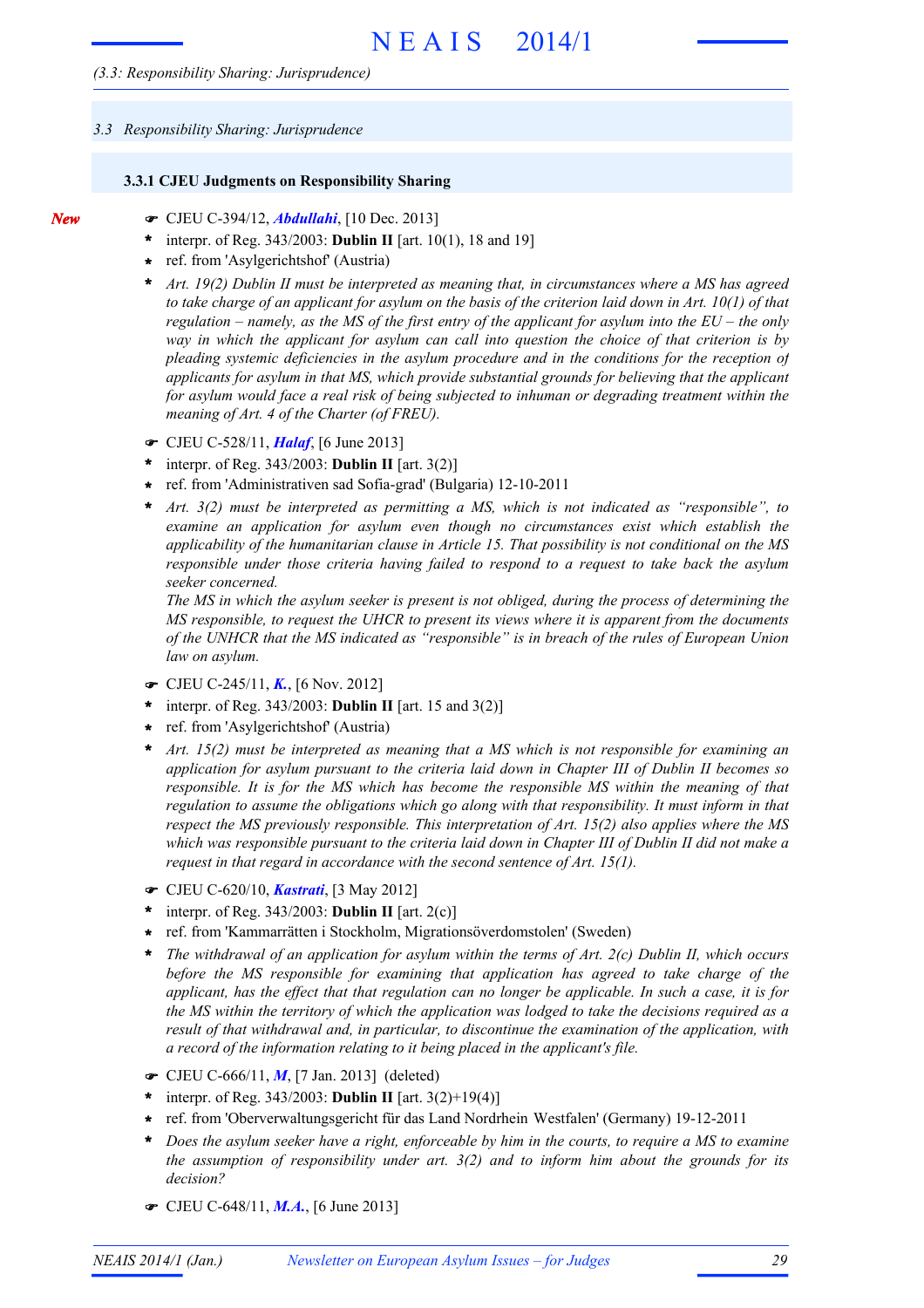## *(3.3.1: Responsibility Sharing: Jurisprudence: CJEU Judgments)*

- interpr. of Reg. 343/2003: **Dublin II** [art. 6] **\***
- ref. from 'Court of Appeal (England & Wales)' (UK) **\***
- *Fundamental rights include, in particular, that set out in Art. 24(2) of the Charter, whereby in all actions relating to children, whether taken by public authorities or private institutions, the child's best interests are to be a primary consideration. The second paragraph of Art. 6 Dublin II cannot be interpreted in such a way that it disregards that fundamental right (see, by analogy, Detiček, para. 54 and 55, and Case C*-*400/10 PPU McB. [2010] ECR I*-*8965, para. 60). Consequently,* although express mention of the best interest of the minor is made only in the first paragraph of Art. 6, the effect of Art. 24(2) of the Charter, in conjunction with Art.  $51(1)$  thereof, is that the child's *best interests must also be a primary consideration in all decisions adopted by the Member States on the basis of the second paragraph of Art. 6.* **\***

*Thus, Art. 6 must be interpreted as meaning that, in circumstances such as those of the main proceedings, where an unaccompanied minor with no member of his family legally present in the* territory of a MS has lodged asylum applications in more than one MS, the MS in which that minor *is present after having lodged an asylum application there is to be designated the 'MS responsible'.*

- F CJEU C-411+493/10, *N.S. and M.E.*, [21 Dec. 2011]
- interpr. of Reg. 343/2003: **Dublin II** [art. 3(2)] **\***
- ref. from 'High Court' (Ireland) **\***
- *Joined cases. The decision adopted by a MS on the basis of Article 3(2) whether to examine an asylum application which is not its responsibility according to the criteria laid down in Chapter III* of Dublin II, implements EU law for the purposes of Article 6 TEU and Article 51 of the Charter of *Fundamental Rights of the EU.* **\***

*EU law precludes the application of a conclusive presumption that the MS which Article 3 (1) Dublin II indicates as responsible observes the fundamental rights of the EU. Article 4 of the Charter must be interpreted as meaning that the MSs, including the national courts, may not transfer an asylum seeker to the 'MS responsible' within the meaning of Dublin II where they cannot be unaware that systemic deficiencies in the asylum procedure and in the reception conditions of asylum seekers in that MS amount to substantial grounds for believing that the asylum seeker would face a real risk of being subjected to inhuman or degrading treatment within the meaning of that provision. Subject to the right itself to examine the application referred to in Article*  $3(2)$  Dublin II, the finding that it is impossible to transfer an applicant to another MS, where that State is identified as the MS responsible in accordance with the criteria set out in Chapter III of *that regulation, entails that the MS which should carry out that transfer must continue to examine* the criteria set out in that chapter in order to establish whether one of the following criteria enables *another MS to be identified as responsible for the examination of the asylum application. The MS in which the asylum seeker is present must ensure that it does not worsen a situation where the fundamental rights of that applicant have been infringed by using a procedure for determining the MS responsible which takes an unreasonable length of time. If necessary, the first mentioned MS* must itself examine the application. Articles 1, 18 and 47 of the Charter do not lead to a different *answer.*

*In so far as the preceding questions arise in respect of the obligations of the United Kingdom of Great Britain and Northern Ireland, the answers to the second to sixth questions* referred in Case C-411/10 do not require to be qualified in any respect so as to take account of *Protocol (No 30) on the application of the Charter of Fundamental Rights of the European Union to Poland and the United Kingdom.*

- F CJEU C-19/08, *Petrosian*, [29 Jan. 2009]
- interpr. of Reg. 343/2003: **Dublin II** [art. 20(1)(d) & 20(2)] **\***
- ref. from 'Kammarrätten i Stockholm, Migrationsöverdomstolen' (Sweden) **\***
- *Articles 20(1)(d) and 20(2) of Dublin II are to be interpreted as meaning that, where the legislation of the requesting MS provides for suspensive effect of an appeal, the period for implementation of the transfer begins to run, not as from the time of the provisional judicial decision suspending the implementation of the transfer procedure, but only as from the time of the judicial decision which rules on the merits of the procedure and which is no longer such as to prevent its implementation.* **\***
- F CJEU C-4/11, *Puid*, [14 Nov. 2013]
	- interpr. of Reg. 343/2003: **Dublin II** [art. 3(2)] **\***
	- ref. from 'Hessischer Verwaltungsgerichtshof' (Germany) **\***

*New*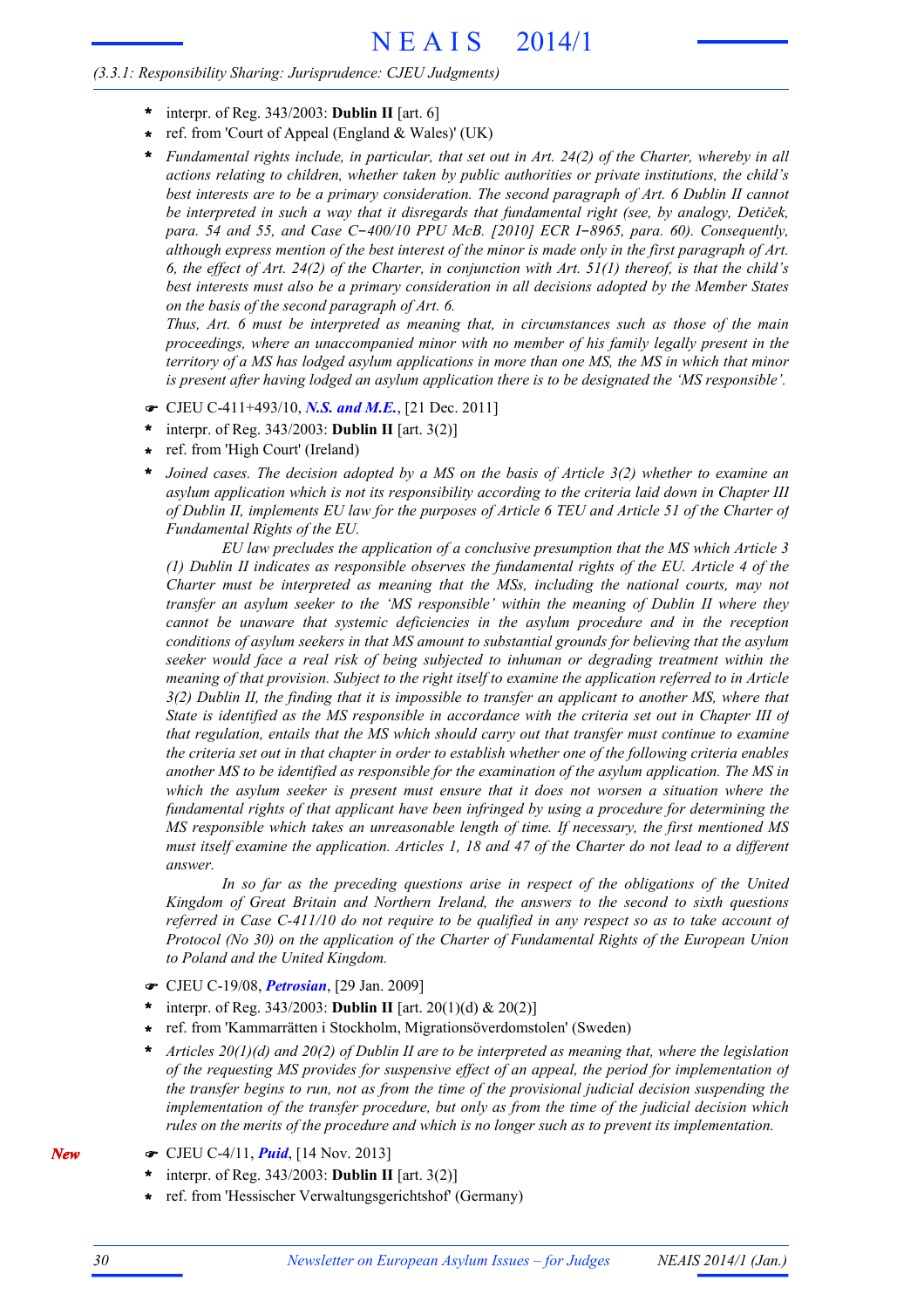# N E A I S 2014/1

# *(3.3.1: Responsibility Sharing: Jurisprudence: CJEU Judgments)*

*Where the MS cannot be unaware that systemic deficiencies in the asylum procedure and in the conditions for the reception of asylum seekers in the Member State initially identified as responsible in accordance with the criteria (set out in Chapter III) of Dublin II provide substantial grounds for believing that the asylum seeker concerned would face a real risk of being subjected to inhuman or degrading treatment within the meaning of Art. 4 of the Charter (of FREU), which is a matter for the referring court to verify, the MS which is determining the MS responsible is required not to transfer the asylum seeker to the MS initially identified as responsible and, subject to the* exercise of the right itself to examine the application, to continue to examine the criteria set out in *that chapter, in order to establish whether another MS can be identified as responsible in accordance with one of those criteria or, if it cannot, under Art. 13 of the Reg.* **\***

Conversely, in such a situation, a finding that it is impossible to transfer an asylum seeker to the *MS initially identified as responsible does not in itself mean that the MS which is determining the MS responsible is required itself, under Art. 3(2) of Dublin II, to examine the application for asylum.*

- F CJEU C-158/13, *Rajaby*, [25 June 2013]
- interpr. of Reg. 343/2003: **Dublin II** [art. 15(2)] **\***
- ref. from 'Rechtbank Den Haag' (Netherlands) 22-03-2013 **\***
- **\*** *withdrawn*

### **3.3.2 CJEU pending cases on Responsibility Sharing**

**\*** nothing to report

### **3.3.3 ECtHR Judgments and decisions on Responsibility Sharing**

- F ECtHR Ap.no. 32733/08, *K.R.S. v. UK*, [2 Dec. 2008]
- no violation of *ECHR* [art. 3+13] **\***
- \* Based on the principle of intra-community trust, it must be presumed that a MS will comply with its *obligations. In order to reverse that presumption the applicant must demonstrate in concreto that* there is a real risk of his being subjected to treatment contrary to Article 3 of the Convention in the *country to which he is being removed.*
- F ECtHR Ap.no. 30696/09, *M.S.S. v BEL + GRC*, [21 Jan. 2011]
- violation of *ECHR* [art. 3+13] **\***
- *A deporting State is responsible under ECHR Art. 3 for the foreseeable consequences of the deportation of an asylum seeker to another EU Member State, even if the deportation is being decided in accordance with the Dublin Regulation; the responsibility of the deporting State comprises not only the risk of indirect refoulement by way of further deportation to risk of illtreatment in the country of origin, but also the conditions in the receiving Member State if it is foreseeable that the asylum seeker may there be exposed to treatment contrary to Art. 3.* **\***
- F ECtHR Ap.no. 27725/10, *Mohammed Hussein et al. v NL + ITA*, [2 Apr. 2013]
- no violation of *ECHR* [art. 3] **\***
- *The case concerns the pending return of a Somali asylum seeker and her two children from the Netherlands to Italy under the Dublin Regulation. It is marked by discrepancies in issues of central importance between the applicant's initial complaint that she had not been enabled to apply for asylum in Italy, had not been provided with reception facilities for asylum seekers, and had been forced to live on the streets in Italy, and her subsequent information to the ECtHR. Thus, in her response to the facts submitted by the Italian Government to the ECtHR she admitted that she had been granted a residence permit for subsidiary protection in Italy, and that she had been provided with reception facilities, including medical care, during her stay in Italy.* **\***

*Upholding its general principles of interpretation of ECHR art. 3, the Court reiterated that the mere fact of return to a country where one's economic position will be worse than in the expelling State is not sufficient to meet the threshold of ill-treatment proscribed by art. 3. Aliens subject to expulsion cannot in principle claim any right to remain in order to continue to benefit from*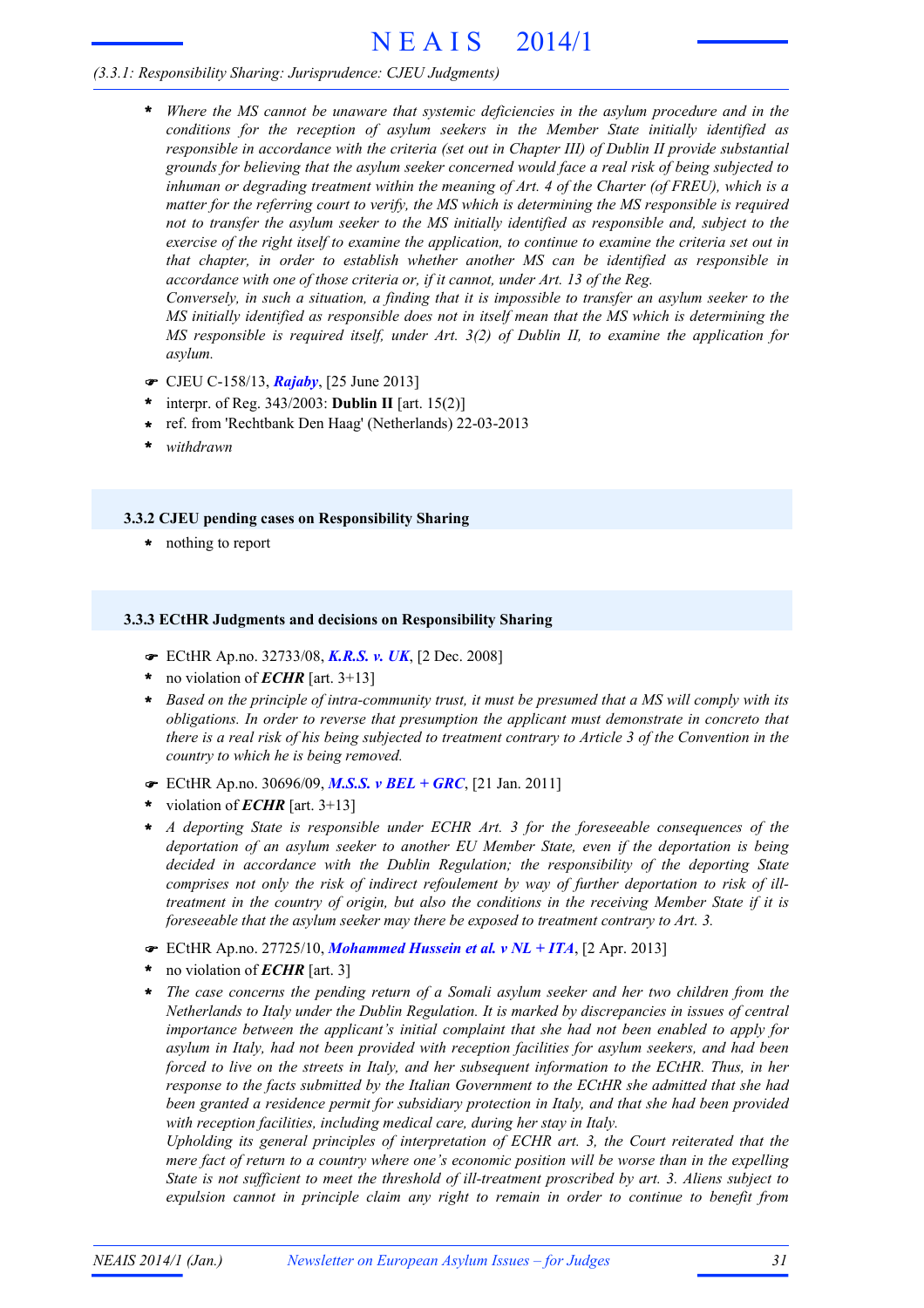## *(3.3.3: Responsibility Sharing: Jurisprudence: ECtHR Judgments)*

*medical, social or other forms of assistance provided by the expelling State, absent exceptionally compelling humanitarian grounds against removal.*

*While the general situation and living conditions in Italy of asylum seekers, accepted refugees and other persons granted residence for international protection may disclose some shortcomings, the* Court held that it had not been shown to disclose a systemic failure to provide support or facilities *catering for asylum seekers as members of a particularly vulnerable group as was the case in M.S. S. v. Belgium and Greece. The Court further noted that the applicant's request for protection in Italy had been processed within five months, that accommodation had been made available to her along with access to health care and other facilities, and that she had been granted a residence permit entitling her to a travel document, to work, and to benefit from the general schemes for social assistance, health care, social housing and education under Italian law. As the applicant had failed to show that she and her children would not benefit from the same support again if returned to Italy, her complaints under ECHR art. 3 against Italy and the Netherlands were considered manifestly ill-founded, and therefore inadmissible.*

- F ECtHR Ap.no. 2283/12, *Mohammed v AUT*, [6 June 2013]
- violation of *ECHR* [art. 3+13] **\***
- *The applicant Sudanese asylum seeker arrived in Austria via Greece and Hungary. The Austrian authorities rejected the application and ordered his transfer to Hungary under the Dublin Regulation. When placed in detention with a view to his forced transfer almost a year later, he lodged a second asylum application which did not have suspensive effect in relation to the transfer order.* **\***

*The ECtHR considered the applicant's initial claim against the Dublin transfer arguable, due to the 'alarming nature' of reports published in 2011-12 in respect of Hungary as a country of asylum and in particular as regards Dublin transferees. His second application for asylum in Austria could therefore not prima facie be considered abusively repetitive or entirely manifestly unfounded. In the specific circumstances of the case, the applicant had been deprived of de facto protection against forced transfer and of a meaningful substantive examination of his arguable claim concerning the situation of asylum seekers in Hungary. Accordingly, art. 13 in conjunction with art. 3 had been violated.*

*Despite the initially arguable claim against the Dublin transfer to Hungary, the Court noted the subsequent legislative amendments and the introduction of additional legal guarantees concerning detention of asylum seekers and their access to basic facilities. The applicant would therefore no* longer be at a real and individual risk of being subjected to treatment in violation of art. 3 upon *transfer to Hungary under the Dublin Regulation.*

- F ECtHR Ap.no. 43844/98, *T.I. v UK*, [7 Mar. 2000]
- no violation of *ECHR* [art. 3+13] **\***
- *The Court considered that indirect removal to an intermediary country, which was also a Contracting Party, left the responsibility of the transferring State intact. Subsequently, the transferring State was required not to deport a person where substantial grounds had been shown* for believing that the person in question, if expelled, would face a real risk of being subjected to *treatment contrary to Article 3 in the receiving country.* **\***

*In this case the Court considered that there was no reason to believe that Germany would have failed to honour its obligations under Article 3 of the Convention and protect the applicant from removal to Sri Lanka if he submitted credible arguments demonstrating that he risked ill-treatment in that country.*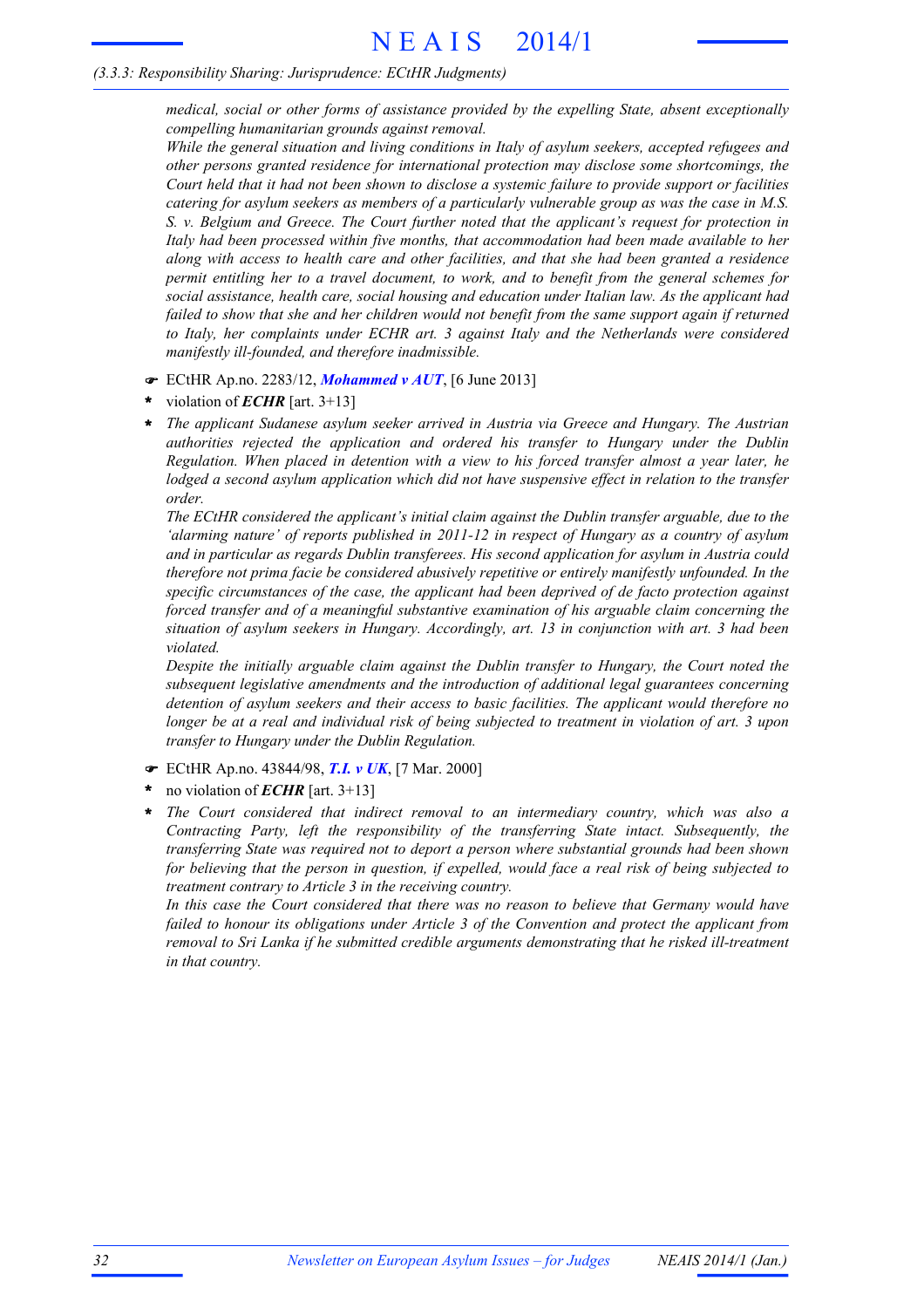# **4 Reception Conditions**

| 4.1 Reception Conditions: Adopted Measures                                                                                                                                                                                                                                                                                                                                                                               |                                                                                             |                                                                                                                      |                 |
|--------------------------------------------------------------------------------------------------------------------------------------------------------------------------------------------------------------------------------------------------------------------------------------------------------------------------------------------------------------------------------------------------------------------------|---------------------------------------------------------------------------------------------|----------------------------------------------------------------------------------------------------------------------|-----------------|
| Directive 2003/9<br>Laying down minimum standards for the reception of asylum seekers<br>* $OJ 2003 L 31/18$<br>Revised by Dir. 2013/33<br>$\star$                                                                                                                                                                                                                                                                       | <b>Reception Conditions</b><br>impl. date: Feb. 2005                                        |                                                                                                                      | IRL opt out     |
| <b>CJEU</b> Judgments<br>$\bullet$ CJEU C-534/11, Arslan<br>CJEU C-179/11, CIMADE & GISTI<br>CJEU pending cases<br>CJEU C-79/13, Saciri<br>See further: $\S$ 4.3                                                                                                                                                                                                                                                         | 30 May 2013<br>27 Sep. 2012<br>pending                                                      |                                                                                                                      |                 |
| Directive 2013/33<br>Laying down standards for the reception of applicants for international protection<br>* OJ 2013 L 180/96<br>Recast of Dir. $2003/9$                                                                                                                                                                                                                                                                 | <b>Reception Conditions II</b><br>impl. date: July 2015                                     |                                                                                                                      | UK, IRL opt out |
| <b>Decision 596/2000</b><br>Establishing a European Refugee Fund<br>OJ 2000 L 252/12<br>*                                                                                                                                                                                                                                                                                                                                | <b>Refugee Fund</b>                                                                         |                                                                                                                      |                 |
| <b>Decision 904/2004</b><br>Establishing a European Refugee Fund (2005-2010)<br>* OJ 2004 L 381/52                                                                                                                                                                                                                                                                                                                       | <b>Refugee Fund</b>                                                                         |                                                                                                                      |                 |
| <b>Decision 573/2007</b><br>Establishing a European Refugee Fund (2008-2013)<br>OJ 2007 L 144/1<br>*<br>* amended by Decision 458/2010 (OJ 2010 L 129/1)                                                                                                                                                                                                                                                                 | <b>Refugee Fund</b>                                                                         |                                                                                                                      |                 |
| <b>Decision 281/2012</b><br>Amending the Establishment of a European Refugee Fund (2008-2013)<br>OJ 2012 L 92/1<br>*<br>* Amd. of Dec. $573/2007$                                                                                                                                                                                                                                                                        | <b>Refugee Fund</b>                                                                         |                                                                                                                      |                 |
| <b>ECHR</b><br>European Convention for the Protection of Human Rights and Fundamental Freedoms and its<br>Protocols<br><b>ETS 005</b><br>$\ast$                                                                                                                                                                                                                                                                          | <b>Reception Conditions</b><br>impl. date: 1953                                             |                                                                                                                      |                 |
| <b>ECtHR Judgments</b><br>New $\mathcal F$ ECtHR Ap.no. 53608/11, B.M. v GRE<br><b>New</b> $\mathcal F$ ECtHR Ap.no. 33441/10, <i>C.D. a.o.</i> v GRE<br>New $\bullet$ ECtHR Ap.no. 70427/11, Horshill v GRE<br>New $\mathcal \bullet$ ECtHR Ap.no. 55352/12, Aden Ahmed v MAL<br>$\bullet$ ECtHR Ap.no. 53709/11, A.F. v GRE<br>$\blacktriangleright$ ECtHR Ap.no. 30696/09, M.S.S. v BEL + GRE<br>See further: $§$ 4.3 | 19 Dec. 2013<br>19 Dec. 2013<br>1 Aug. 2013<br>23 July 2013<br>13 June 2013<br>21 Jan. 2011 | art. $3$ (recp.)<br>art. $3$ (recp.)<br>art. $3$ (recp.)<br>art. $3$ (recp.)<br>art. $3$ (recp.)<br>art. $3$ (recp.) |                 |
| 4.2 Reception Conditions: Proposed Measures<br>nothing to report<br>$\star$                                                                                                                                                                                                                                                                                                                                              |                                                                                             |                                                                                                                      |                 |

*4.3 Reception Conditions: Jurisprudence*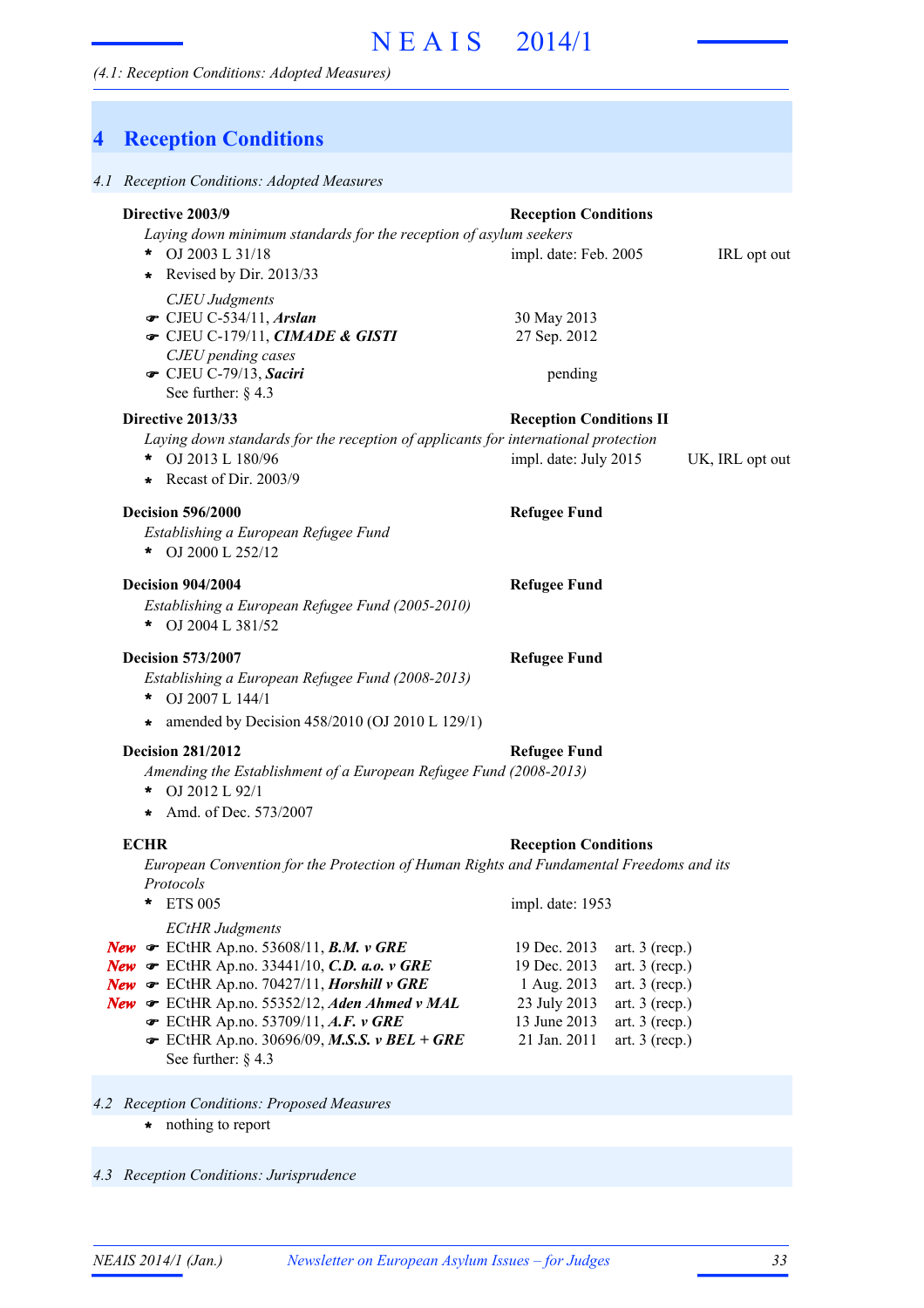### *(4.3.1: Reception Conditions: Jurisprudence: CJEU Judgments)*

#### **4.3.1 CJEU Judgments on Reception Conditions**

- F CJEU C-534/11, *Arslan*, [30 May 2013]
- interpr. of Dir. 2003/9: **Reception Conditions \***
- ref. from 'Nejvyšší správní soud' (czech Republic) 22-09-2011 **\***
- *Although this judgment is primarily about the interpretation of the Return Directive, the CJEU elaborates also on the meaning of the Reception Conditions Directive.* **\***

*The CJEU rules that do the Dir. does not preclude a TCN who has applied for international protection (after having been detained under Art. 15 Return Directive) from being kept in detention* on the basis of a provision of national law, where it appears, after an assessment on a case-by-case *basis of all the relevant circumstances, that the application was made solely to delay or jeopardise the enforcement of the return decision and that it is objectively necessary to maintain detention to prevent the person concerned from permanently evading his return.*

- F CJEU C-179/11, *CIMADE & GISTI*, [27 Sep. 2012]
- interpr. of Dir. 2003/9: **Reception Conditions \***
- ref. from 'Conseil d'État' (France) **\***
- *1. A MS in receipt of an application for asylum is obliged to grant the minimum conditions for reception of asylum seekers laid down in Directive 2003/9 even to an asylum seeker in respect of whom it decides, under Dublin II, to call upon another MS, as the MS responsible for examining his application for asylum, to take charge of or take back that applicant.* **\***

*2. The obligation on a MS in receipt of an application for asylum to grant the minimum reception* conditions to an asylum seeker in respect of whom it decides, under Dublin II, to call upon another *MS, as the MS responsible for examining his application for asylum, to take charge of or take back that applicant, ceases when that same applicant is actually transferred by the requesting MS, and the financial burden of granting those minimum conditions is to be assumed by that requesting MS, which is subject to that obligation.*

#### **4.3.2 CJEU pending cases on Reception Conditions**

- F CJEU C-79/13, *Saciri*
- interpr. of Dir. 2003/9: **Reception Conditions \***
- ref. from 'Arbeidshof Brussel' (Belgium) 07-02-2013 **\***
- **\*** *On the implications of saturation of national reception structures.*

# **4.3.3 ECtHR Judgments and decisions on Reception Conditions**

- F ECtHR Ap.no. 53709/11, *A.F. v GRE*, [13 June 2013]
- violation of *ECHR* [art. 3 (recp.)] **\***
- *An Iranian entering Greece from Turkey had initially not been registered as an asylum seeker by* **\*** *the Greek authorities, which ordered his return to Turkey. However, the Turkish authorities refused to readmit him into Turkey, and he was then detained by the Greek police.*

*Against the background of reports from Greek and international organisations, having visited the relevant police detention facilities either during the applicant's detention or shortly after his release – including the European Committee for the Prevention of Torture, the UN Special Rapporteur on Torture, the German NGO ProAsyl and the Greek National Human Rights* Commission – the ECtHR found a violation of art. 3 due to the serious lack of space available to *the applicant, also taking the duration of his detention into account. It was thus unnecessary for the Court to examine the applicant's other allegations concerning the detention conditions which the Government disputed. Yet, the Court noted that the Government's statements in this regard were not in accordance with the findings of the abovementioned organisations.*

- F ECtHR Ap.no. 55352/12, *Aden Ahmed v MAL*, [23 July 2013]
- violation of *ECHR* [art. 3 (recp.)] **\***
- The case concerns an asylum applicant who had entered Malta in an irregular manner by boat. The ECtHR found a violation of art. 5(1), mainly due to the failure of the Maltese authorities to pursue deportation or to do so with due diligence, and of art. 5(4) due to absence of an effective and speedy **\***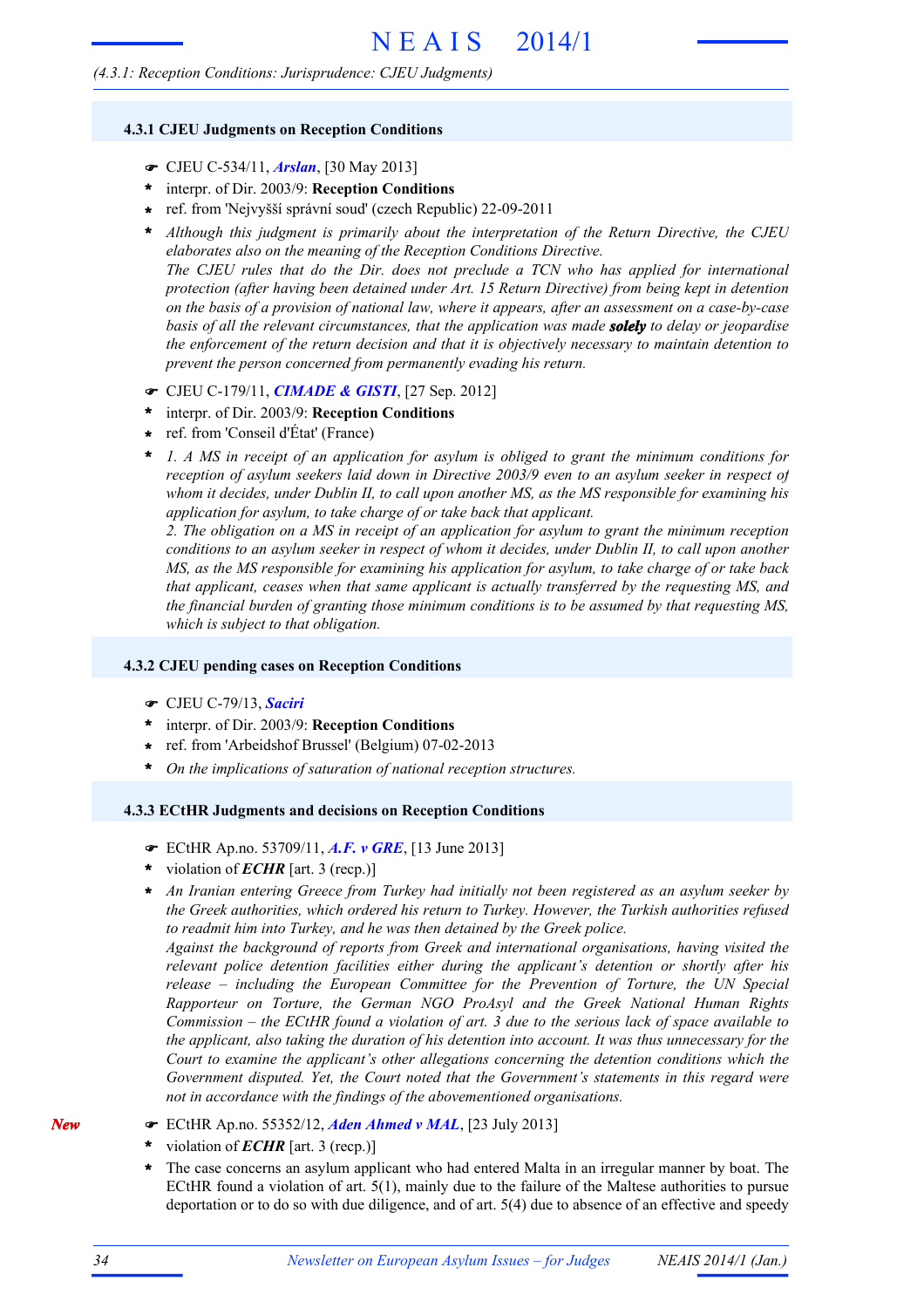## *(4.3.3: Reception Conditions: Jurisprudence: ECtHR Judgments)*

domestic remedy to challenge the lawfulness of their detention.

A similar case (42337/11 Suso Musa v Malta) was ruled also on 23 July 2013. Therefore, according to ECHR art. 46, the ECtHR requested the Maltese authorities to establish a mechanism allowing a determination of the lawfulness of immigration detention within a reasonable time-limit.

In the *Aden Ahmed* case the Court for the first time found Malta in violation of art. 3 because of the immigration detention conditions. Those conditions in which the applicant had been living for  $14\frac{1}{2}$ months were, taken as a whole, amounted to degrading treatment.

- F ECtHR Ap.no. 53608/11, *B.M. v GRE*, [19 Dec. 2013]
- violation of *ECHR* [art. 3 (recp.)] **\***
- \* The applicant was an Iranian journalist who alleged to have been arrested and tortured due to his *involvement in protests against the government. After his arrival in Greece a decision had been* taken to return him to Turkey, and he had been held in custody in a police station and in various *detention centres. His application for asylum was first not registered by the Greek authorities, and later they dismissed the application.*

*The application mainly concerned the conditions of detention, in particular overcrowding, unhygienic conditions, lack of external contact, and lack of access to telephone, translators and any kind of information. Referring to its previous case law, the ECtHR held these conditions to be in violation of art. 3.*

*As there had been no effective domestic remedy against that situation, art. 13 in combination with art. 3 had also been violated.*

- F ECtHR Ap.no. 33441/10, *C.D. a.o. v GRE*, [19 Dec. 2013]
- violation of *ECHR* [art. 3 (recp.)] **\***
- *The 12 applicants were asylum seekers who had been detained for several months awaiting deportation.* **\***

*While the detention conditions were found to have constituted degrading treatment in violation of art. 3, the detention as such had not been unlawful under art. 5(1). However, there had been a violation of art. 5(4) on speedy review of the lawfulness of detention.*

- F ECtHR Ap.no. 70427/11, *Horshill v GRE*, [1 Aug. 2013]
- violation of *ECHR* [art. 3 (recp.)] **\***
- *The applicant had entered Greece irregularly and later applied for asylum, following which he was arrested and placed in detention for 15 days. The Court found that he had been subjected to degrading treatment in violation of art. 3, due to the detention conditions in two police stations. Referring to the Greek decree transposing EU Directive 2005/85 on Asylum Procedures, the decision from the administrative court from which it was clear that the applicant's detention had not been automatic, as well as the short period of detention and the fact that he had been immediately released when assuring that he would be accommodated in a hostel run by an NGO, the Court considered the detention lawful within the meaning of art. 5(1).* **\***

- F ECtHR Ap.no. 30696/09, *M.S.S. v BEL + GRE*, [21 Jan. 2011]
- violation of *ECHR* [art. 3 (recp.)] **\***
- *A deporting State is responsible under ECHR Art. 3 for the foreseeable consequences of the deportation of an asylum seeker to another EU Member State, even if the deportation is being decided in accordance with the Dublin Regulation; the responsibility of the deporting State comprises not only the risk of indirect refoulement by way of further deportation to risk of illtreatment in the country of origin, but also the conditions in the receiving Member State if it is foreseeable that the asylum seeker may there be exposed to treatment contrary to Art. 3.* **\***

*New*

*New*